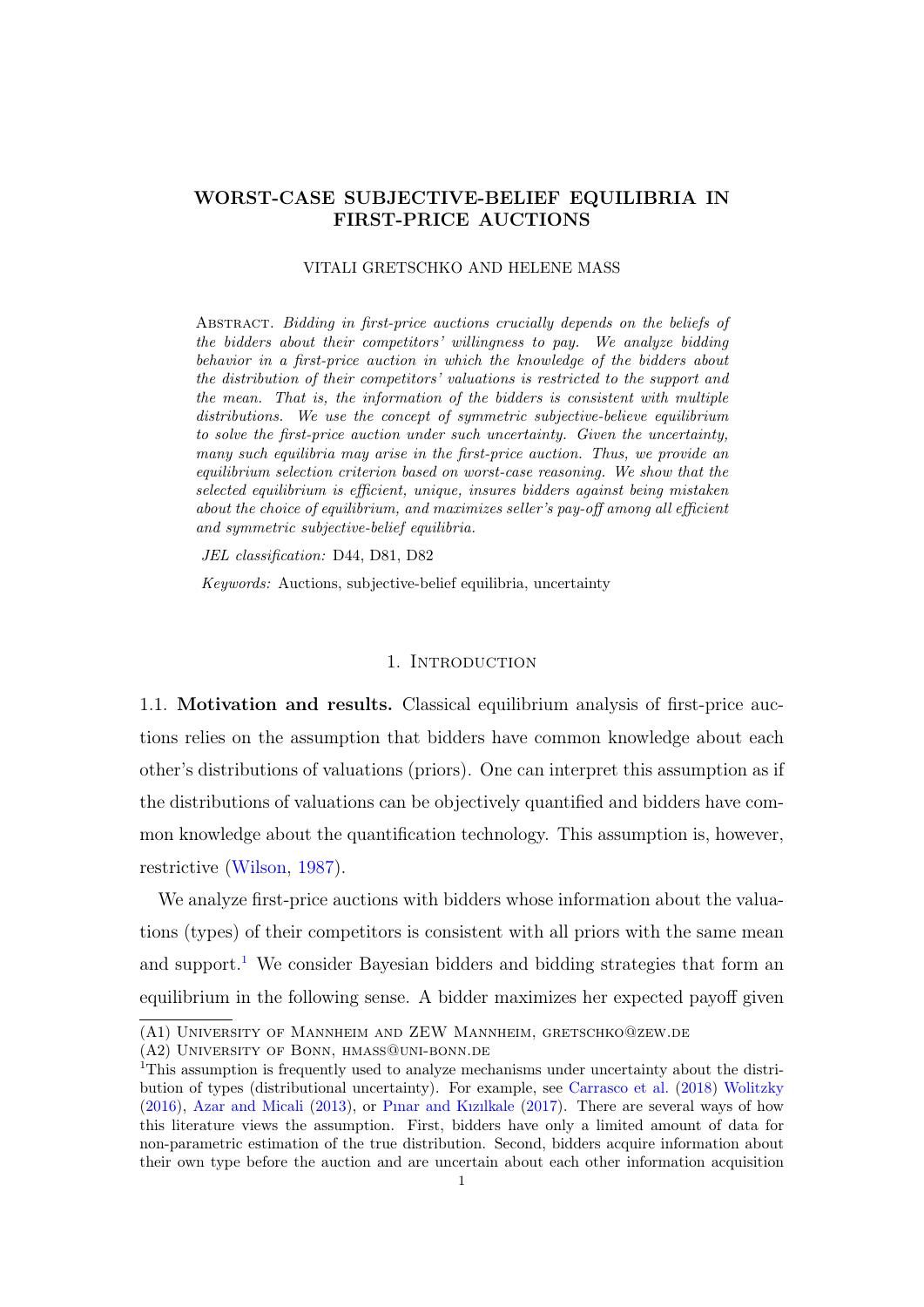the strategies of her competitors and her belief about their valuations. Her belief is a subjective belief chosen from the set of feasible priors. Thus, in equilibrium, all bidders have a correct belief about the strategies of their competitors, a feasible subjective belief about the distribution of their competitors' valuations, and best-reply to these beliefs and strategies.<sup>[2](#page-1-0)</sup> We call such an equilibrium a *subjective-belief* equilibrium.<sup>[3](#page-1-1)</sup> A subjective-belief equilibrium is a way to define bid strategies such that they are sustainable given the subjective beliefs of the bidders. In particular, every Bayes-Nash equilibrium with a common prior from the set of feasible priors is a subjective-belief equilibrium. However, the class of subjective-belief equilibria is richer than the class of Bayes-Nash equilibria. Bidders form their subjective beliefs and choose a best-reply after observing their own valuation. Thus, in a subjective-belief equilibrium, the subjective belief may not only depend on the identity of a bidder but also on her valuation (type).

The drawback of considering subjective-belief equilibria is that if the set of feasible priors is large, so is the set of potential subjective-belief equilibria. The firstprice auction then essentially becomes a coordination game. Thus, our main contribution is to provide a criterion to select a subjective-belief equilibrium. There are several desiderata that one may have for an equilibrium selection criterion. First, it uniquely selects one of the possible subjective-belief equilibria. Second, the selected equilibrium is efficient. Third, the bidding strategy in the selected equilibrium insures bidders against being mistaken about the choice of equilibrium by their competitors. We provide a selection criterion that satisfies all of these desiderata: the worst-case equilibrium.<sup>[4](#page-1-2)</sup>

technologies. Third, restricting the set of possible distribution is what makes the problem interesting. Without a restriction most analysis becomes straightforward. Fourth, the bidders learn that the valuation of his competitors is in some neighborhood but cannot quantify the error.

<span id="page-1-0"></span><sup>&</sup>lt;sup>2</sup>Other equilibrium concepts have been brought forward recently to deal with distributional uncertainty [\(Koçyiğit et al.,](#page-21-2) [2020;](#page-21-2) [Auster and Kellner,](#page-20-1) [2020\)](#page-20-1). As in this manuscript, these concepts treat strategies as equilibrium objects. That is, in equilibrium, bidders have correct beliefs about the strategies of their competitors. Thus, such concepts eliminate uncertainty about strategies and focus on uncertainty about values. A discussion can be found in the section on related literature below.

<span id="page-1-1"></span><sup>3</sup>Notions of subjective equilibria have been brought forward before. See, for example, [Kalai and](#page-21-3) [Lehrer](#page-21-3) [\(1993\)](#page-21-3) or [Kalai and Lehrer](#page-21-4) [\(1995\)](#page-21-4). See also Section [2](#page-6-0) for a discussion.

<span id="page-1-2"></span><sup>4</sup>See also Section [2](#page-6-0) for a discussion of the selection criterion.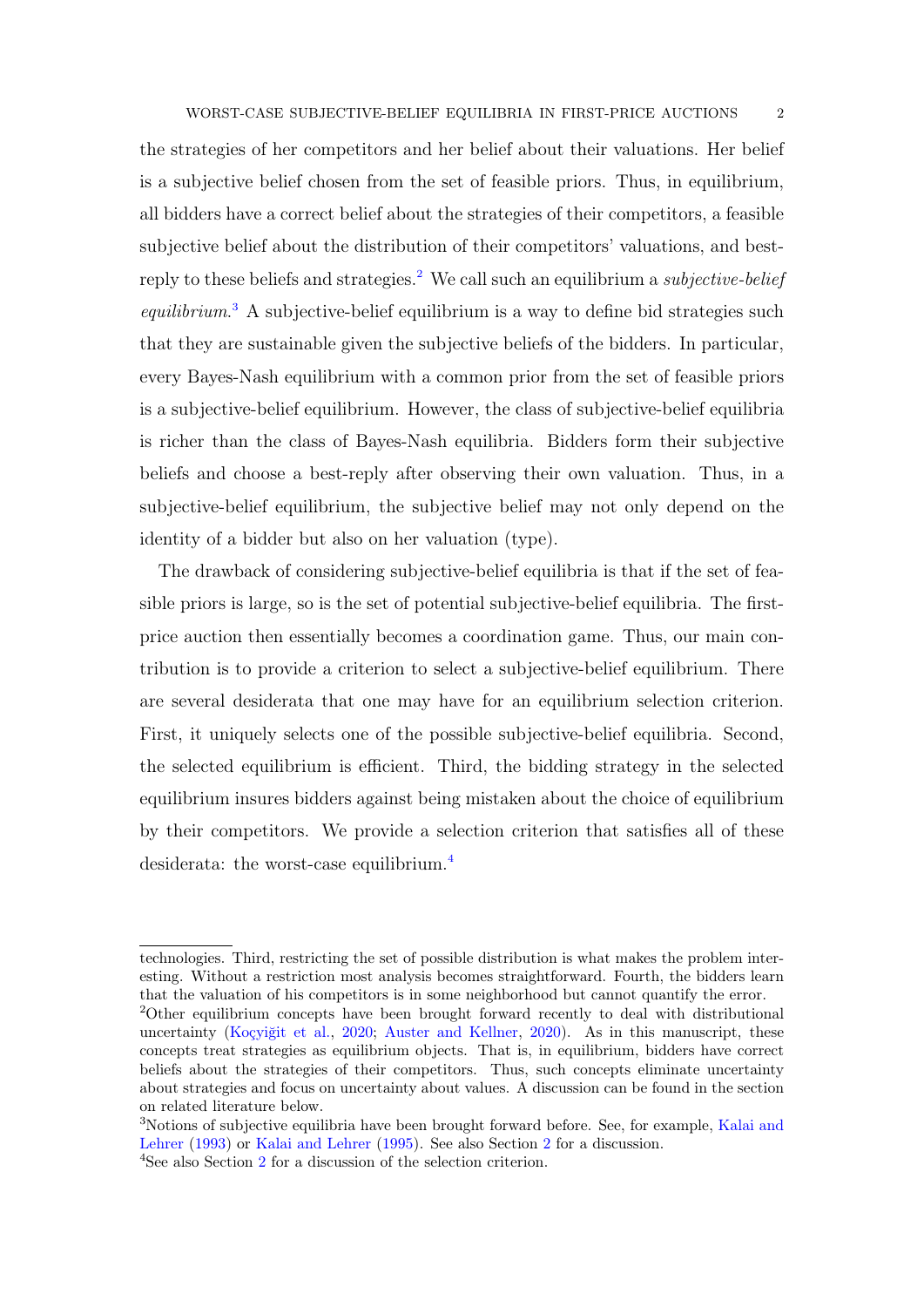The worst-case equilibrium is based on the idea that bidders prepare for the worst case. That is, a bidder adapts her bids to the equilibrium with the lowest payoff among all subjective-belief equilibria. The resulting bidding strategies uniquely form an efficient subjective-belief equilibrium.<sup>[5](#page-2-0)</sup> The worst-case equilibrium insures bidders against being mistaken about the choice of equilibrium of their competitors in the following sense. In the worst-case equilibrium, a bidder always outbids all other bidders with lower valuations, even if the true type distribution differs from their subjective belief and their competitors would choose to play a different subjective-belief equilibrium. Moreover, the worst-case equilibrium induces a bid distribution that dominates the bid distribution of all efficient subjective-belief equilibria. Thus, if bidders choose from efficient subjective-belief equilibria, the worst-case equilibrium provides a pay-off guarantee: suppose bidder i chooses a bid according to the worst-case equilibrium bid strategy. Suppose furthermore that her competitors bid according to some other subjective-belief equilibrium. The lowest payoff bidder  $i$  then expects is higher than the lowest payoff she would expect if she would have chosen a bid strategy from a different equilibrium.

It is not the worst-case reasoning per-se that makes the worst-case equilibrium an appealing selection criterion but rather the properties of the worst-case equilibrium. At first glance, it seems counterintuitive for bidders to coordinate on the subjective-belief equilibrium that gives them the lowest payoffs among all subjective belief equilibria. However, bidding according to the worst-case equilibrium ensures for an individual bidder that if she is mistaken about the equilibrium choice, she is not worse off.

From the point of view of the seller, the worst-case equilibrium maximizes revenue over all subjective-belief equilibria. Moreover, seller revenue in the worst-case equilibrium of the first-price auction is higher than revenue in a second-price auction for any true distribution of valuations.

<span id="page-2-0"></span> ${}^{5}$ The bidding strategies are unique. However, several beliefs induce the equilibrium strategies. See Section [2](#page-6-0) for details.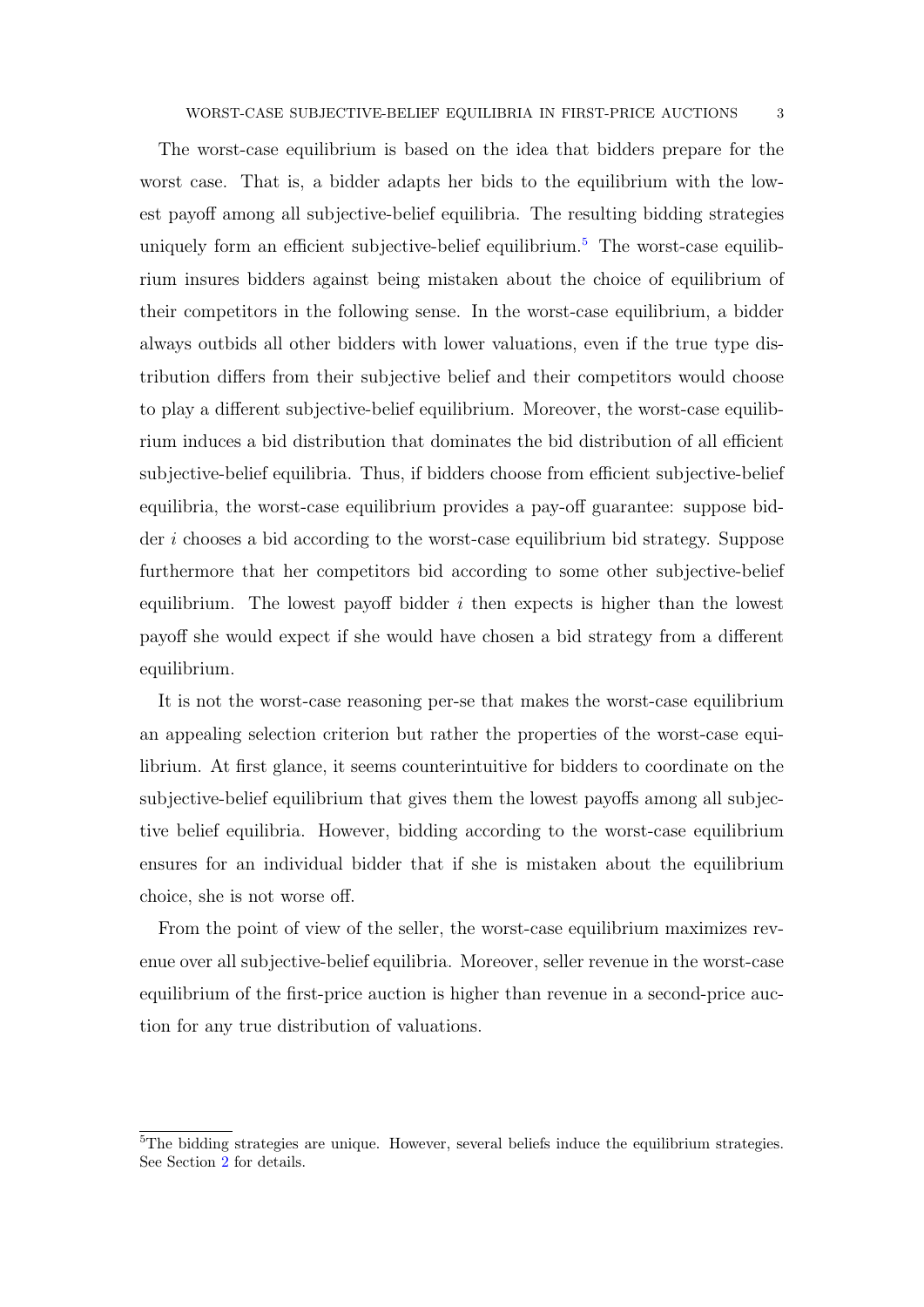1.2. Intuition. We consider a model with discrete types. With discrete types, usual arguments for first-price auctions show that symmetric and efficient equilibria are of the following form. A bidder believing to have the lowest type places a bid equal to her valuation. Bidders with larger types choose a mixed bidding strategy. That is, they mix on a connected interval such that intervals do not overlap, there are no mass points in the bid distribution, there is no gap in the support of the bid distribution, and higher types bid in higher intervals.

To derive the worst-case equilibrium, we choose subjective beliefs from the set of feasible beliefs, i.e., beliefs with the same (exogenous) mean and support. For a bidder with a valuation  $\theta$  below the mean, the worst-case is simple. Choose any belief such that this bidder's valuation is the lowest valuation in the support of the belief. As the valuation is below the mean, this is always feasible. Any equilibrium with such a subjective belief requires a bid that is equal to the valuation of the bidder. Thus, bidders with valuations below the mean expect a payoff of 0 which is obviously worst-case.

Now consider a bidder with a valuation  $\theta$  above the mean. It is infeasible to choose a belief such that the valuation of this bidder is the lowest in the support. Such a belief would violate the mean condition. There are two levers to minimize the payoff of a bidder. Reducing the winning probability and increasing the best reply to her competitors' equilibrium bid. We show that this trade-off is resolved in an efficient equilibrium. In an efficient equilibrium of a discrete-type first-price auction, such a bidder employs a mixed strategy by choosing a bid randomly from a connected interval. If she places a bid equal to the lowest point in the interval, she outbids all bidders with a lower type. If she places a bid equal to the highest point in the interval, she outbids all bidders with a lower type plus the bidders with type  $\theta$ . As in a mixed strategy she has to be indifferent between all bids in her bidding interval, she does not earn any additional payoff from outbidding a bidder with type  $\theta$ . Thus, to minimize her payoff, we need to put as much probability weight on  $\theta$  as possible while respecting the mean constraint. This would be achieved by distributing all probability weight between 0 and  $\theta$ . However, in this case, the best reply of such a bidder would be 0. Thus, the worst-case belief puts just enough probability on all valuations below  $\theta$  such that a bidder with valuation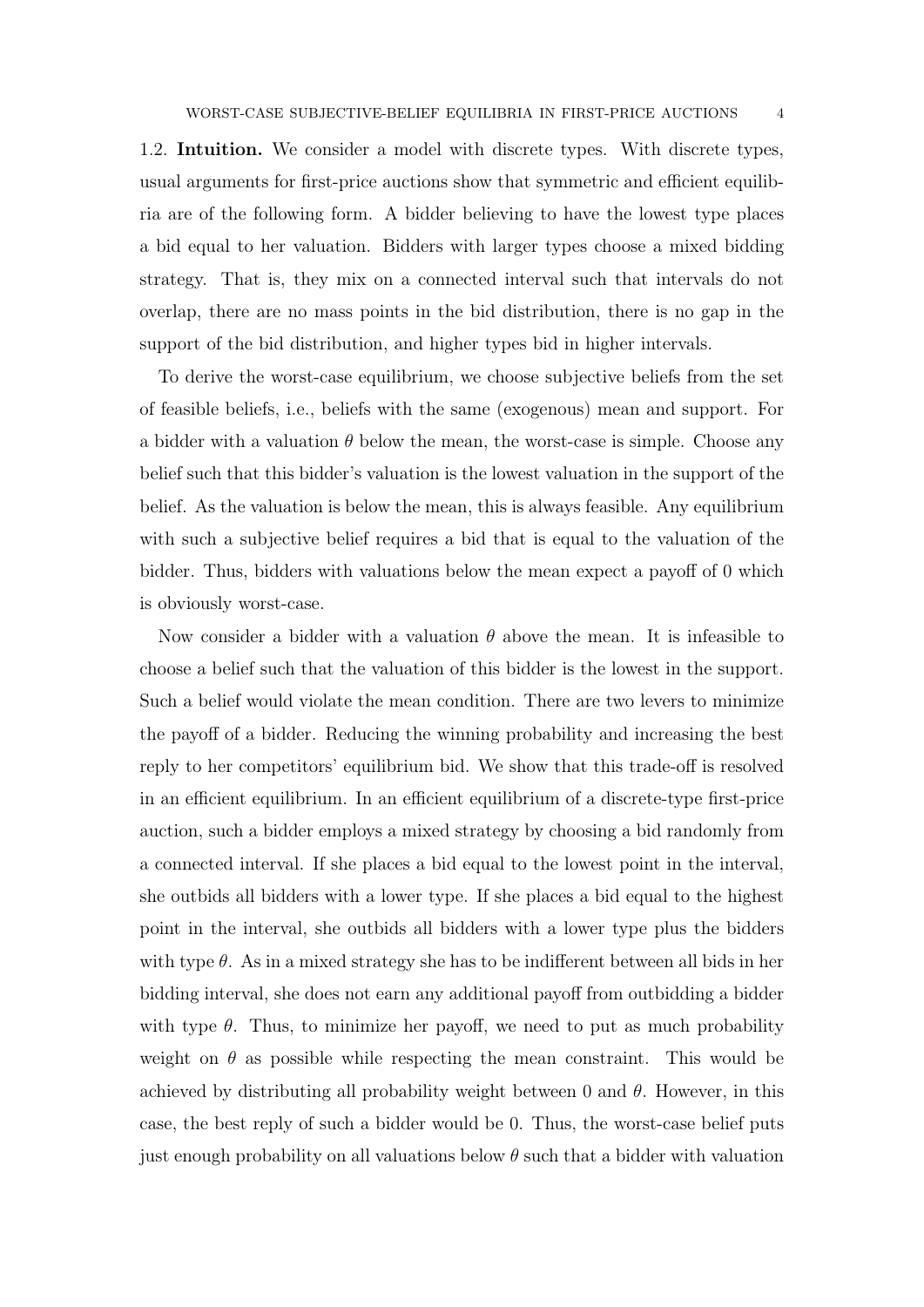$\theta$  is indifferent between his equilibrium bid and lower bids. This insures that she outbids all lower types. The rest of the probability weight is put on  $\theta$  to minimize her payoff.

1.3. Related Literature. There are several approaches to analyze the behavior of bidders who face uncertainty about their competitors. That is, bidders whose information about the distribution of valuations of competitors is consistent with multiple priors. One prominent approach is to assume that bidders are ambiguity averse and have minmax preferences. That is, they evaluate each bid with respect to the strategy of their competitors and the distribution of valuations that gives them the worst payoff given their bid and the strategies of the competitors [\(Bose](#page-21-5) [et al.,](#page-21-5) [2006;](#page-21-5) [Bodoh-Creed,](#page-20-2) [2012;](#page-20-2) [Tillio et al.,](#page-22-2) [2016;](#page-22-2) [Lang and Wambach,](#page-21-6) [2013;](#page-21-6) [Lo,](#page-21-7) [1998\)](#page-21-7). Thus, ambiguity aversion solves the problem of multiplicity of priors by focusing on the minmax, giving rise to sharp predictions about bidding behavior. In contrast, we consider Bayesian bidders who maximize subjective utility. Every set of feasible subjective beliefs yields a subjective-belief equilibrium. To deal with the multiplicity, we introduce a selection criterion to select one of the equilibria. Thus, our contribution is to provide a useful solution to first-price auctions under ambiguity without dropping the assumption of subjective-utility maximization.

[Auster and Kellner](#page-20-1) [\(2020\)](#page-20-1) analyze the Dutch auction with ambiguity and ambiguity averse bidders. As above, they use minmax preferences to evaluate bidding strategies. To account for the dynamic setting, they assume prior by prior updating of the beliefs which may lead to dynamic inconsistencies. Our concept can be adapted to dynamic auctions. In particular, in a symmetric subjective-belief equilibrium of the Dutch auction, belief updating is not an issue. Every feasible subjective belief in a symmetric equilibrium allows for the possibility that a bidder with this belief has the highest valuation in the auction. Thus, a bidder would never observe information that is inconsistent with her belief prior to stopping the price clock. Thus, simple Bayesian updating of the chosen subjective belief constitutes an equilibrium.

Knightian preferences as introduced by [Bewley](#page-20-3) [\(2002\)](#page-20-3) have been recently used in the analysis of auctions [\(Chiesa et al.,](#page-21-8) [2015\)](#page-21-8). In particular, [Koçyiğit et al.](#page-21-2)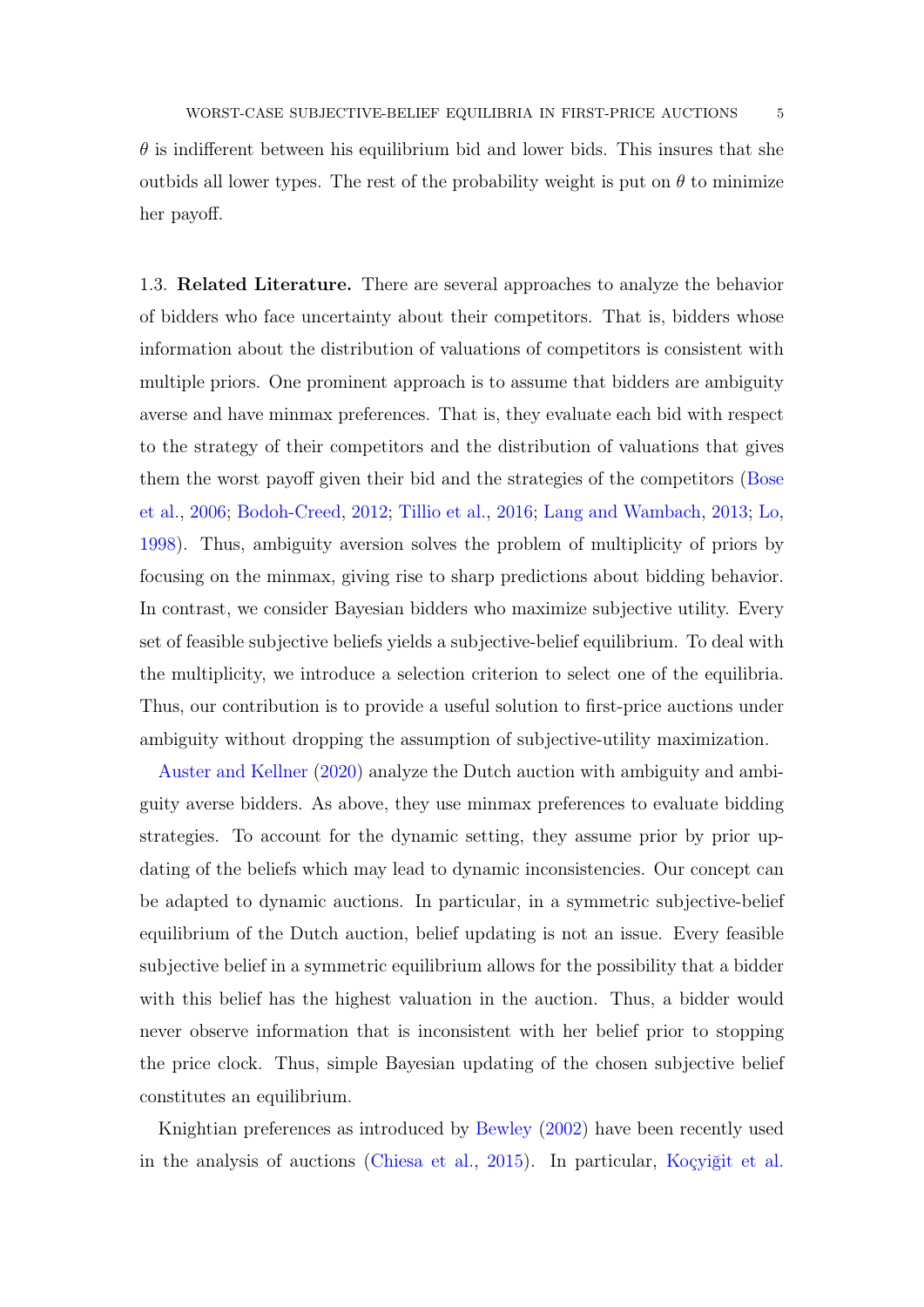[\(2020\)](#page-21-2) introduce the concept of Knightian-Nash equilibrium. A profile of strategies constitutes a Knightian-Nash equilibrium if, given the biding strategies of her competitors, the equilibrium bid of a bidder yields a higher payoff than any other bid coupled with any of the feasible beliefs about her competitors' valuation distributions. As with subjective-belief equilibria, there is a multiplicity of Knightian-Nash equilibria. The authors sidestep this issue by analyzing the equilibrium that gives the lowest seller revenue. Thus, their analysis can be viewed as a robustness analysis for different mechanisms. In contrast, we take the view of the bidders rather than the view of the seller. To deal with the multiplicity of subjective-belief equilibria, we propose a selection criterion to pick an equilibrium that bidders may coordinate on.

All the papers described above only consider uncertainty with respect to valuations but not with respect to the strategies. In particular, all papers assume that, in equilibrium, the bidders have correct beliefs about the strategies of their competitors. Equilibrium is achieved through deliberation given the available information. This is a reasonable assumption if all bidders are known to be rational given their preferences. Thus, we also follow this approach allowing for uncertainty regarding the distribution of valuations but, in equilibrium, not the strategies chosen. Two papers also consider first-price auctions with strategic uncertainty [Kasberger and Schlag](#page-21-9) [\(2020\)](#page-21-9) and [Mass](#page-21-10) [\(2020\)](#page-21-10). They derive strategies that minimize the maximal loss for any admissible strategy of the competitors. However, in contrast to our work, the resulting strategies do not form an equilibrium.

[Bergemann et al.](#page-20-4) [\(2017\)](#page-20-4) analyze the first-price auction when the seller is uncertain about the distribution of the bidders' valuations. Bidders have a common prior and know the information structure. [Bergemann et al.](#page-20-4) [\(2017\)](#page-20-4) derive bounds on the seller revenue under any information structure among the bidders. In [Bergemann et al.](#page-20-5) [\(2019\)](#page-20-5) the authors extend their results to all standard auctions. In contrast to their work, we do not assume that the bidders have a common prior and analyze the auctioneer's problem. We rather take the view of the bidders who are uncertain about their competitors and provide a solution concept for subjective-utility maximizing bidders. Instead of providing bounds on bidder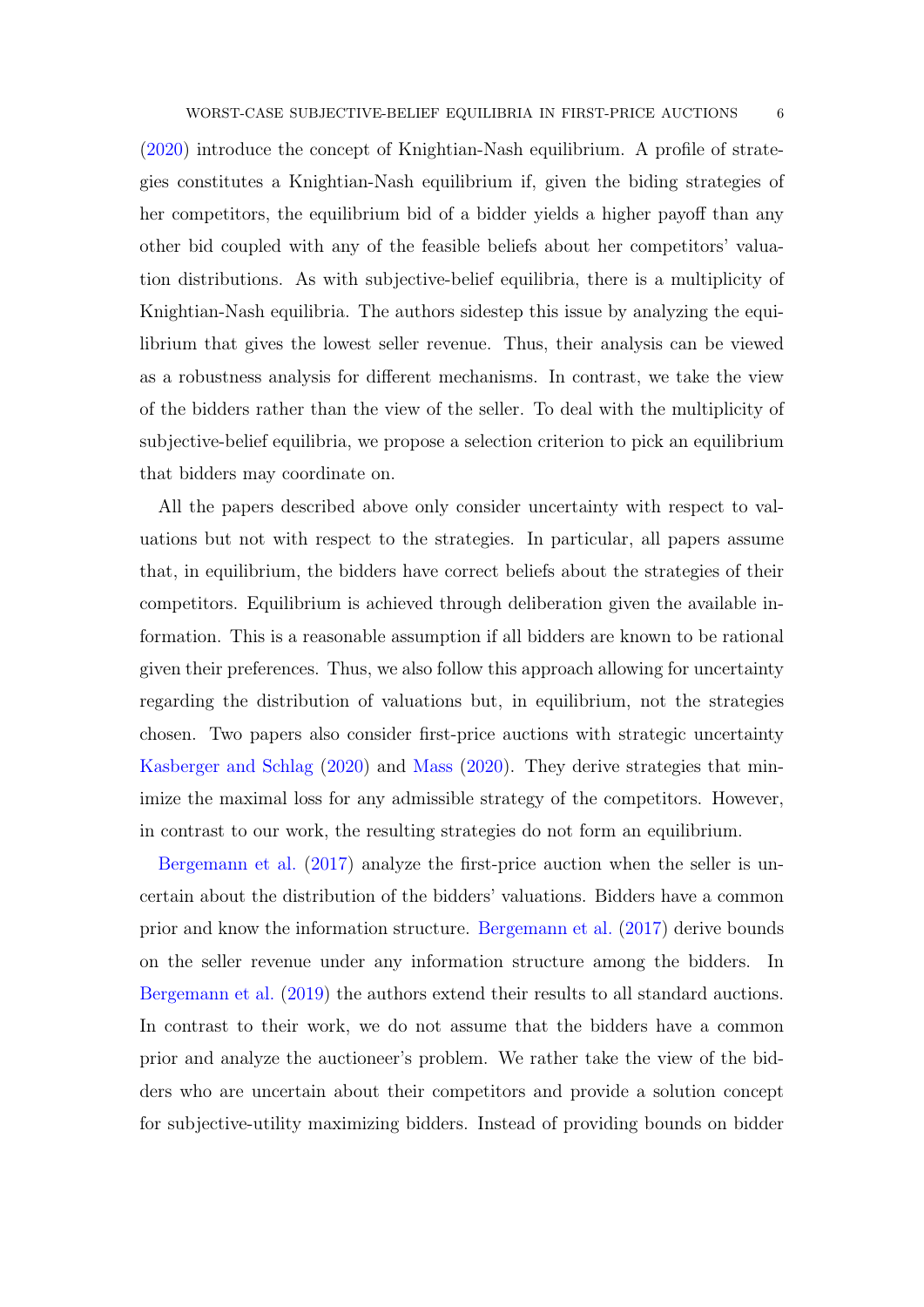behavior placed by subjective-belief equilibria, we provide a selection criterion to select one of the equilibria.

A recent literature focuses on the problem of a mechanism designer who does not have precise beliefs about the participants in the mechanism. Those papers either assume that the participants in the mechanism have a common prior [\(Azar](#page-20-6) [et al.,](#page-20-6) [2012;](#page-20-6) [Bergemann et al.,](#page-20-4) [2017\)](#page-20-4), analyze mechanisms with a single participant [\(Bergemann and Schlag,](#page-20-7) [2008,](#page-20-7) [2011;](#page-20-8) [Carrasco et al.,](#page-21-0) [2018;](#page-21-0) [Carroll,](#page-21-11) [2015;](#page-21-11) [Pınar and](#page-21-1) [Kızılkale,](#page-21-1) [2017\)](#page-21-1), or they focus on dominant strategy incentive compatible mechanisms [\(Allouah and Besbes,](#page-20-9) [2020;](#page-20-9) [Chung and Ely,](#page-21-12) [2007\)](#page-21-12). All of those papers sidestep the issue of how participants behave if they face uncertainty about their competitors. In contrast, we focus on bidder behavior under uncertainty and provide a solution concept for such situations. However, we do not consider optimal mechanism design but focus on the first-price auction.

# 2. Model

<span id="page-6-0"></span>2.1. **Setup.** There are *n* risk-neutral and ex-ante symmetric bidders competing in a first-price sealed-bid auction for one indivisible object. Before the auction starts, each bidder  $i \in \{1, \ldots, n\}$  privately observes her valuation (type)  $\theta_i \in \Theta =$  $\{0 = \theta^1, \theta^2, \dots, \theta^{m-1}, 1 = \theta^m\}.$  We denote by  $\theta_{-i}$  the tuple  $(\theta_1, \dots, \theta_{i-1}, \theta_{i+1}, \dots, \theta_n).$ <sup>[6](#page-6-1)</sup> The underlying distribution of the valuations is unknown to the bidders. However, it is common knowledge that the mean of this distribution is  $\mu$ . Hence, every bidder knows that the probability weight function of the other bidders' valuations is an element from

$$
\mathscr{F}_{\mu} = \left\{ f : \Theta \to [0,1] \; \Big| \sum_{i=1}^{m} f(\theta^{i}) = 1 \text{ and } \sum_{i=1}^{m} \theta^{i} f(\theta^{i}) = \mu \; . \right\}.
$$

In other words,  $\mathscr{F}_{\mu}$  is the set of all probability weight functions of independently drawn valuations from the set  $\Theta$  with mean  $\mu$ . We will focus on symmetric independent beliefs. That is, from the point of view of a bidder all her competitors have the same distribution and values are drawn independently. For a shorter notation we use the term probability function instead of probability weight function.

<span id="page-6-1"></span><sup>6</sup>More generally, for a vector  $(v_1, \ldots, v_n)$  we denote by  $v_{-i}$  the vector  $(v_1, \ldots, v_{i-1}, v_{i+1}, \ldots, v_n)$ .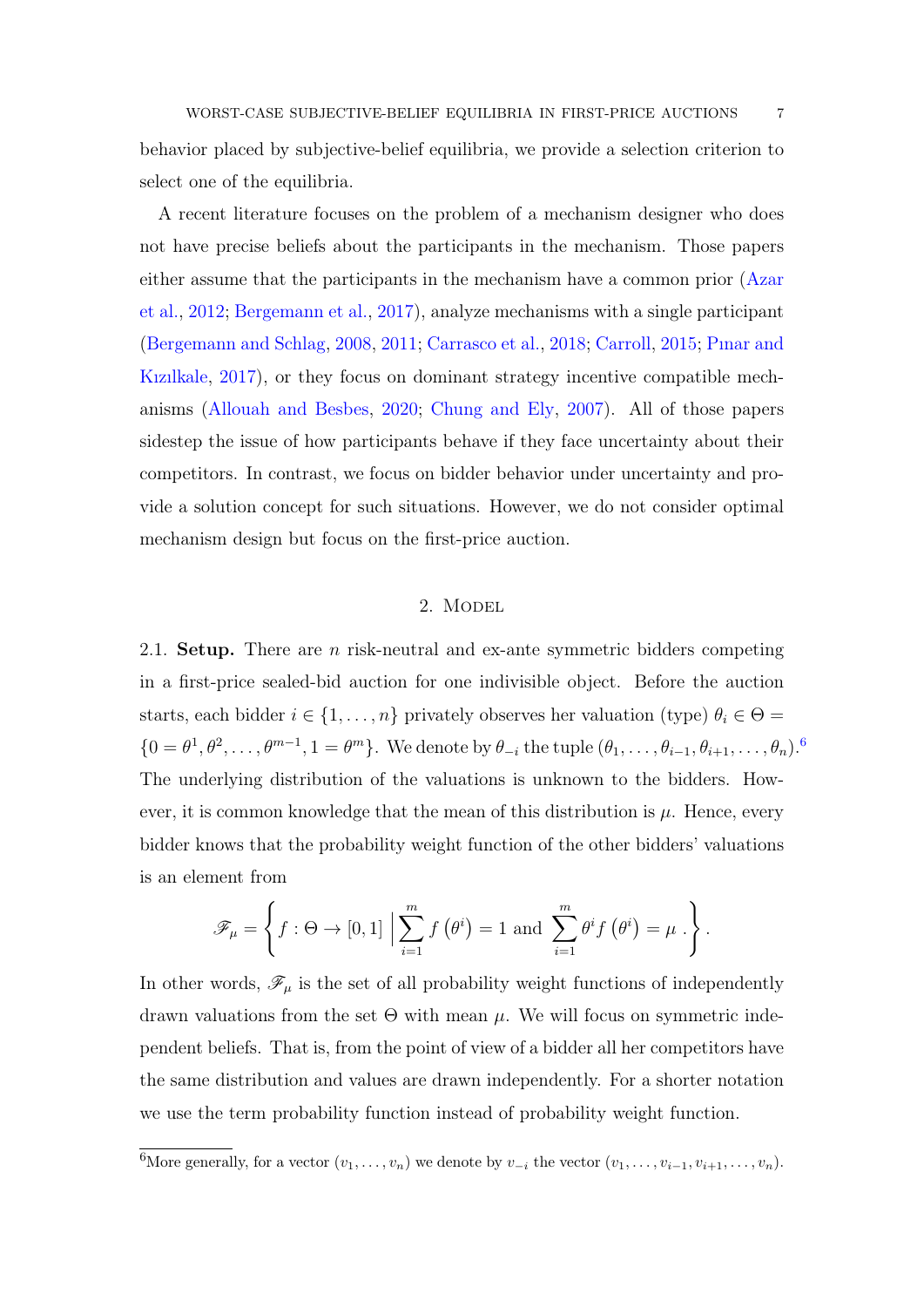In a first-price auction, the bidders submit bids, the bidder with the highest bid wins the object and pays her bid. Ties are broken in favor of bidders with higher valuations (efficient tie-breaking). <sup>[7](#page-7-0)</sup> Thus, the utility of bidder i with valuation  $\theta_i$ and bid  $b_i$  given that the other bids are  $b_{-i}$  is denoted by

$$
u_i(\theta_i, \theta_{-i}, b_i, b_{-i}) = \begin{cases} \theta_i - b_i & \text{if } b_i > \max_{j \neq i} b_j \\ \theta_i - b_i & \text{if } b_i = \max_{j \neq i} b_j \text{ and } \theta_i > \max_{j \neq i} \{\theta_j \mid b_j = b_i\} \\ 0 & \text{if } b_i = \max_{j \neq i} b_j \text{ and } \theta_i < \max_{j \neq i} \{\theta_j \mid b_j = b_i\} \\ \frac{1}{k} (\theta_i - b_i) & \text{if } b_i = \max_{j \neq i} b_j \text{ and } \theta_i = \max_{j \neq i} \{\theta_j \mid b_j = b_i\} \\ 0 & \text{if } b_i < \max_{j \neq i} b_j \end{cases}
$$

where  $\theta_j$  denotes the valuation of bidder j with bid  $b_j$  for  $j \in \{1, ..., n\}$  and  $k = #\{\max\{\theta_j | b_j = b_i\}\}.$ 

A (mixed) strategy  $\beta_i$  of a bidder i maps the valuation (type) of a bidder to a distribution of bids:

$$
\beta_i : \Theta \to \Delta \mathbb{R}^+
$$

$$
\theta_i \mapsto \beta_i (\theta_i) = G_{\theta_i}
$$

where  $\Delta \mathbb{R}^+$  is the set of all probability distributions on  $\mathbb{R}^+$ .  $G_{\theta_i}$  denotes the cumulative distribution function of bids of bidder i with valuation  $\theta_i$ . That is,  $G_{\theta_i}(s)$  is the probability that bidder i with valuation  $\theta_i$  bids equal or below s. We denote by  $g_{\theta_i}$  the density of  $G_{\theta_i}$ . A pure strategy of bidder i with valuation  $\theta_i$  is a mapping

$$
\beta_i : \Theta \to \mathbb{R}^+
$$

$$
\theta_i \mapsto \beta_i (\theta_i),
$$

<span id="page-7-0"></span><sup>7</sup>We assume an efficient tie-breaking rule since it simplifies notation. All results are similar with a random tie-breaking rule. The main difference is that with a random tie-breaking rule we need to assume a discrete bid grid (which may be arbitrarily fine) in order to ensure equilibrium existence. With such a bid grid the equilibrium strategies and beliefs under both tie-breaking rules differ by at most one bid step in the bid grid.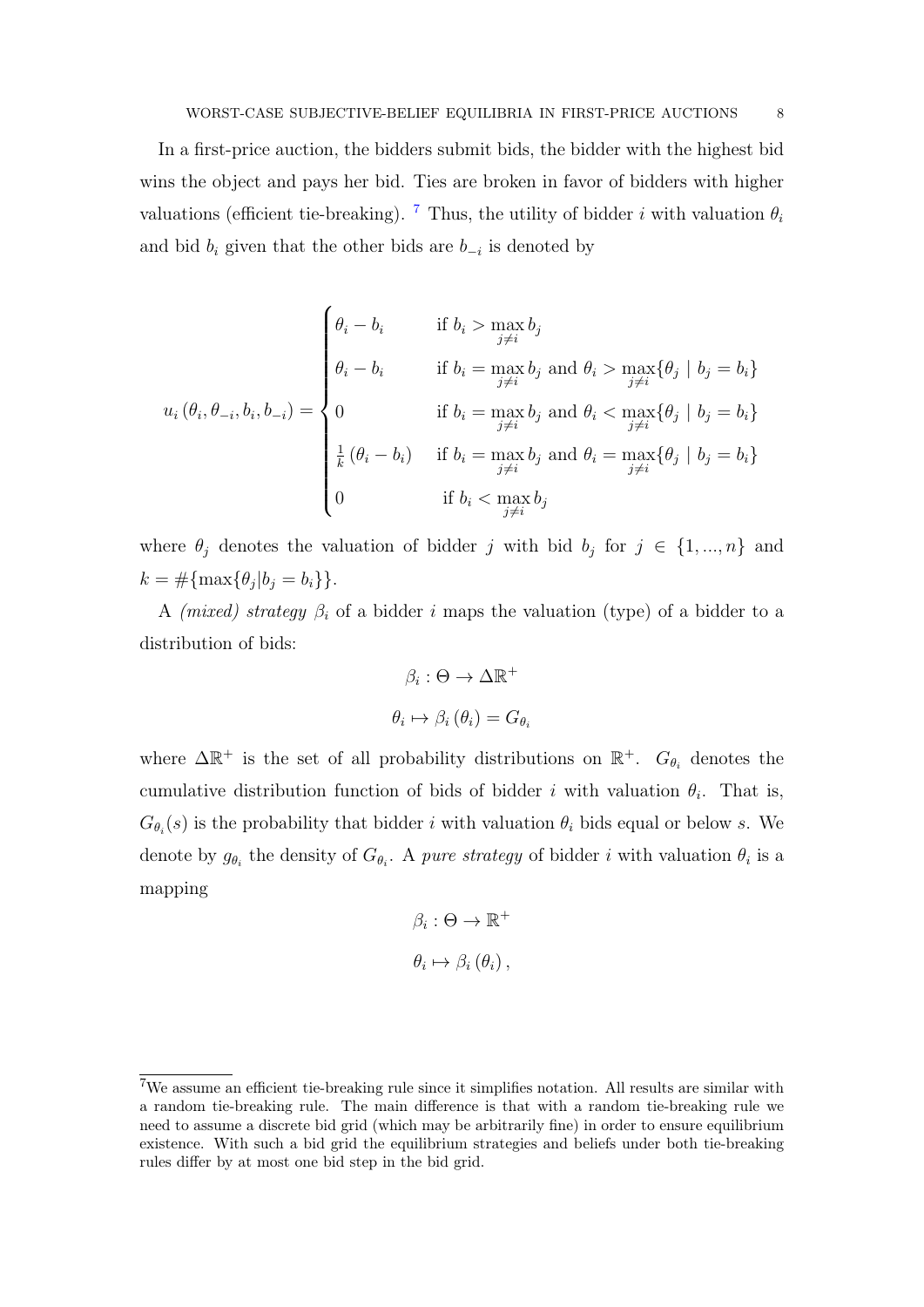i.e., a mapping from the set of valuations to the set of bids.<sup>[8](#page-8-0)</sup> We exclude dominated strategies by assuming that a bidder never bids above her valuation even if she believes to win with probability zero. The expected utility of a bidder  $i$  with valuation  $\theta_i$ , belief  $f \in \mathscr{F}_\mu$  and bid  $b_i$  given that her competitors employ bidding strategies  $\beta_{-i}$  can be written as

$$
U_i(\theta_i, f, b_i, \beta_{-i}) = \int_{\theta_{-i}} \int_{b_{-i}} u_i(\theta_i, \theta_{-i}, b_i, b_{-i}) \prod_{j \neq i} G_{\theta_j}(b_j) d\theta_{-j} f^{n-1} d\theta_{-i}.
$$

For a given strategy  $\beta$  we will denote the bid distribution of type  $\theta^k$  by  $G_k$  and the infimum and supremum of its support by  $\underline{b}_k$  and  $\overline{b}_k$ . Although the strategy  $\beta$ does not appear in the notation, it will be clear from the context which strategy  $\beta$  is meant.

2.2. Solution Concept: Subjective-Belief Equilibrium. In what follows we provide a formal definition of a subjective-belief equilibrium. The main idea is that although a bidder faces uncertainty about her competitors' distribution and strategies, she does not believe that her competitors adopt arbitrary strategies. We assume that every bidder maximizes her expected payoff given the other bidders' strategies and their value distribution. As the value distribution is uncertain, a bidder has to form a subjective belief about her competitors' valuations in order to compute her expected payoff. We require that the strategy of a bidder is consistent with this subjective belief. That is, a strategy is consistent if it is a best reply given her subjective belief and the other bidders' strategies. Formally, we require that every bidder plays according to a subjective-belief equilibrium. Thus, a subjectivebelief equilibrium can be seen as a rule for bidders for how to derive a bid such that this rule is sustainable given the bidders' subjective beliefs.

**Definition 1.** Let  $(f^1, \ldots, f^m) = ((f_1^1, \ldots, f_m^1), \ldots, (f_1^m, \ldots, f_m^m))$  be a profile of beliefs for every type where  $f^k \in \mathscr{F}_{\mu}$  and  $f^k_l$  denotes the probability of type  $\theta^l$  in

<span id="page-8-0"></span><sup>8</sup>A pure strategy can be interpreted as distribution of bids which puts probability weight 1 on one bid. We abuse notation since in the case of a pure strategy,  $\beta_i(\theta_i)$  denotes an element in  $\mathbb{R}^+$  while in the case of a (mixed) strategy  $\beta_i(\theta_i)$  denotes an element in  $\Delta \mathbb{R}^+$ . However, in the following it is clear whether  $\beta_i$  is a pure or a mixed strategy. In addition, we also use the notation  $G_{\theta_i}$  instead of  $\beta_i(\theta_i)$  in case of mixed strategies.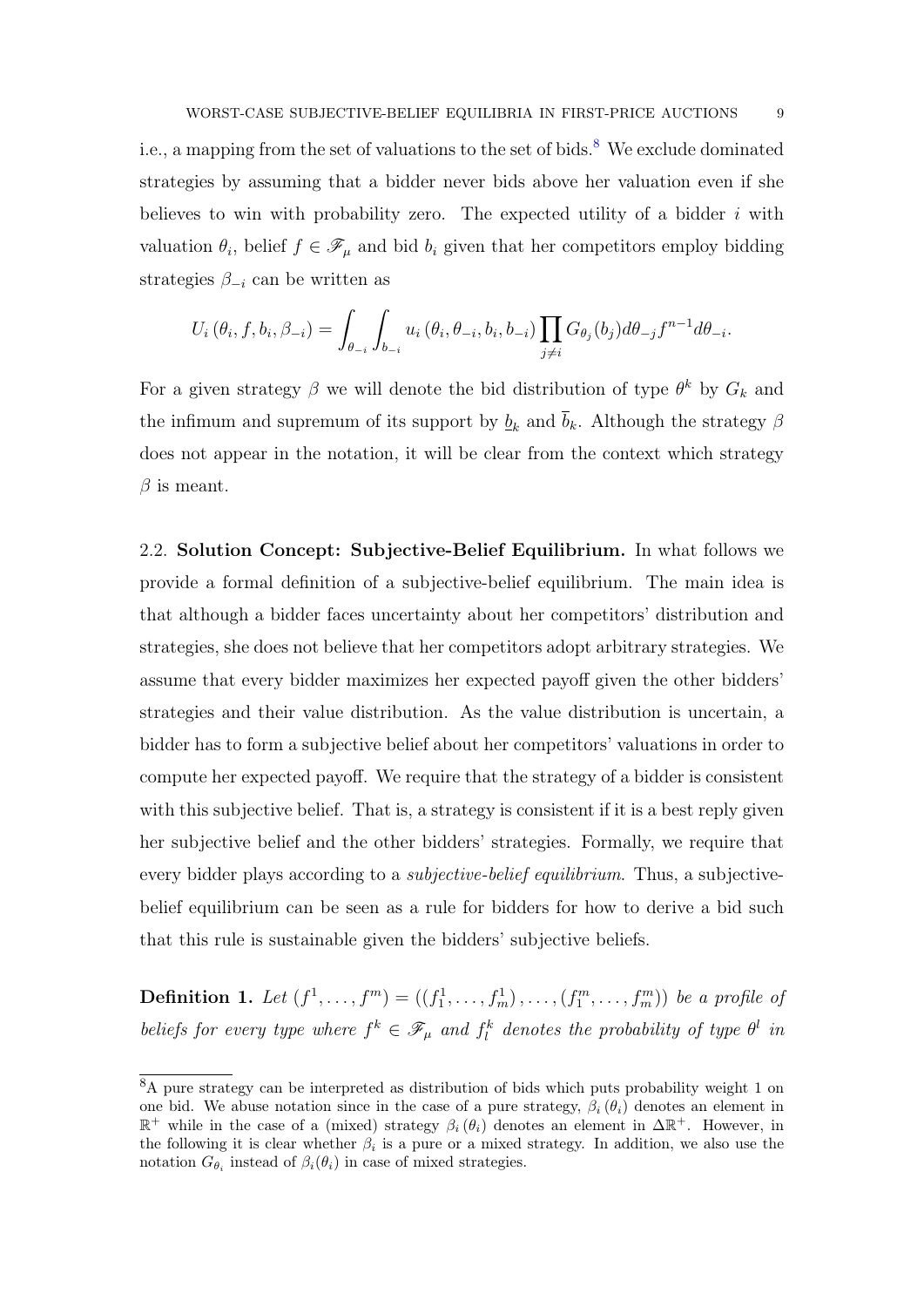the belief of type  $\theta^k$  for all  $1 \leq k, l \leq m$ . Let

$$
\beta : \Theta \to \Delta \mathbb{R}^+
$$

$$
\beta : \theta^k \mapsto \beta(\theta^k)
$$

be a strategy of a bidder. Then  $(\beta, (f^1, \ldots, f^m))$  constitutes a symmetric subjectivebelief equilibrium (SBE) if for every type  $\theta^k \in \Theta$  and for every bid  $b_k \in \text{supp}(\beta(\theta^k))$ it holds that

$$
b_k \in \underset{b \in \mathbb{R}^+}{\arg \max} \ U\left(\theta^k, f^k, b, \beta_{-i}\right).
$$

Since in a symmetric subjective-belief equilibrium every bidder employs the same strategy, for such equilibria we will use the shorter notation  $U(\theta^k, f^k, \beta)$  for the expected utility given by  $U(\theta^k, f^k, \beta(\theta^k), \beta_{-i}).$ 

The definition of a subjective-belief equilibrium assumes that bidders form their subjective beliefs after observing their private information. Thus, the subjective belief may, but does not have to, depend on the type of the bidder.

In our view, the subjective-belief equilibrium describes how Bayesian subjectiveutility maximizers choose bids in an ambiguous environment. As Bayesian bidders cannot rely on objective information about the valuations of their competitors, they have to form a subjective belief. Once they formed a subjective belief, bidders are expected utility maximizers and act optimally given their belief. Bidders only need to form a subjective belief about objects exogenous to the solution concept, i.e., the valuations of their competitors. Beliefs about objects that are endogenous to the solution concept are part of the equilibrium, that is, the strategies of their competitors. Bidders know that their competitors are Bayesian. Thus, their belief about the competitors' behavior is not random but consistent with their equilibrium play. The advantage of such an equilibrium approach is that it is not self-defeating. That is, if bidders were informed about the beliefs and strategies of their competitors they would still follow the chosen strategy in a subjective-belief equilibrium. Thus, if the set of feasible priors is a singleton, the subjective-belief equilibrium reduces to Bayes-Nash equilibrium. Every Bayes-Nash equilibrium with a common prior is a subjective-belief equilibrium with the subjective belief derived from the common prior.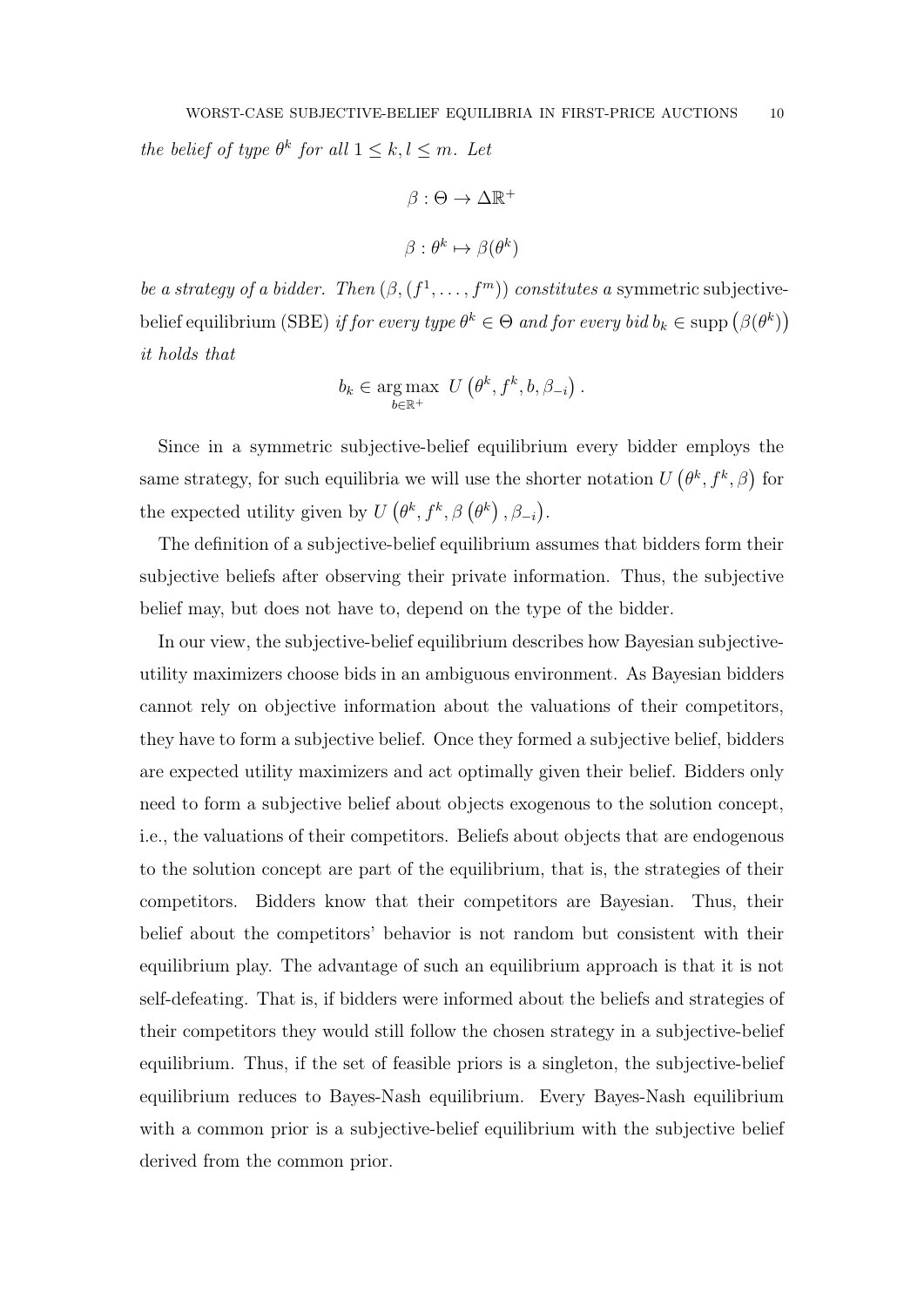One view on how the subjective-belief equilibrium fits with the classical Bayes-Nash analysis of first-price auctions is to adapt the original justification for Bayes-Nash equilibrium by [Harsanyi](#page-21-13) [\(1967\)](#page-21-13). Introduce a player called Nature. Nature has the first move and chooses valuations for each bidder. Nature is randomly mixing within the set of feasible priors. After privately observing her draw, each bidder needs to form a belief and choose a strategy. The strategy should be a bestreply to her belief about Nature and her competitors. Nature chooses purely at random. There is no reasoning to pin down the choices of Nature. Thus, bidders need to form a subjective belief about Nature. This belief may depend on their private information and different bidders may disagree about Nature's behavior. This is the subjective part of a subjective-belief equilibrium. As bidders know about each other that they are Bayesian, their belief about the strategy of their competitors is not random or subjective but consistent with equilibrium play.

One question left open is how the concept can be adapted if bidders interact repeatedly and whether all subjective-belief equilibria converge to the Bayes-Nash equilibrium with the true distribution as the common prior. In a different environment, [Dekel et al.](#page-21-14) [\(2004\)](#page-21-14) demonstrate that without a common prior repeated interaction does not necessarily lead to adaption of equilibrium play. Thus, subjective-belief equilibrium cannot be seen as an outcome of a learning process. Rather, subjective-belief equilibrium is reached through deliberation in a one-shot situation taking into account all available information and the fact that the competitors are rational. Many important auction environments are either one-shot, entail changing types, or at least lead to infrequent interactions. For example, auctions in mergers and acquisitions are usually one-shot. Spectrum auctions or auctions for sports rights only take place infrequently in a changing market environment. Auctions in procurement entail frequent interaction, however, with complex goods and services the designs of the product change from auction to auction and so do the distributions of costs. Thus, even with repeated interaction learning of the distributions is limited. Thus, we believe that our analysis informs many interesting auction environments.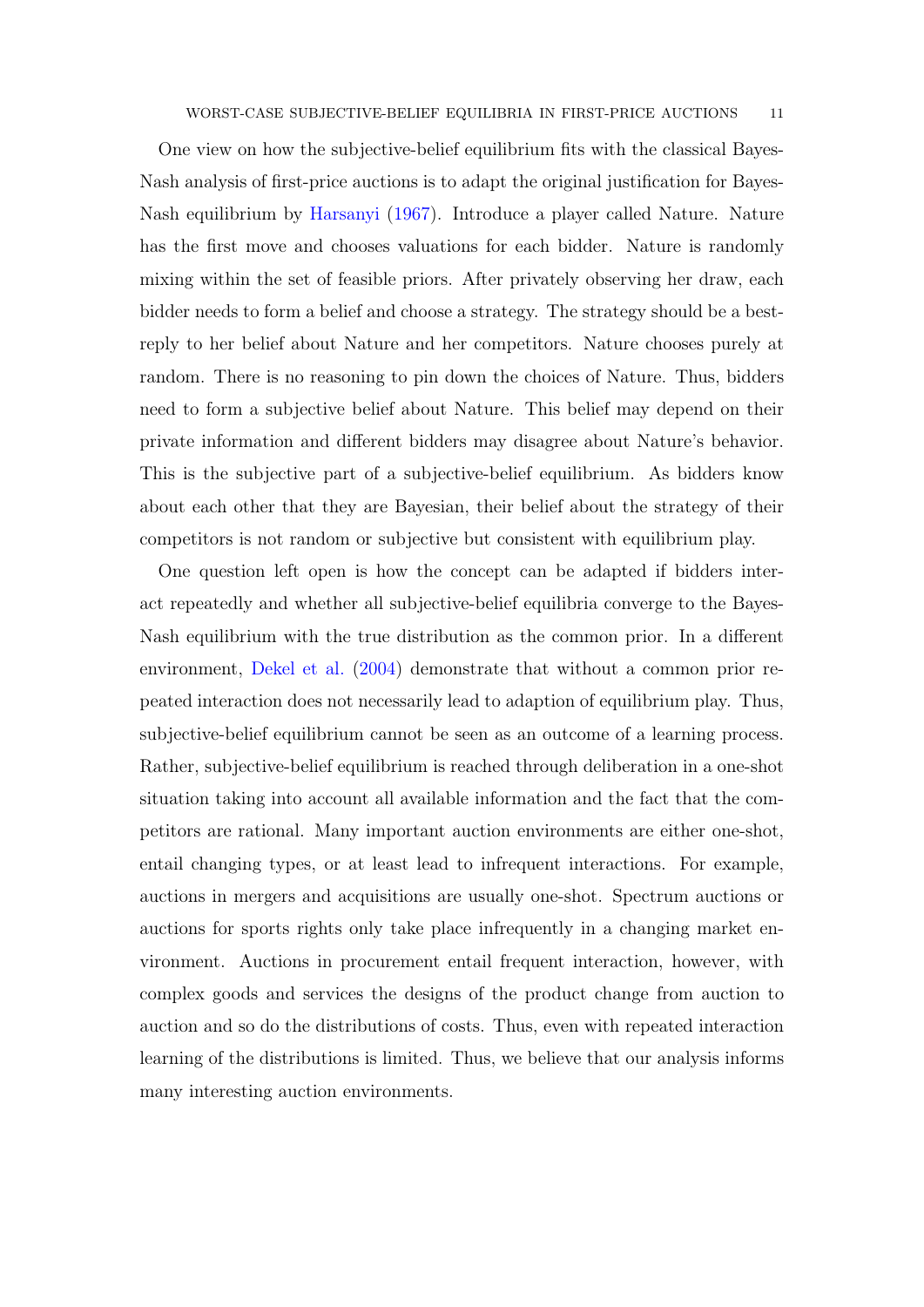2.3. Selection criterion: Worst-case equilibrium. Given that the set  $\mathcal{F}_{\mu}$  of feasible distributions is large, so is the set of subjective-belief equilibria. There are two ways to proceed in order to derive useful predictions about bidder behavior or make recommendations to individual bidders. First, one can characterize the whole set of subjective-belief equilibria and derive bounds on bid distributions. This is particularly useful if one takes the view of an analyst trying to bound feasible outcomes. This is the approach taken by, e.g., [Bergemann et al.](#page-20-4) [\(2017\)](#page-20-4) to estimate bounds on seller revenue. However, such an approach does not inform a bidder what equilibrium she shall choose when deciding on a bid.<sup>[9](#page-11-0)</sup> Second, one could identify equilibria that have appealing properties such that from the point of view of the bidders these equilibria are focal. That is, one can provide a selection criterion.[10](#page-11-1) A selection criterion informs bidders how to choose between equilibria.

We take the view of the bidders and explore the second avenue. More precisely, we propose a selection criterion that relies on worst-case reasoning. That is, bidders prepare for the worst case by selecting the subjective-belief equilibrium with the worst payoff. It is not the worst-case reasoning per-se that makes the worstcase equilibrium an appealing selection criterion but rather the properties of the worst-case equilibrium. As we demonstrate below, worst-case equilibria have several desirable properties, which render the worst-case equilibrium as focal. First, there is a unique worst-case equilibrium (Proposition [1\)](#page-13-0). Second, the worst-case equilibrium is efficient (Proposition [1\)](#page-13-0). Third, bidders insure themselves against being mistaken about the selected equilibrium (Proposition [3,](#page-17-0) Proposition [4,](#page-18-0) and Corollary [1\)](#page-19-0). Formally, we define worst-case equilibria as follows.

**Definition 2.** Let  $(\beta, (f^1, \ldots, f^m))$  be a subjective-belief equilibrium (SBE) and let  $U(\theta^k, f^k, \beta)$  be the expected payoff of type  $\theta^k$  in this equilibrium. A worstcase equilibrium is a subjective-belief equilibrium  $(\beta^*, (f^{1,*}, \ldots, f^{m,*}))$  such that for every  $\theta^k \in \Theta$  it holds that

<span id="page-11-0"></span> $^{9}$ [Bergemann et al.](#page-20-4) [\(2017\)](#page-20-4) sidestep this issue by assuming that only the seller faces ambiguity and bidders share a common prior and know the information structure.

<span id="page-11-1"></span><sup>10</sup>Prominent examples include payoff-dominant and risk-dominant equilibria.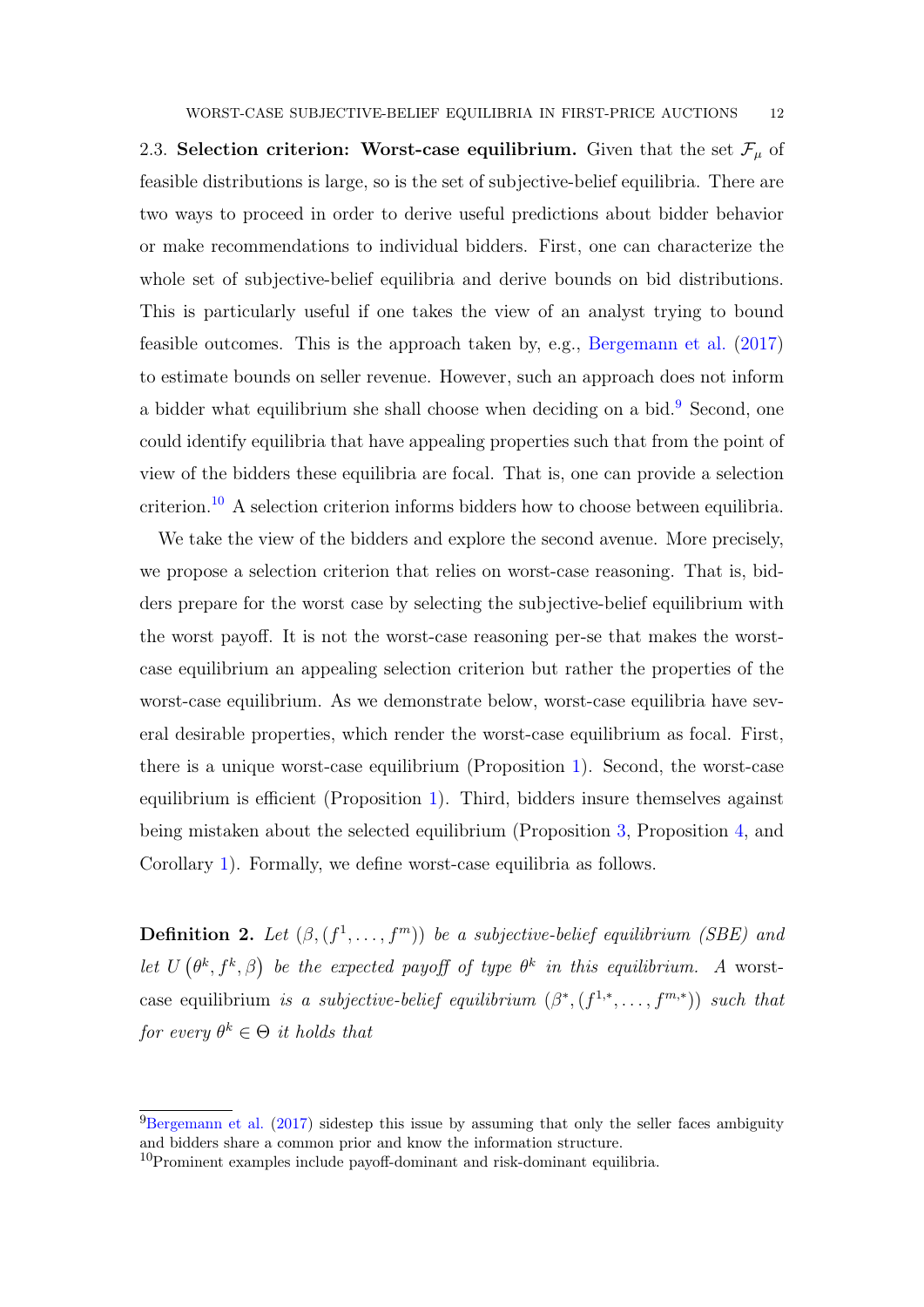$$
U\left(\theta^k, f^{k,*}, \beta^*\right) = \min_{\left(\beta, (f^1, \ldots, f^m)\right) \text{ is } SBE} \left\{U\left(\theta^k, f^k, \beta\right)\right\}.
$$

In a worst-case equilibrium every type expects an equal or lower payoff than in any other subjective-belief equilibrium. It is not straight froward that a worst-case equilibrium exists since different types could obtain their worst payoff in different subjective-belief equilibria. However, we show that a worst-case equilibrium exists and that it is unique.

At first glance it seems controversial that bidders coordinate on the equilibrium that collectively gives them the worst outcome. However, with multiple equilibria, a bidder cannot be sure which equilibrium her competitors are planning to play. Thus, even if she chooses her bids according to some subjective-belief equilibrium other bidders may think that a different equilibrium is played and choose their bids according to some other equilibrium. As stated above and shown below, the properties of the worst-case equilibrium reduce loss of a bidder in the case that she is mistaken about the choice of equilibrium of the other bidders. Suppose, in contrast, that a bidder thinks that the best-case equilibrium is going to be played. That is, the bidder plays according to the equilibrium that collectively maximizes the payoff of the bidders. The bidding function in the best-case equilibrium results in lower bids for the bidder. Thus, if she is mistaken about the choice of equilibrium by her competitors, she is most likely to lose the auction and achieve a payoff of zero. In this respect, the worst-case equilibrium is more appealing than the bestcase equilibrium. $11$ 

# 3. Worst-Case Equilibrium of the First-Price Auction

In this section we characterize the beliefs and strategies in a symmetric and efficient worst-case belief equilibrium.

We denote the worst-case strategy by  $\beta^*$ . The support of the bid distribution of a bidder with valuation  $\theta^k$  is denoted by  $\left[\underline{b}_k^*\right]$  $\bar{b}_k^*, \bar{b}_k^*$  $\tilde{k}$ . We denote the worst-case belief of a bidder with valuation  $\theta^k \in \Theta$  by  $\left(\int_1^{k,*}$  $\{f_1^{k,*}, \ldots, f_m^{k,*}\}$ . That is, for  $1 \leq l \leq m$ ,  $f_l^{k,*}$ l

<span id="page-12-0"></span><sup>11</sup>Best-case equilibrium would be an appealing selection criterion if bidders were allowed to communicate prior to the auction and make coordination on a particular equilibrium explicit rather than implicit. However, such pre-auction communication is ruled out by law in most auctions to prevent collusion.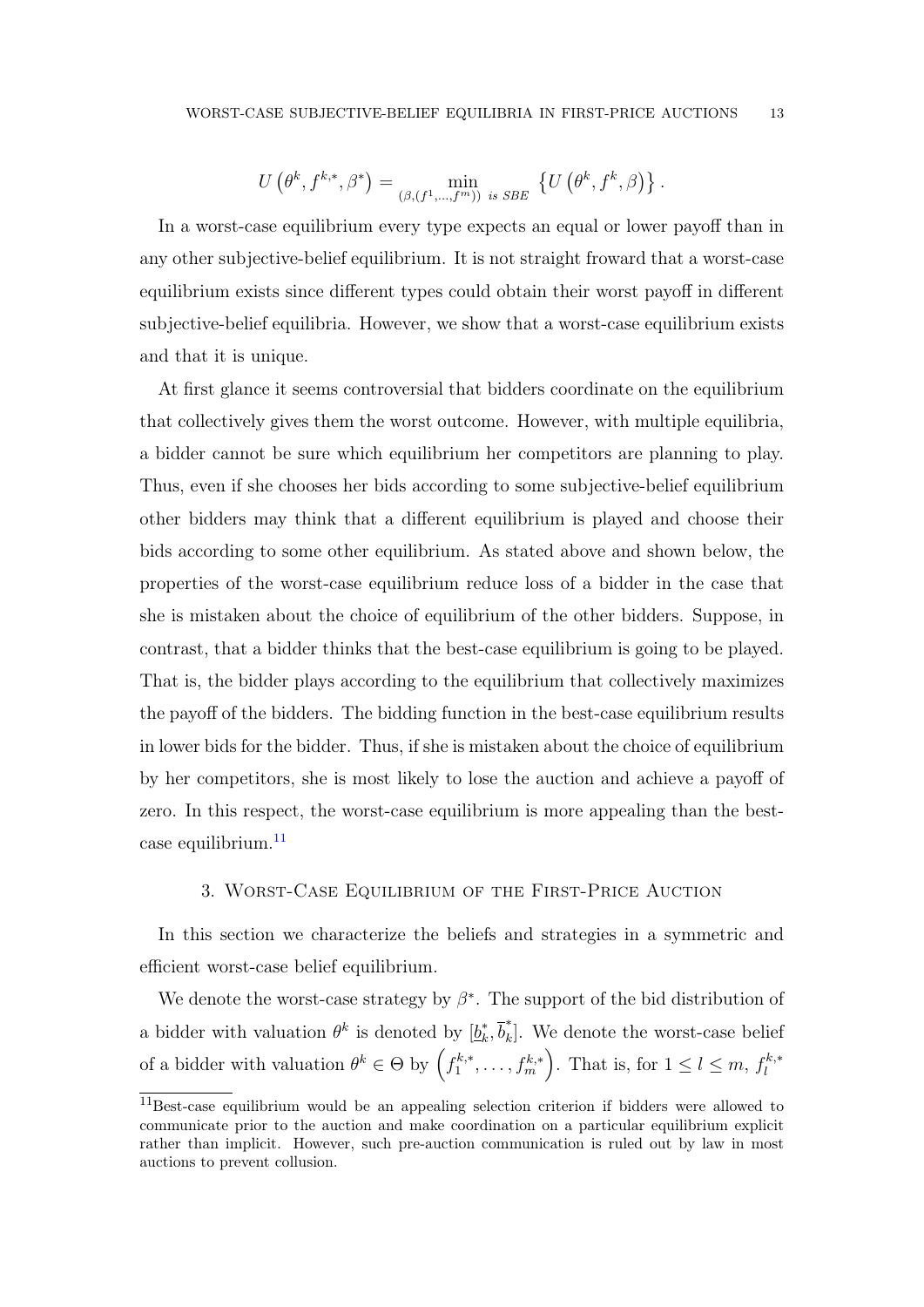is the probability with which one of the other  $n-1$  bidders has the  $\theta^l$ -type from the point of view of a bidder with valuation  $\theta^k$ . The following proposition states our main result.

<span id="page-13-0"></span>**Proposition 1.** The following symmetric strategy  $\beta^*$  and profile of beliefs  $\left(f_1^{k,*}\right)$  $\left( \mathbf{f}_{1}^{k,*},\ldots,\mathbf{f}_{m}^{k,*}\right)$  for  $1\leq k\leq m$  constitute a worst-case equilibrium of the firstprice auction.

- $-\beta^*(\theta^k) = \theta^k$  whenever  $\theta^k \leq \mu$
- $-\beta^*(\theta^k) = G_k^*$  whenever  $\theta^k > \mu$ .

That is, all types below  $\mu$  bid their value, all types above  $\mu$  play a mixed strategy on the interval  $\left[\underline{b}_k^*\right]$  $\bar{b}_k^*, \bar{b}_k^*$  $\mathbf{b}_k^*$  with  $\underline{b}_k^* = \overline{b}_{k-1}^*$  according to a continuous bid distribution  $G_{k}^{*}$ . In particular, the worst-case equilibrium is efficient.

Worst-case beliefs and strategies are deducted inductively follows. Let  $\theta^z$  be the lowest type which is strictly greater than  $\mu$ .

The worst-case belief of a bidder with ...

... type  $\theta^k \leq \mu$  is given by

$$
f_k^{k,*} = \frac{\theta^z - \mu}{\theta^z - \theta^k}, \quad f_z^{k,*} = \frac{\mu - \theta^k}{\theta^z - \theta^k}, \quad f_j^{k,*} = 0 \text{ for all } j \neq k, z.
$$

... type  $\theta^k > \mu$  is given by

$$
f_{\theta^k}^{\theta^j,*} > 0 \text{ for all } j \le k, \quad f_j^{k,*} = 0 \text{ for all } j > k.
$$

with  $f_i^{k,*}$  $j_j^{k,*}$  for  $j \leq k$  the solution to

<span id="page-13-1"></span>
$$
(1) \quad \left(f_1^{k,*} + \dots + f_{k-1}^{k,*}\right)^{n-1} \left(\theta^k - \overline{b}_{k-1}^*\right) =
$$
\n
$$
\left(\sum_{j=1}^h f_j^{k,*}\right)^{n-1} \left(\theta^k - \overline{b}_h^*\right) \text{ for all } h \in \{1, \dots, k-2\}.
$$

That is, bidders with valuation  $\theta^k > \mu$  are indifferent between their equilibrium bids and undercutting any of the lower types.

For every  $k \geq z$ ,  $\overline{b}_k^*$  $\int_k$  is given by

$$
\left(\sum_{j=1}^{k-1} f_j^{k,*}\right)^{n-1} \left(\theta - \overline{b}_{k-1}^*\right) = \theta^k - \overline{b}_k^*.
$$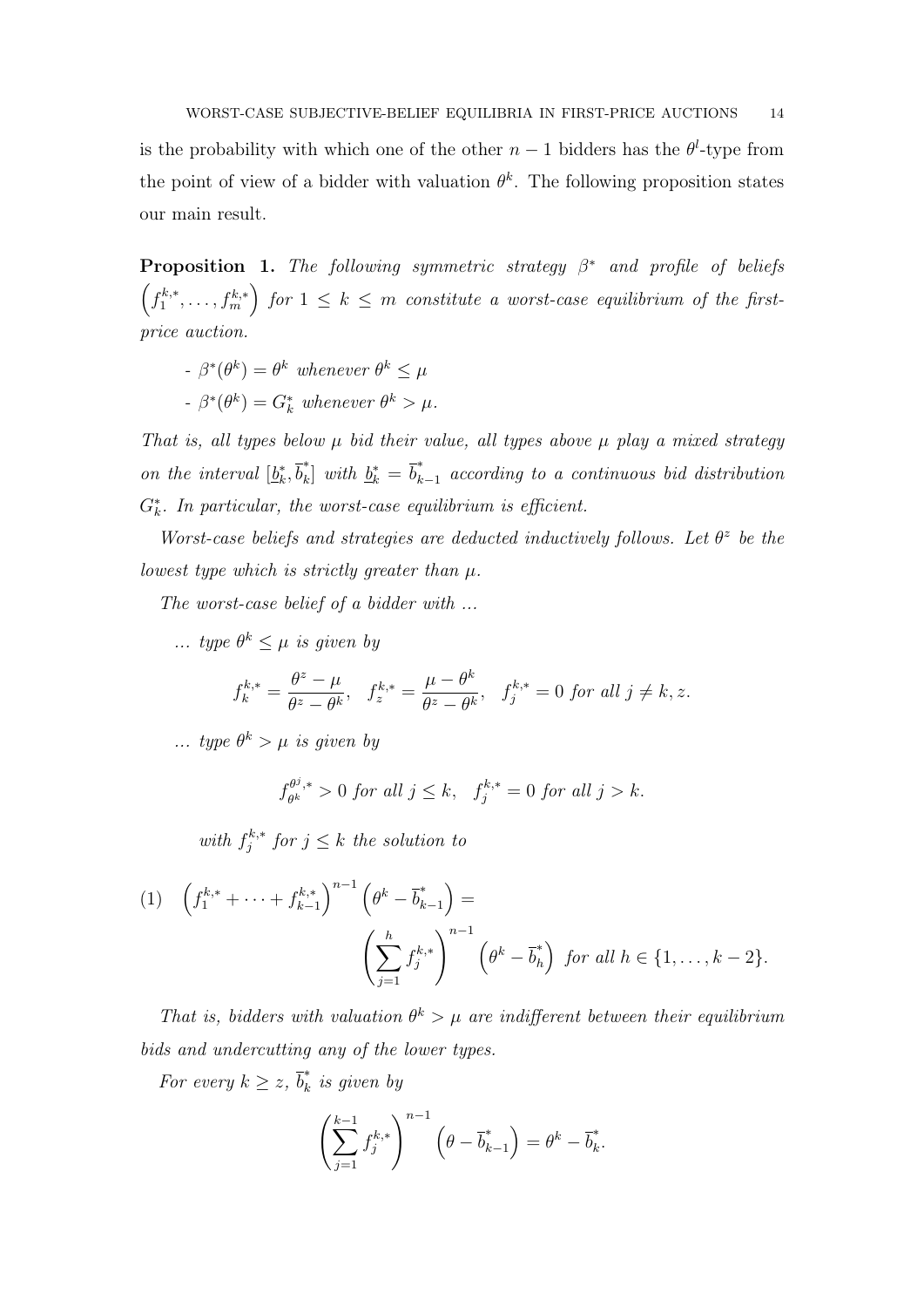For every  $s \in [\overline{b}_k^*]$  $\bar{b}_{k-1}^*, \bar{b}_k^*$  $\binom{*}{k}$ ,  $G_k^*(s)$  is given by

(2) 
$$
G_k^*(s) = \frac{\left(f_1^{k,*} + \ldots + f_{k-1}^{k,*}\right)\left(\left(\theta^k - \overline{b}_{k-1}^*\right)^{\frac{1}{n-1}} - \left(\theta^k - s\right)^{\frac{1}{n-1}}\right)}{f_k^{k,*} \left(\theta^k - s\right)^{\frac{1}{n-1}}}.
$$

That is, the bid distribution and  $\overline{b}_{\theta}^*$  $\tilde{\theta}_{\theta^k}^*$  makes type  $\theta^k$  indifferent between all bids in  $\left[\underline{b}_k^*\right]$  $\bar{b}_k^*, \bar{b}_k^*$  $\begin{bmatrix} 1 \ k \end{bmatrix}$ .

All proofs are relegated to the appendix.

It is straightforward that the proposed equilibrium is worst-case for bidders with valuations below  $\mu$ . For a bidder with a valuation below the mean, it is feasible to believe that she has the lowest valuation. Thus, given her belief and the bidding strategy of her competitors she earns a payoff of 0 in equilibrium. Conclusively, the proposed equilibrium must be worst-case for those types. To calculate the belief for types  $\theta^k \leq \mu$ , consider  $\theta^z$ , the lowest type which is strictly greater than  $\mu$ . The belief that puts strictly positive weight only on  $f_k^k$  and  $f_z^k$  induces a best-reply of  $\beta(\theta^k) = \theta^k$ . The probability weight is determined by the equations

$$
f_k^{k,*} + f_z^{k,*} = 1
$$
  

$$
f_k^{k,*} \theta^k + f_z^{k,*} \theta^z = \mu.
$$

The unique solution of this system of linear equations is given by

$$
f_k^{k,*} = \frac{\theta^z - \mu}{\theta^z - \theta^k}, \quad f_z^{k,*} = \frac{\mu - \theta^k}{\theta^z - \theta^k}.
$$

This is the belief specified above in Proposition [1.](#page-13-0)

Now consider the beliefs and bidding strategy of a bidder with valuation  $\theta^k > \mu$ . For those bidders it is infeasible to believe that they have the lowest valuation. Thus, they earn a positive payoff in any subjective-belief equilibrium. The bidding strategy and the worst-case belief of such a bidder can be derived inductively starting with the  $\theta^2$ -type, the lowest type strictly greater than  $\mu$ . There are two levers to minimize the payoff of a bidder. Reducing the winning probability and increasing the best reply to her competitors' equilibrium bid. We show that this trade-off is resolved by putting just enough probability weight on types strictly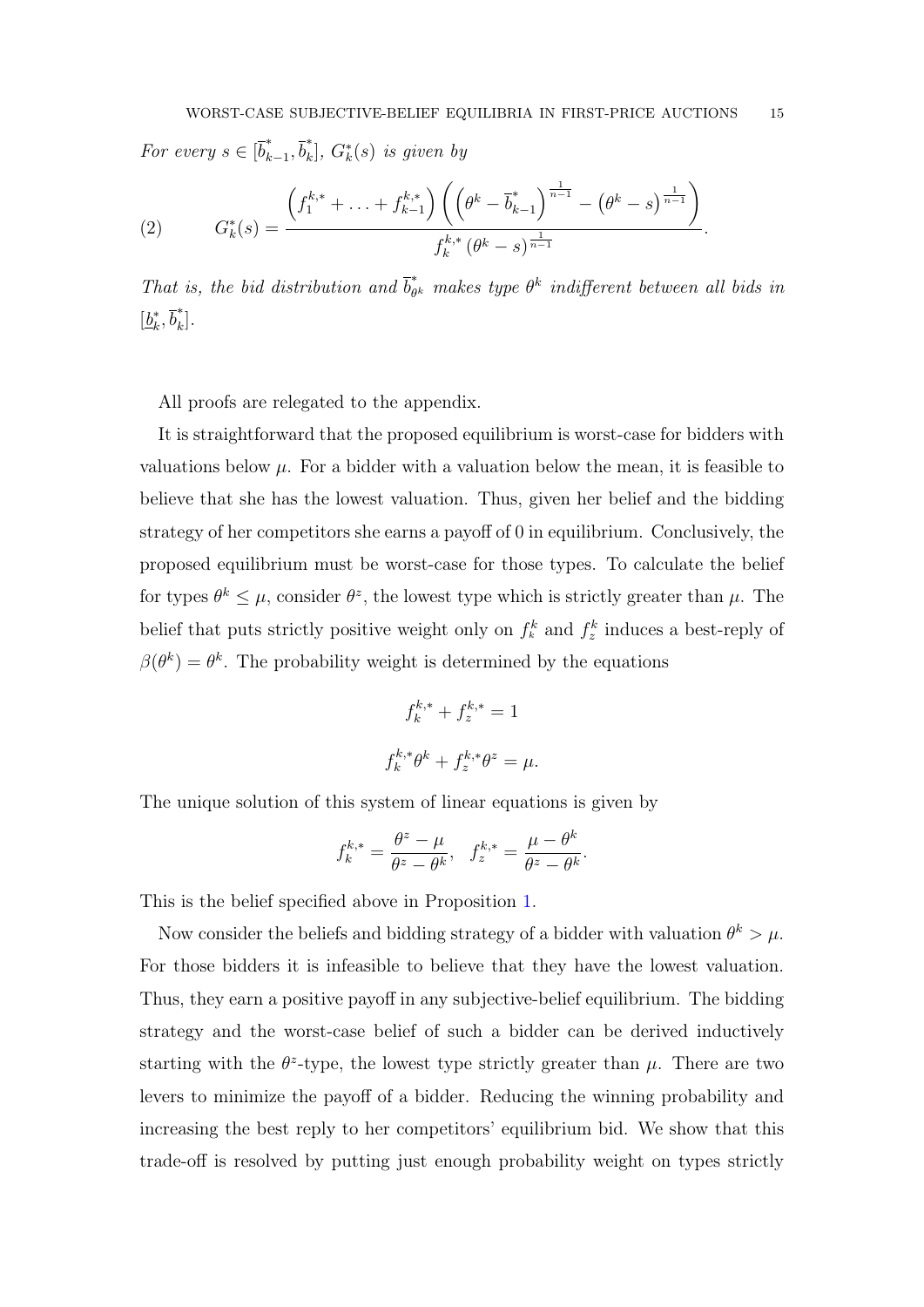below  $\theta^z$  in order to induce a high-enough bid and put as much probability weight as possible on the  $\theta^z$ -type in order to reduce the winning probability.

To minimize the winning probability, it is optimal to maximize the probability weight on  $\theta^z$  while respecting that the expected value of the belief is  $\mu$ . To see that this minimizes the equilibrium payoff of the  $\theta^z$ -type, observe that in a mixedstrategy equilibrium she is indifferent between all bids in her bidding interval. In particular, her equilibrium payoff is

$$
\left(f_1^{z,*} + \cdots + f_{z-1}^{z,*}\right)^{n-1} \left(\theta^z - \overline{b}_{z-1}^*\right).
$$

This expression is minimized given  $\mu$ , if the probability weight on  $\theta^z$  is maximized in the belief of the  $\theta^z$ -type.

The upper endpoint of the bidding interval of the  $\theta^2$ -type is obtained by the equation

$$
(f_1^{z,*} + \cdots + f_{z-1}^{z,*})^{n-1} (\theta^z - \theta^{z-1}) = \theta^z - \overline{b}_z^*.
$$

The bid distribution  $G_z^*$  is defined such that every bidder with valuation  $\theta^z$  is indifferent between every bid in her bidding interval given her belief and the other bidders' strategies, i.e. for every  $s \in [\bar{b}_\theta^*]$  $\phi_{z-1},\overline{b}_z^*$ <sup>\*</sup><sub>z</sub>] where  $\bar{b}_{\theta^{z-1}} = \theta^{z-1}$  it holds

$$
\left(f_1^{z,*} + \cdots + f_{z-1}^{z,*} + f_z^{z,*} G_z^*(s)\right)^{n-1} \left(\theta^z - s\right) = \left(f_1^{z,*} + \cdots + f_{z-1}^{z,*}\right)^{n-1} \left(\theta^z - \theta^{z-1}\right).
$$

However, if we would just maximize the probability weight on the  $\theta^z$ -type, we would distribute the probability weight between types  $\theta^z$  and 0. This would cause type  $\theta^z$  to bid zero. Thus, the worst-case belief makes the  $\theta^z$ -type indifferent between his equilibrium bids and the bids of the bidders with types lower than  $\theta^z$  by shifting just enough probability weight on lower types. This results in the equations in [\(1\)](#page-13-1).

Once the strategies and beliefs for the  $\theta^2$ -type have been determined, we can proceed inductively. Suppose that the strategies and beliefs have been specified for types  $1, \ldots, k-1$  with  $z \leq k-1 < m$ . Strategies and beliefs for type k can be then deducted as follows. A bidder with valuation  $\theta^k$  plays a mixed strategy on the interval  $\begin{bmatrix} \overline{b}_k^* \end{bmatrix}$ \* $\bar{b}_k^*$ <sub>k−1</sub>,  $\bar{b}_k^*$  $\bar{b}_k^*$  where  $\bar{b}_k^*$  $\int_{k-1}^{\infty}$  is the upper bound of the bidding interval of the  $\theta^{k-1}$ -type. As with the  $\theta^z$  type there are two levers to minimize the payoff of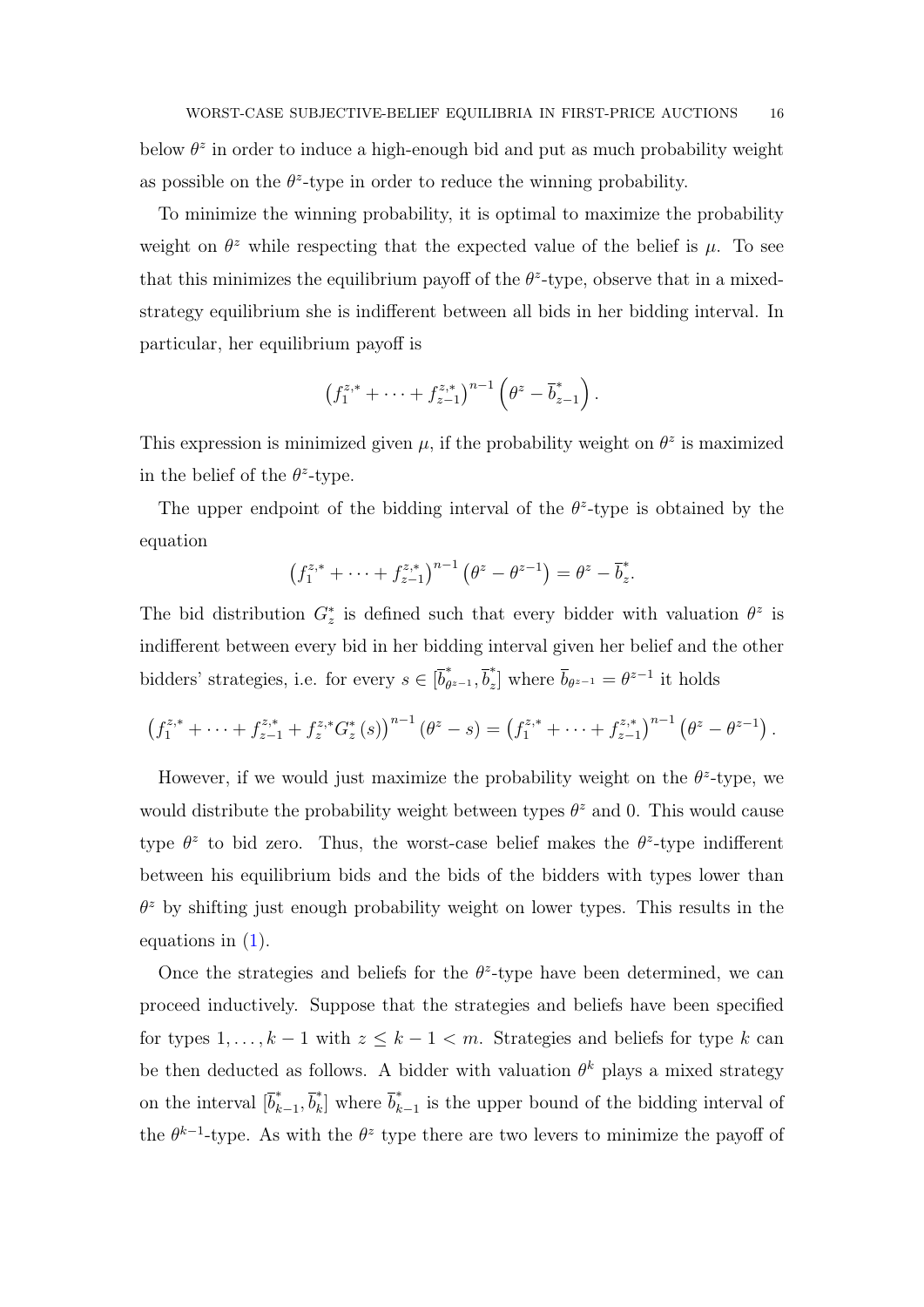a bidder. Reducing the winning probability and increasing the best reply to her competitors' equilibrium bid. We show that this trade-off is resolved by putting just enough probability weight on types strictly below  $\theta^k$  in order to induce a high-enough bid and put as much probability weight as possible on the  $\theta^k$ -type in order to reduce the winning probability.

The bid distribution  $G_k^*$  and  $\overline{b}_k^*$  $\hat{k}_k$  are determined such that given this belief every bidder with valuation  $\theta^k$  is indifferent between all bids in  $[\overline{b}_k^*$  $\bar{b}_{k-1}^*, \bar{b}_k^*$  $\begin{bmatrix} 1 \ k \end{bmatrix}$ .

We illustrate the worst-case equilibrium with two bidders for the case  $\Theta =$  $\{0, 0.25, 0.5, 0.75, 1\}$  and  $\mu = 0.5$  in Table [1.](#page-16-0)

| Valuation $f_0^{k,*}$ $f_{0.25}^{k,*}$ $f_{0.5}^{k,*}$ $f_{0.75}^{k,*}$ $f_1^{k,*}$ |                   |                                   |                     |  | Bid                                                                                                                                           |
|-------------------------------------------------------------------------------------|-------------------|-----------------------------------|---------------------|--|-----------------------------------------------------------------------------------------------------------------------------------------------|
| $\overline{0}$                                                                      |                   | $\frac{1}{3}$ 0 0 $\frac{2}{3}$ 0 |                     |  |                                                                                                                                               |
| 0.25                                                                                |                   | 0 $\frac{1}{2}$ 0 $\frac{1}{2}$ 0 |                     |  |                                                                                                                                               |
| 0.5                                                                                 | $\overline{0}$    |                                   | $0 \quad 1 \quad 0$ |  |                                                                                                                                               |
| 0.75                                                                                |                   |                                   |                     |  | $\frac{2}{11}$ $\frac{1}{11}$ $\frac{3}{11}$ $\frac{5}{11}$ 0 $G_{0.75} = (12-24s)(20s-15)^{-1}$ on $\left[\frac{1}{2}, \frac{27}{44}\right]$ |
| $\mathbf{1}$                                                                        | $\frac{102}{353}$ | $\frac{34}{353}$ $\frac{68}{353}$ |                     |  | $\frac{60}{353}$ $\frac{89}{353}$ $G_1 = (264s - 162)(89s - 89)^{-1}$ on $\left[\frac{27}{44}, \frac{251}{353}\right]$                        |

<span id="page-16-0"></span>TABLE 1. Worst-case belief equilibrium with two bidders for  $\Theta =$  $\{0, 0.25, 0.5, 0.45, 1\}$  and  $\mu = 0.5$ 

#### 4. Properties of the worst-case equilibrium

In this section, we derive properties of the worst-case equilibrium. We argue why those properties are appealing and reinforce the worst-case equilibrium as a selection criterion. A selection criterion is most useful if it selects a unique equilibrium. Thus, we start by showing that the worst-case equilibrium is unique in the following sense.

<span id="page-16-1"></span>**Proposition 2.** For every subjective-belief equilibrium  $(\beta, (f^1, \ldots, f^m))$  of the first-price auction with  $f^{\theta_i} \in \mathcal{F}_{\mu}$  it holds that whenever

(3) 
$$
U(\theta^k, f^{k,*}, \beta^*(\theta^k)) = U(\theta^k, f^k, \beta(\theta^k)),
$$

for all  $1 \leq k \leq m$ , it follows that  $\beta(\theta^k) = \beta^*(\theta^k)$  and  $f^k = f^{k,*}$  for all  $\theta^k \geq \mu$ .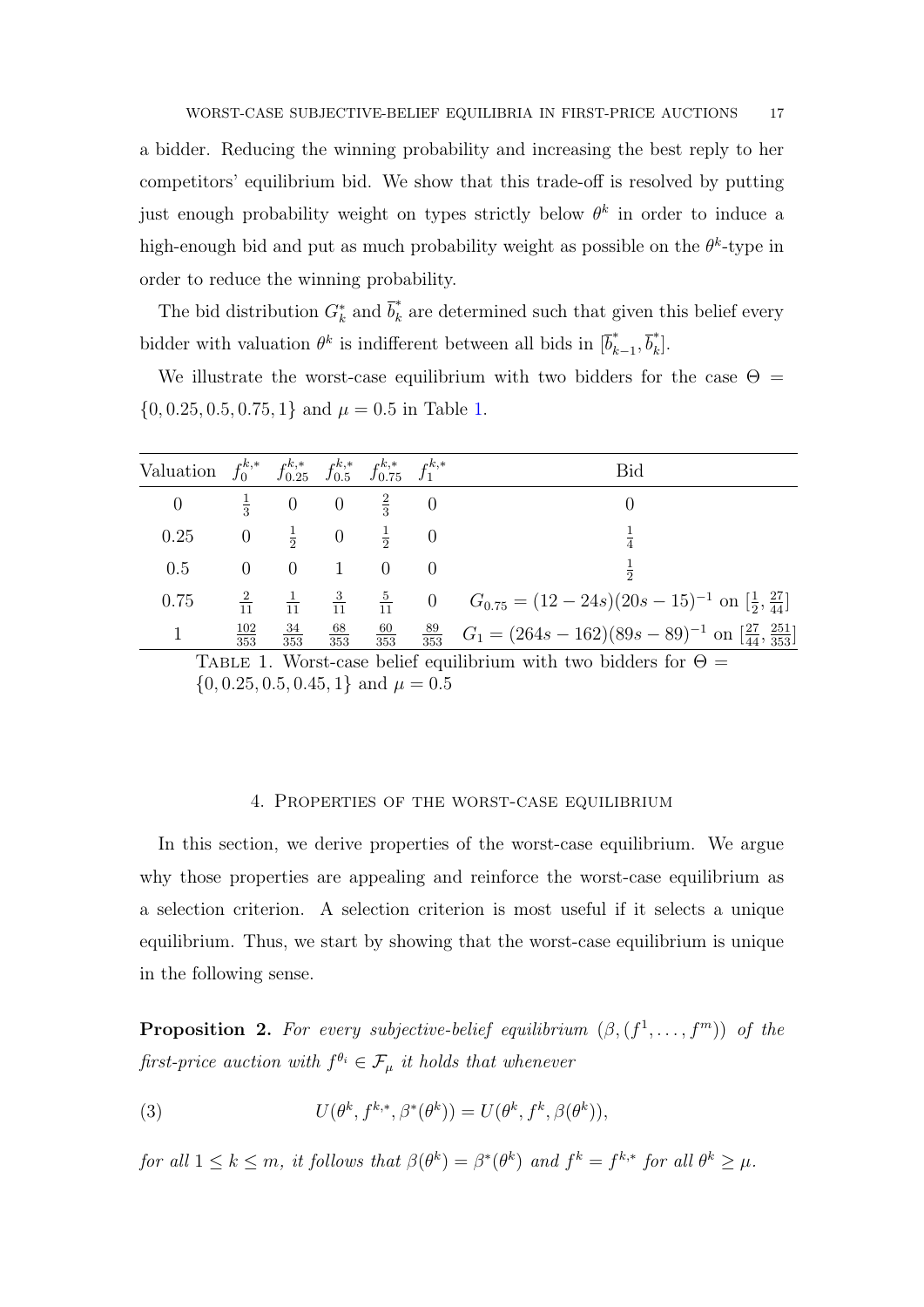The worst-case equilibrium yields unique bidding strategies for all bidders and types. Moreover, for types above the mean, the worst-case equilibrium yields unique beliefs. For types below the mean there are several beliefs that induce the worst-case equilibrium bidding strategy. In particular, whenever a type  $\theta < \mu$ beliefs to be the lowest type in her belief, she will bid her value and thus as in the worst-case equilibrium.

In what follows we first derive properties of the worst-case equilibrium as compared to all other subjective belief equilibria. We then restrict our attention to efficient subjective belief equilibria. We close the section by considering properties of the worst-case equilibrium.

4.1. Properties as compared to all subjective-belief equilibria. If the bidder is uncertain which subjective-belief equilibrium her competitors will choose, she may want to make sure that she at least wins the object whenever all her competitors have a lower valuation than her. This is an appealing property. Expost, a bidder may be remorseful after loosing to a bidder with a lower valuation, as she could have imitated her strategy ex-ante and won the auction. Loosing to bidders with a higher valuation is different as the imitation of their strategies is not always feasible. The following proposition establishes that bidding according to the bid strategy in the worst-case equilibrium ensures that bidders win against all competitors with a lower valuation even if each of the competitors chooses to bid according to some other equilibrium strategy.

<span id="page-17-0"></span>**Proposition 3.** For every subjective-belief equilibrium  $(\beta, (f^1, \ldots, f^m))$  of the first-price auction, for all  $\theta, \theta' \in \Theta$  with  $\theta > \theta'$ , for all  $b \in \text{supp}(\beta^*(\theta))$ , and for all  $b' \in \text{supp} (\beta(\theta'))$ . it holds that

$$
b \ge b'.
$$

That is, if each of the competitors chooses a bidding strategy from some (not necessarily the same) subjective-belief equilibrium, a bidder who follows the worstcase equilibrium strategy always outbids all bidders with lower valuations.

To establish the result, we demonstrate that the upper bounds of the support of the bid strategy of each type in the worst-case equilibrium are weakly higher than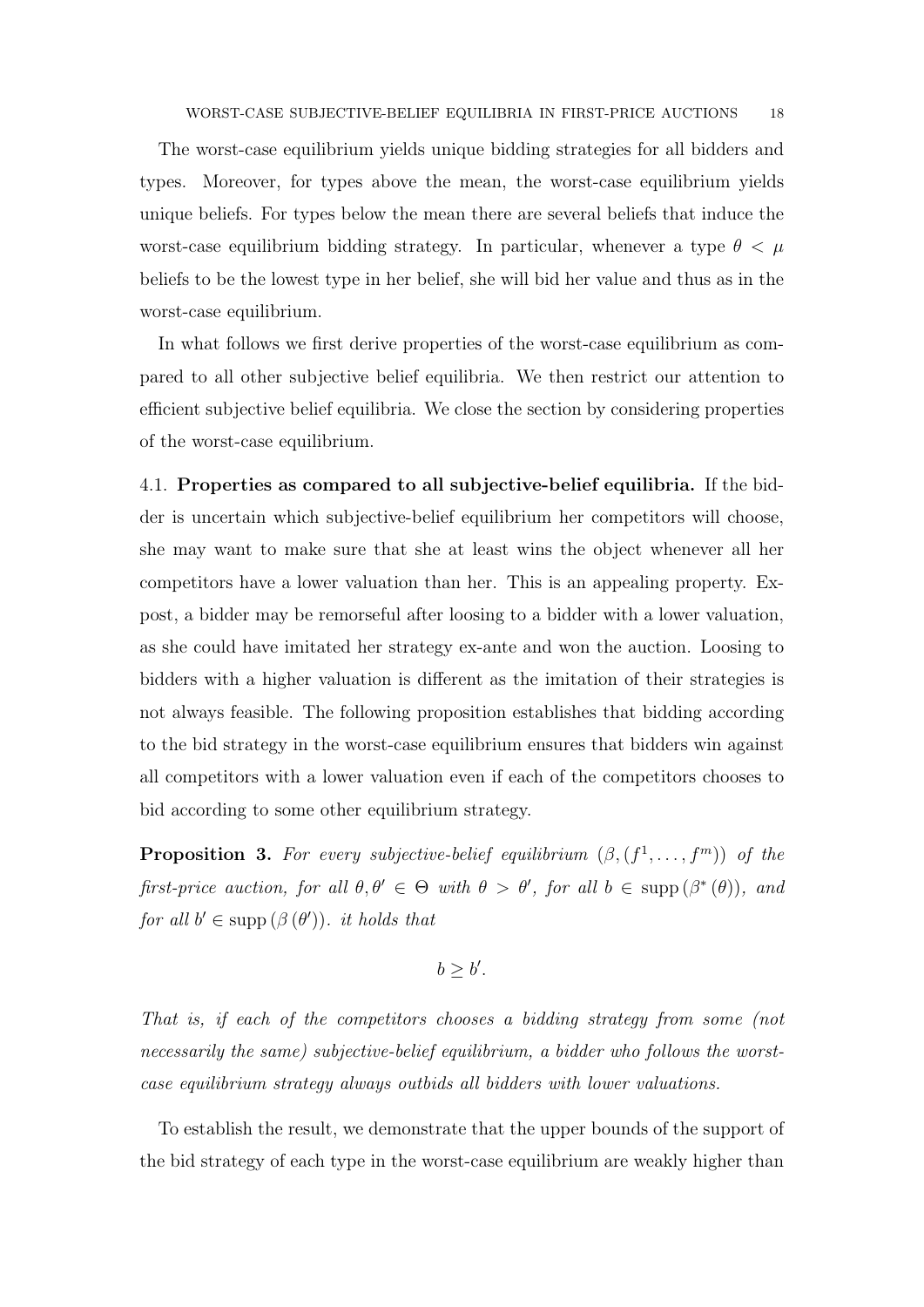WORST-CASE SUBJECTIVE-BELIEF EQUILIBRIA IN FIRST-PRICE AUCTIONS 19

the upper bounds of the bid supports in any other subjective-belief equilibrium. As the worst-case equilibrium is efficient and the upper bound of the bid support of a bidder with type  $\theta_{k-1}$  is equal to the lower bound of the bid support of a bidder with type  $\theta_k$ , we get the result. Moreover, this shows that the worst-case equilibrium is in a sense the unique subjective-belief equilibrium that satisfies Proposition [3.](#page-17-0)

4.2. Properties as compared to efficient subjective-belief equilibria. In this section, we compare the worst-case belief equilibrium to other efficient subjectivebelief equilibria. Restricting our attention to efficient equilibria allows us to derive sharper results about the worst-case equilibrium. Efficient equilibria in-itself can be seen as focal. That is, if deciding on which subjective-belief equilibrium to select, it is reasonable for a bidder to assume that her competitors will choose from efficient equilibria.

A bidder may be agnostic about which efficient subjective-belief equilibrium his competitors are going to choose. She wants to optimize her bid against the bid distribution of her competitors bids. The actual bid distribution will depend on the chosen equilibrium and the true distribution of valuations. As we will show in the following proposition, the worst-case equilibrium generates a bid distribution that (first-order stochastically) dominates any bid distribution generated by any efficient subjective belief equilibrium bidding function and any true type distribution. Thus, a bidder who chooses bids according to the strategy in the worst-case equilibrium best-replies to the worst bid distribution among all efficient subjectivebelief equilibria from the ex-ante point of view.

<span id="page-18-0"></span>**Proposition 4.** For every efficient subjective-belief equilibrium  $(\beta, (f^1, \ldots, f^m))$ of the first-price auction and every  $f = (f_1, \ldots, f_m) \in \mathcal{F}_{\mu}$  denote by

(4) 
$$
\mathcal{B}_f(s) = f_1 G_1(s) + \ldots + f_m G_m(s)
$$

the bid distribution generated if bidders bid according to  $\beta$  and the true type distribution is f where  $G_k$  is the bid distribution of type  $\theta^k$  for all  $1 \leq k \leq m$ . It holds that  $\mathcal{B}_f^{\beta^*}$  $\smallint_f^{\beta^*}\textit{first-order stochastically dominates }\mathcal{B}_f^{\beta}$  $_{f}^{\beta}$  .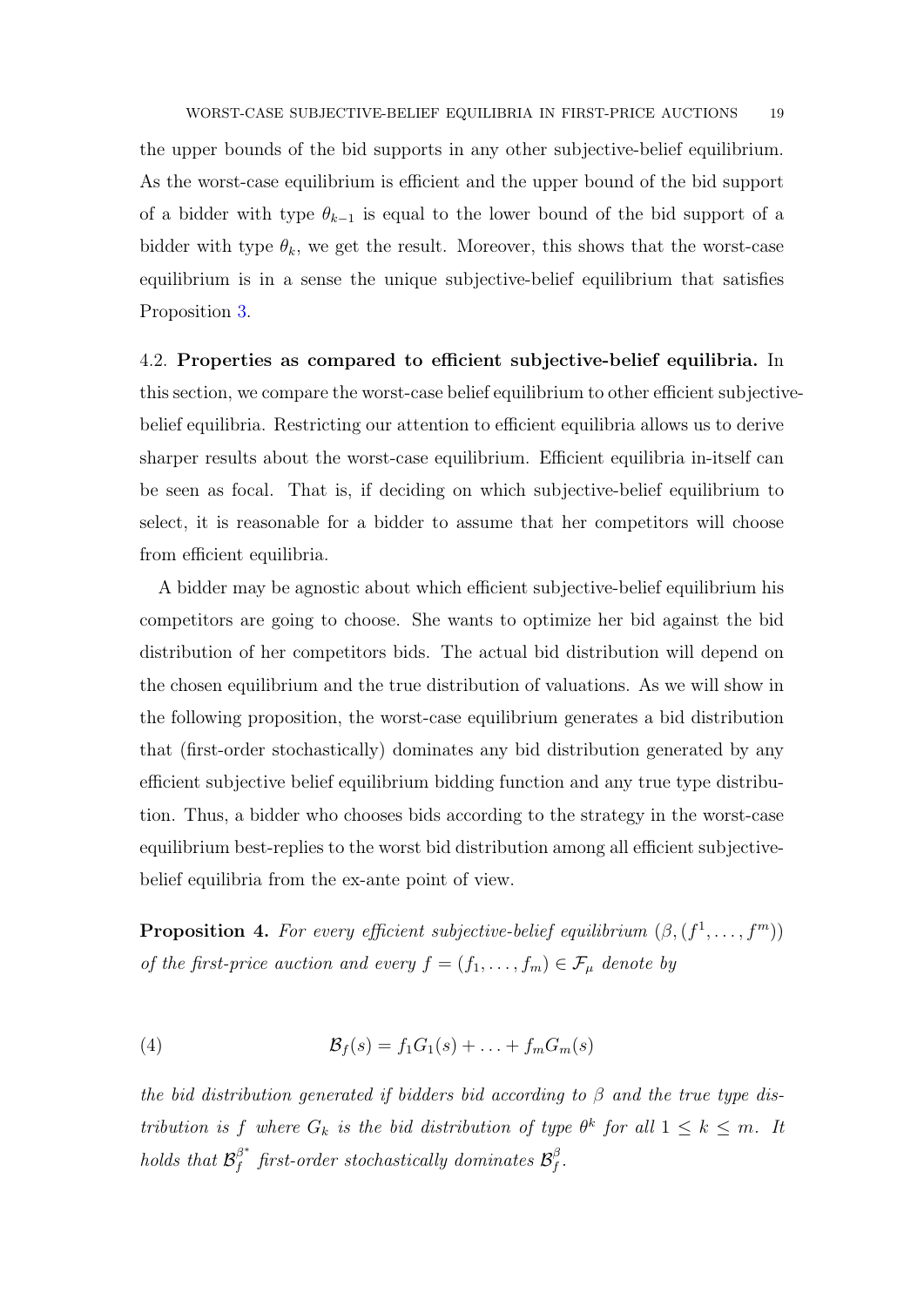A direct consequence of Proposition [3](#page-17-0) and Proposition [4](#page-18-0) is that if a bidder chooses bids as if in the worst-case equilibrium, she can guarantee herself a payoff irrespective of which efficient equilibrium her competitors choose.

<span id="page-19-0"></span>Corollary 1. A bid  $b \in \mathbb{R}^+$  guarantees a payoff  $\Pi$  for type  $\theta^k$  if

$$
\Pi = \inf \{ U(\theta^k, b, f, \beta) \mid (f, \beta) \text{ is efficient subjective-belief equilibrium} \}
$$

.

Let  $(\beta, (f^1, \ldots, f^m))$  be an efficient subjective-belief equilibrium of the first-price auction. For every type  $\theta^k$ , for every  $b \in \text{supp}(\beta(\theta^k))$ , and for every  $b^* \in$ supp  $(\beta^*(\theta^k))$  it holds that  $b^*$  guarantees at least the same payoff for type  $\theta^k$  as b.

There are inefficient subjective-belief equilibria of the first-price auction. If we allow for inefficient subjective-belief equilibria, there is no result similar to Proposition [4](#page-18-0) and Corollary [1.](#page-19-0) In particular, there exist inefficient equilibria and true type distributions such that the worst-case equilibrium bid distribution does not dominate the bid distribution in those equilibria. However, for any inefficient equilibrium there is a true type distribution such that the worst-case equilibrium bid distribution dominates the bid distribution in this equilibrium.

4.3. Properties from the point of view of the auctioneer. We take the view of the seller and compare the revenue from the worst-case equilibrium with the revenue in any other efficient subjective belief equilibrium and with the revenue in a second-price auction.

Proposition 5. The worst-case equilibrium of the first-price auction generates a higher revenue

- (1) than any other efficient subjective-belief equilibrium of the first-price auction.
- (2) than the efficient equilibrium of the second-price auction.

The revenue comparison is a direct consequence of Proposition [4.](#page-18-0) If the bid distribution of the worst-case equilibrium dominates the bid distribution in every other subjective-belief equilibrium, the worst-case equilibrium also generates a higher revenue than any other efficient subjective-belief equilibrium. The comparison with the second-price auction works in a similar fashion. In a second-price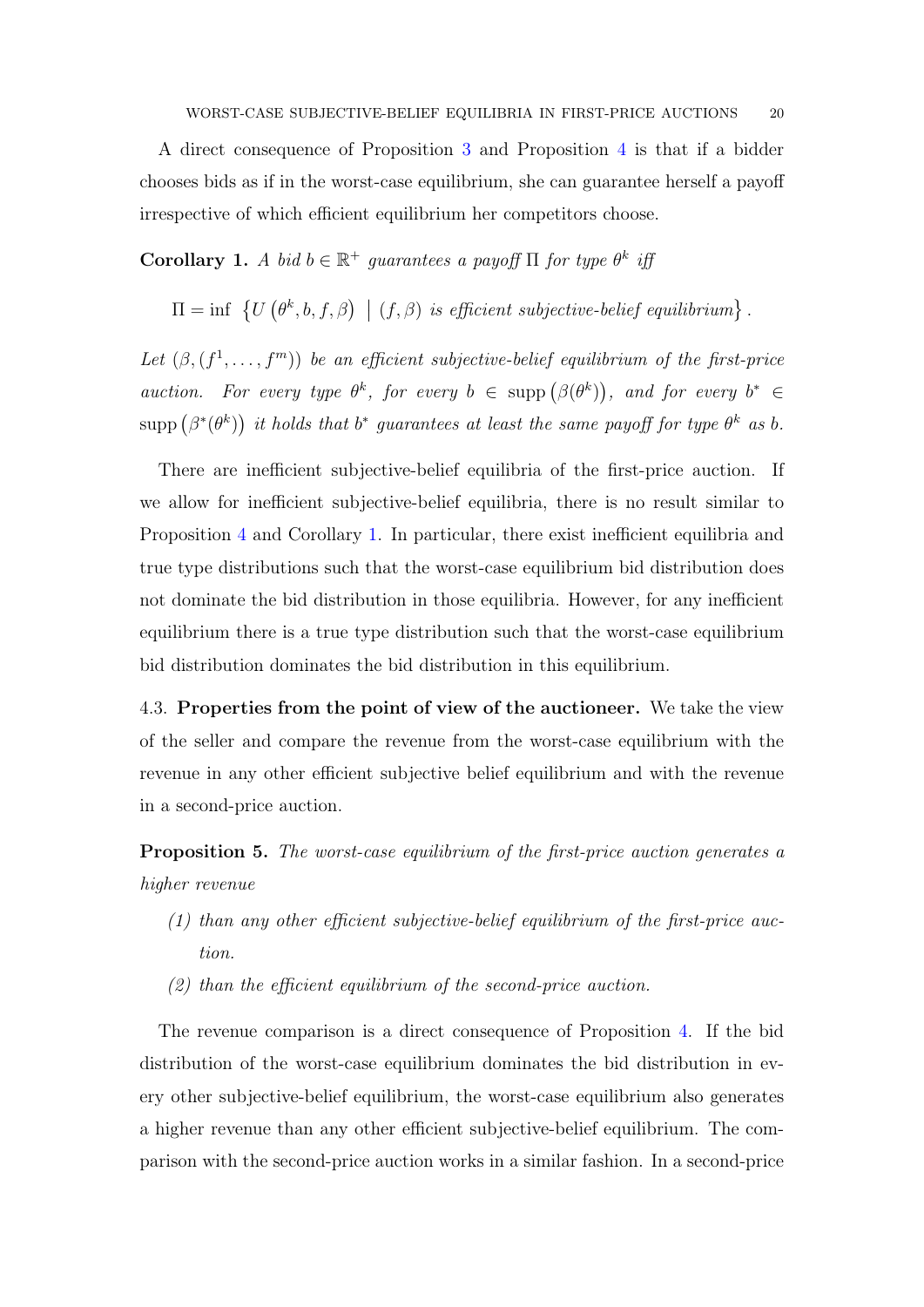WORST-CASE SUBJECTIVE-BELIEF EQUILIBRIA IN FIRST-PRICE AUCTIONS 21

auction, it is a weakly dominant strategy to bid one's valuation. Thus, the revenue of the second-price auction is independent of the belief of the bidders, but is determined by the true distribution of valuations. However, endowing each of the bidders in the first-price auction with the true distribution as their subjectivebelief yields an efficient subjective-belief equilibrium that is revenue equivalent to the efficient equilibrium of the second-price auction. Again by Proposition [4](#page-18-0) this equilibrium must yield a lower revenue than the worst-case equilibrium.

### **REFERENCES**

- <span id="page-20-9"></span>ALLOUAH, A. AND O. BESBES (2020): "Prior-independent optimal auctions," Management Science.
- <span id="page-20-1"></span>Auster, S. and C. Kellner (2020): "Robust bidding and revenue in descending price auctions," Journal of Economic Theory, in press, 1–31.
- <span id="page-20-6"></span>Azar, P., J. Chen, and S. Micali (2012): "Crowdsourced bayesian auctions," in Proceedings of the 3rd Innovations in Theoretical Computer Science Conference, 236–248.
- <span id="page-20-0"></span>AZAR, P. D. AND S. MICALI (2013): "Parametric digital auctions," in *Proceedings* of the 4th Conference on Innovations in Theoretical Computer Science, New York, NY, USA: ACM, ITCS '13, 231–232.
- <span id="page-20-4"></span>BERGEMANN, D., B. BROOKS, AND S. MORRIS (2017): "First-price auctions with general information structures: Implications for bidding and revenue," Econometrica, 85, 107–143.
- <span id="page-20-5"></span>- (2019): "Revenue guarantee equivalence," American Economic Review, 109, 1911–29.
- <span id="page-20-8"></span>Bergemann, D. and K. Schlag (2011): "Robust monopoly pricing," Journal of Economic Theory, 146, 2527–2543.
- <span id="page-20-7"></span>Bergemann, D. and K. H. Schlag (2008): "Pricing without Priors," Journal of the European Economic Association, 6, 560–569.
- <span id="page-20-3"></span>BEWLEY, T. F. (2002): "Knightian decision theory. Part I," Decisions in economics and finance, 25, 79–110.
- <span id="page-20-2"></span>BODOH-CREED, A. L. (2012): "Ambiguous beliefs and mechanism design," Games and Economic Behavior, 75, 518–537.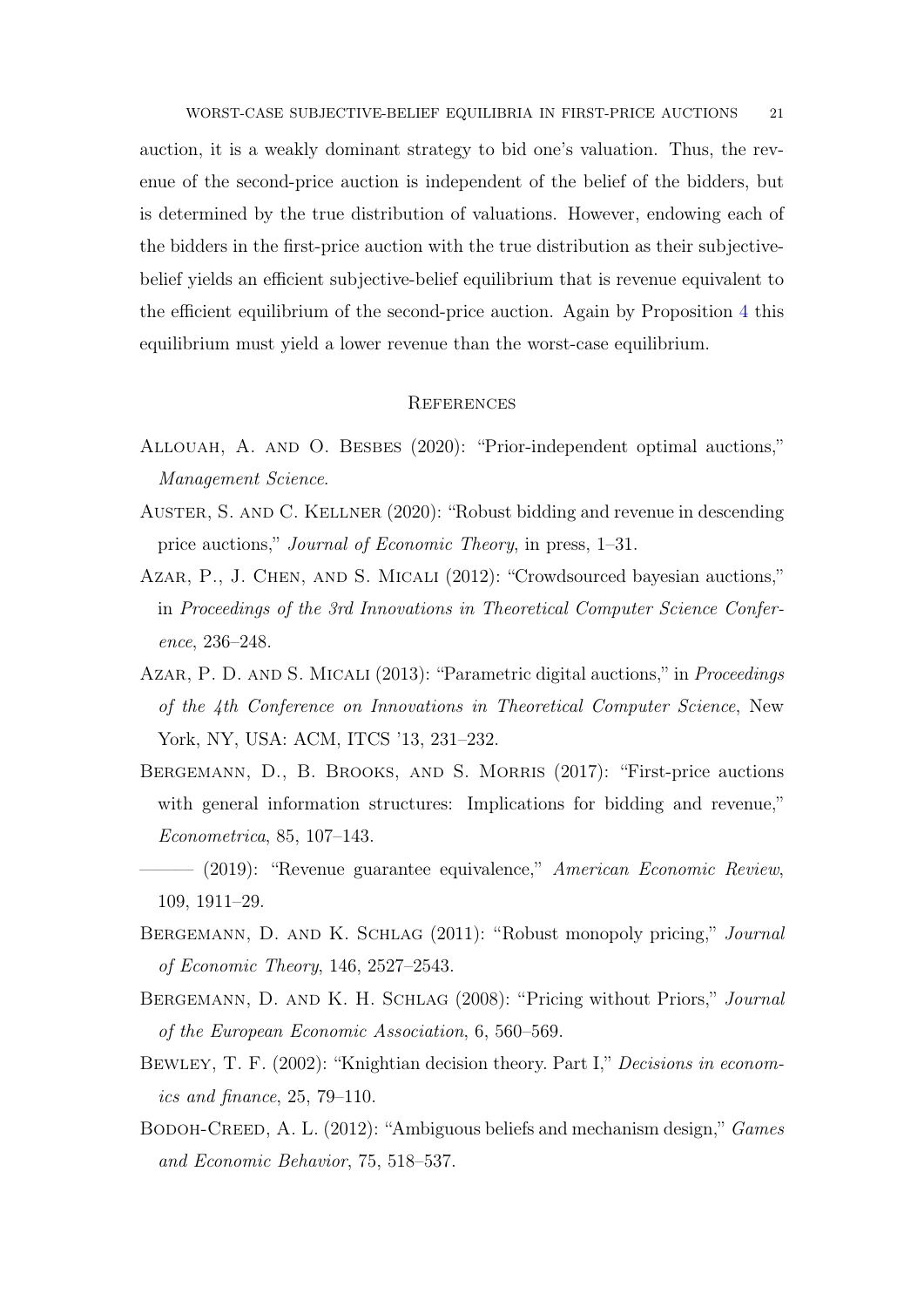- <span id="page-21-5"></span>BOSE, S., E. OZDENOREN, AND A. PAPE (2006): "Optimal auctions with ambiguity," Theoretical Economics, 1, 411–438.
- <span id="page-21-0"></span>Carrasco, V., V. F. Luz, N. Kos, M. Messner, P. Monteiro, and H. MOREIRA (2018): "Optimal selling mechanisms under moment conditions," Journal of Economic Theory, 177, 245 – 279.
- <span id="page-21-11"></span>CARROLL, G. (2015): "Robustness and linear contracts," American Economic Review, 105, 536–563.
- <span id="page-21-8"></span>Chiesa, A., S. Micali, and Z. A. Zhu (2015): "Knightian analysis of the vickrey mechanism," Econometrica, 83, 1727–1754.
- <span id="page-21-12"></span>Chung, K.-S. and J. C. Ely (2007): "Foundations of dominant-strategy mechanisms," The Review of Economic Studies, 74, 447–476.
- <span id="page-21-14"></span>DEKEL, E., D. FUDENBERG, AND D. K. LEVINE (2004): "Learning to play Bayesian games," Games and Economic Behavior, 46, 282–303.
- <span id="page-21-13"></span>Harsanyi, J. C. (1967): "Games with incomplete information played by Bayesian players, I–III Part I. The basic model," Management science, 14, 159–182.
- <span id="page-21-3"></span>KALAI, E. AND E. LEHRER (1993): "Subjective equilibrium in repeated games," Econometrica, 61, 1231–1240.
- <span id="page-21-4"></span> $-$  (1995): "Subjective games and equilibria," *Games and economic behavior*, 8, 123–163.
- <span id="page-21-9"></span>KASBERGER, B. AND K. H. SCHLAG (2020): "Robust bidding in first-price auctions: How to bid without knowing what others are doing," mimeo.
- <span id="page-21-2"></span>Koçyiğit, Ç., G. Iyengar, D. Kuhn, and W. Wiesemann (2020): "Distributionally robust mechanism design," Management Science, 66, 159–189.
- <span id="page-21-6"></span>LANG, M. AND A. WAMBACH (2013): "The fog of fraud–mitigating fraud by strategic ambiguity," Games and Economic Behavior, 81, 255–275.
- <span id="page-21-7"></span>Lo, K. C. (1998): "Sealed bid auctions with uncertainty averse bidders," *Economic* Theory, 12, 1–20.
- <span id="page-21-10"></span>Mass, H. (2020): "Strategies under strategic uncertainty," ZEW-Centre for European Economic Research Discussion Paper.
- <span id="page-21-1"></span>Pınar, M. Ç. and C. Kızılkale (2017): "Robust screening under ambiguity," Mathematical Programming, 163, 273–299.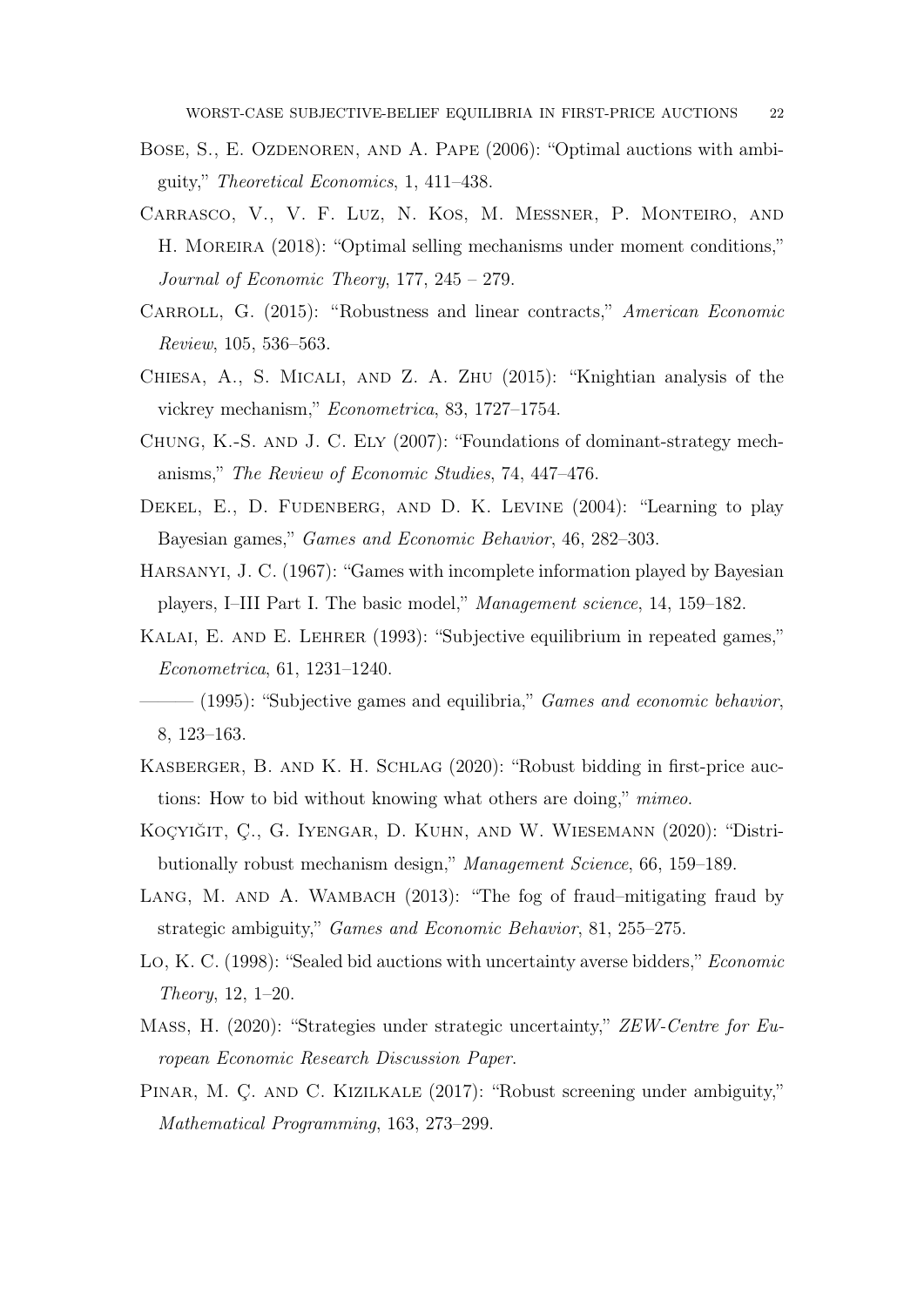- <span id="page-22-2"></span>Tillio, A. d., N. Kos, and M. Messner (2016): "The design of ambiguous mechanisms," The Review of Economic Studies, 84, 237–276.
- <span id="page-22-0"></span>Wilson, R. (1987): "Game Theoretic Approaches to Trading Processessin Tru (man Bewley, ed., Advances in Economic Theory: Fifth World Congress," .
- <span id="page-22-1"></span>WOLITZKY, A. (2016): "Mechanism design with maxmin agents: Theory and an application to bilateral trade," Theoretical Economics, 11, 971–1004.

# APPENDIX A. NOTATION

• The set

$$
\mathscr{F}_{\mu} = \left\{ f : \Theta \to [0,1] \; \Big| \sum_{i=1}^{m} f(\theta^{i}) = 1 \; \wedge \; \sum_{i=1}^{m} \theta^{i} f(\theta^{i}) = \mu \right\}
$$

denotes the set of possible beliefs. To shorten notation, we will also use  $f_i$ in order to denote the probability weight on  $\theta^i$  prescribed by f.

- Let  $(\beta, (f^1, \ldots, f^m))$  be a symmetric subjective-belief equilibrium. Then  $G_k$  denotes the bid distribution of a bidder with valuation  $\theta^k$ , i.e.,  $\beta(\theta^k)$  =  $G_k$ . We denote by  $\underline{b}_k$  the infimum and by  $b_{\theta^k}$  the supremum of the support of the bid distribution  $G_k$ .
- The probability weight on type  $\theta^l$  in the subjective belief of type  $\theta^k$  is denoted by  $f_l^k$ .
- The expected utility of type  $\theta^k$  is denoted by

$$
U\left(\theta^k, f^k, \beta\left(\theta^k\right)\right).
$$

• We denote the worst-case equilibrium as in Proposition [1](#page-13-0) by

$$
(\beta^*, (f^{1,*}, \ldots, f^{m,*}))
$$

with corresponding bid distribution  $G_k^*$  and bidding interval  $[\bar{b}_k^*$  $\bar{b}_{k-1}^*, \bar{b}_k^*$  $\left[\begin{array}{c} \mathbf{r} \\ \mathbf{k} \end{array}\right]$  of type  $\theta^k$  for  $1 \leq k \leq m$ .

# APPENDIX B. PROOF OF PROPOSITION [1](#page-13-0)

The proof proceeds along three lemmas. Lemma [1](#page-23-0) establishes that the proposed strategies form a subjective-belief equilibrium. Lemma [2](#page-28-0) introduces  $\delta$ -sequences,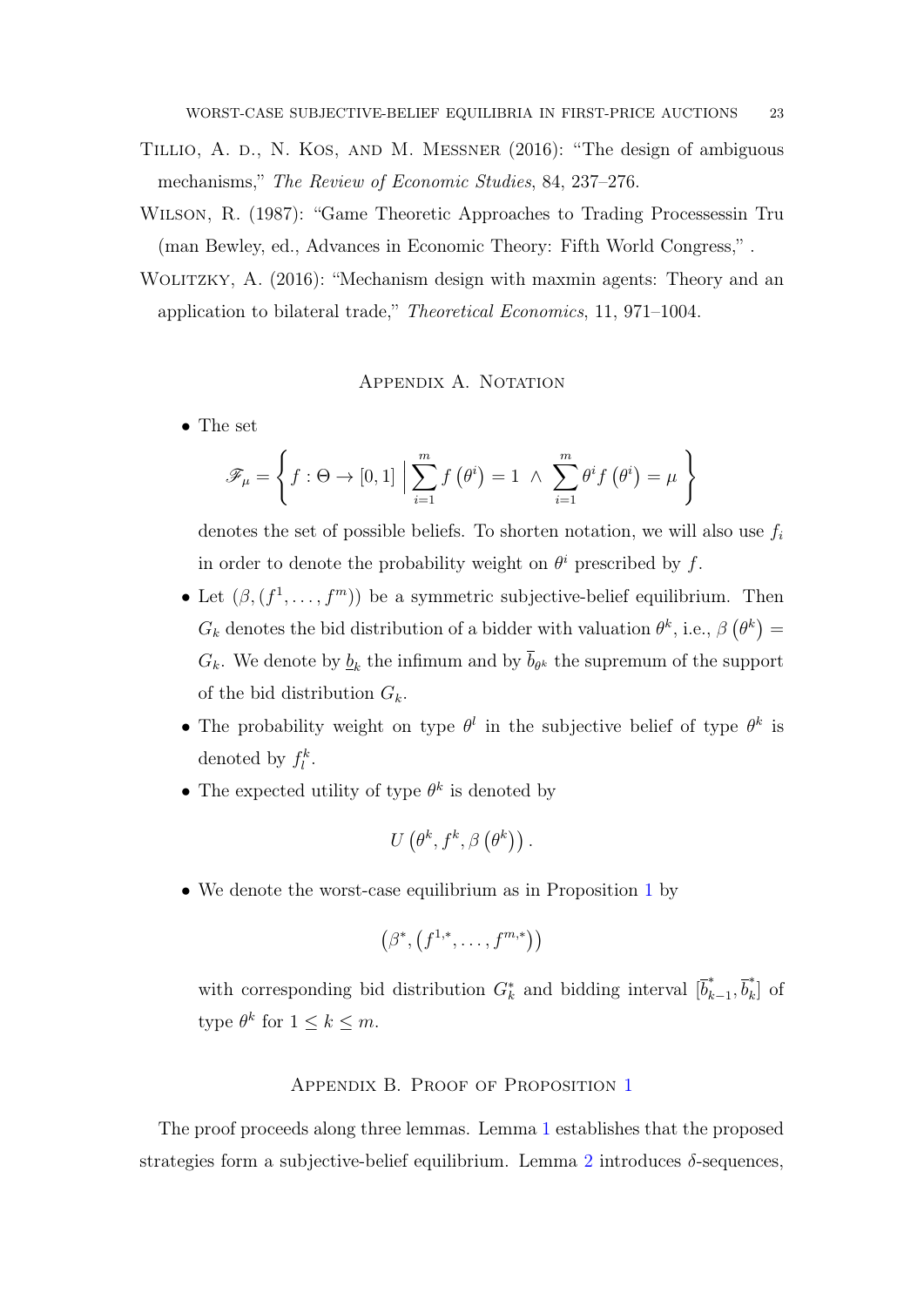<span id="page-23-0"></span>a useful tool for the proof that the proposed equilibrium is worst-case. Lemma [3](#page-29-0) establishes that the proposed equilibrium is worst-case.

**Lemma 1.** The bidding strategy  $\beta^*$  together with the profile of beliefs  $(f^{1,*},\ldots,f^{m,*})$  $(f^{1,*},\ldots,f^{m,*})$  $(f^{1,*},\ldots,f^{m,*})$ , as specified in Proposition 1, constitute an equilibrium of the firstprice auction.

*Proof.* We have to check for every type  $\theta^k$  with  $1 \leq k \leq m$  that there does not exist a bid  $b \notin \text{supp}(G_k)$  which induces a higher expected payoff for type  $\theta^k$  than the equilibrium payoff. Fix a type  $\theta^k$ . We will consider three different sets of possible bids outside the support of  $G_k$ .

First, we consider all bids above the support of  $G_k$ . Let  $b > \overline{b}_k^*$ \*, Since  $f_l^{k,*} = 0$ for all  $l > k$ , it holds that

$$
U\left(\theta^k, f^{k,*}, b, \beta^*\left(\theta^k\right)\right) = \theta^k - b < \theta^k - \overline{b}_k^* = U\left(\theta^k, f^{k,*}, \beta^*\left(\theta^k\right)\right).
$$

Thus, bids above the support of  $G_k$  can be excluded as deviating bids.

Second, we consider all bids of the form  $\overline{b}_{\theta}^*$  $\int_{\theta^l}^{\hat{\theta}}$  for  $1 \leq l < k$ . By construction, the equilibrium  $(\beta^*, (f^{1,*}, \ldots, f^{m,*}))$  makes a bidder indifferent between all these bids and the bids in the support of  $G_k$ . Thus, none of the bids of the form  $\overline{b}_\theta^*$  $\hat{\theta}$  induces a higher expected payoff than the equilibrium payoff.

Finally, we consider bids  $b \in \left(\overline{b}_l^*\right)$ \* $\bar{b}_l^*$ ,  $\bar{b}_l^*$  $\binom{n}{l}$  for  $l < k$ , i.e., who are in the bidding interval of a strictly lower type but are not an endpoint. We will proceed in two steps. First, we show that the payoff from bidding  $b \in \left(\overline{b}_l^*\right)$  $\bar{b}_l^*, \bar{b}_l^*$  $\binom{1}{l}$  has a unique critical point. It then follows that the payoff from bidding  $b$  is either smaller (or equal) for all  $b \in (\bar{b}_l^*)$  $\bar{b}_l^*, \bar{b}_l^*$ <sup>\*</sup><sub>l</sub></sub> or larger (or equal) for all  $b \in (\bar{b}_l^*)$  $\bar{b}_{l-1}^*, \bar{b}_l^*$  $\binom{1}{l}$ . This is a direct consequence from the fact that the payoff from bidding  $\vec{b}_l^*$  $\int_{l-1}^{\infty}$  is the same as the payoff from bidding  $\overline{b}_l^*$  $\hat{l}_l$  and the payoff function has a unique critical point. Second, we show for a particular  $b \in \left(\overline{b}_l^*\right)$  $\bar{b}_l^*, \bar{b}_l^*$  $\binom{1}{l}$  that the payoff from bidding b is lower or equal than the payoff from bidding  $\overline{b}_l^*$ ∗, or  $\overline{b}_l^*$  $\tilde{l}$  .

We start with showing that the payoff from bidding some  $b \in (\bar{b}_l^*$  $\bar{b}_l^*, \bar{b}_l^*$  $\binom{1}{l}$  has a unique critical point. The payoff for type  $\theta^k$  from bidding  $b \in \left(\overline{b}_l^*\right)$  $\bar{b}_l^*, \bar{b}_l^*$  $\binom{1}{l}$  is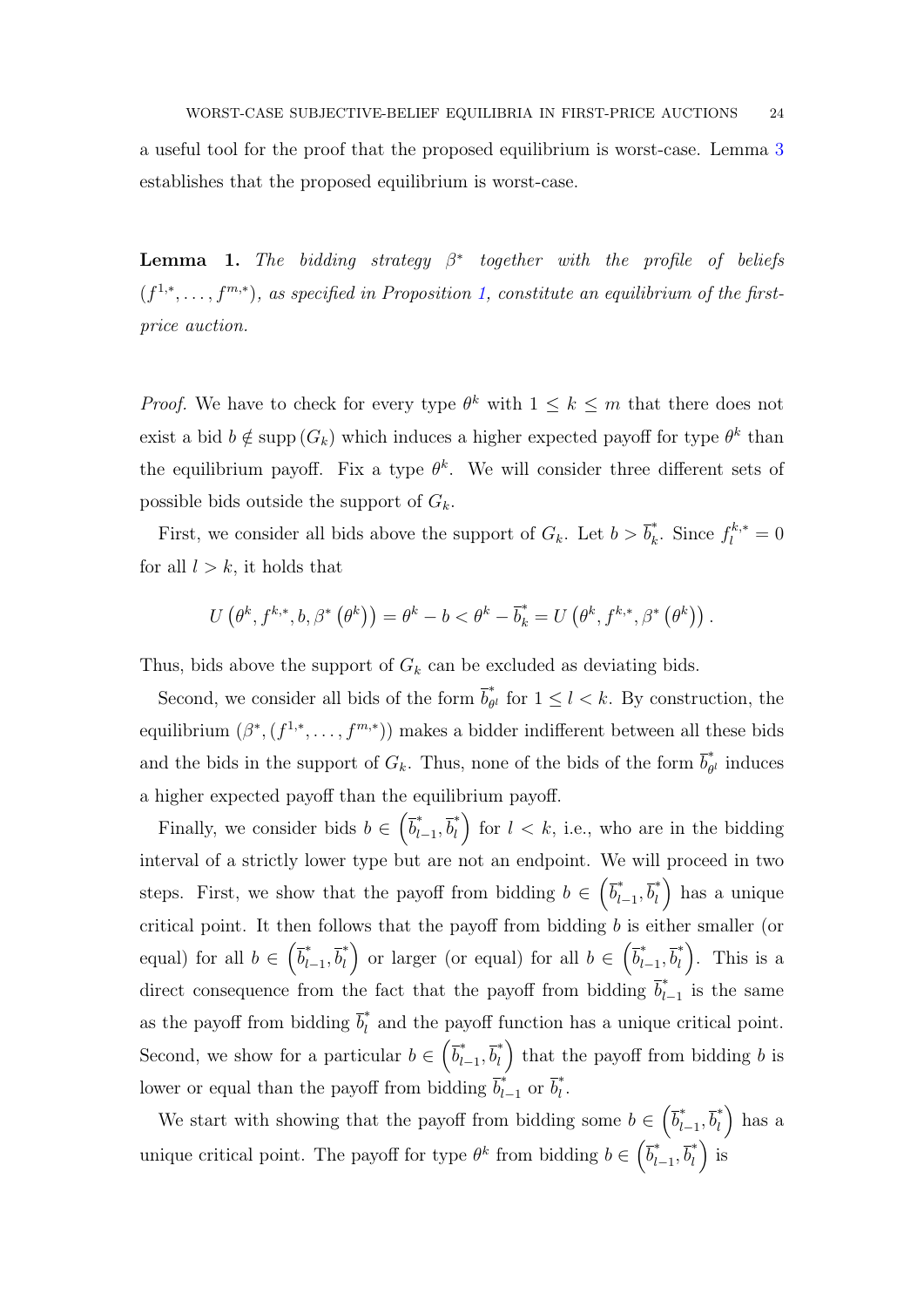(5) 
$$
\left(f_1^{k,*} + \ldots + f_{l-1}^{k,*} + f_l^{k,*} G_l (b)\right)^{n-1} \left(\theta^k - b\right).
$$

The payoff as a function of b is continuous on  $\left[\overline{b}_l^*\right]$  $\bar{b}_l^*, \bar{b}_l^*$  $\begin{bmatrix} a \\ b \end{bmatrix}$  and differentiable on  $\left(\overline{b}_{l}^{*}\right)$ \* $l-1, \bar{b}_l^*$ <sup>\*</sup><sub>l</sub></sub>). Thus, it attains a maximum and minimum in  $\left[\overline{b}_l^*\right]$ \* $\bar{b}_l^*$ ,  $\bar{b}_l^*$  $\begin{bmatrix} a & b \\ c & d \end{bmatrix}$ . As, by construction of the equilibrium beliefs, the payoff at  $\vec{b}_l^*$ <sup>\*</sup><sub> $l-1$ </sub> and at  $\overline{b}_l^*$  $\hat{l}$  is the same, the derivative of the payoff necessarily is zero at each maximum and minimum. Thus, we analyze the solution of

<span id="page-24-0"></span>(6) 
$$
(n-1)\left(f_1^{k,*}+\ldots+f_{l-1}^{k,*}+f_l^{k,*}G_l(b)\right)^{n-2}f_l^{k,*}g_l(b)\left(\theta^k-b\right)\\-\left(f_1^{k,*}+\ldots+f_{l-1}^{k,*}+f_l^{k,*}G_l(b)\right)^{n-1}=0.
$$

This is equivalent to

$$
\theta^{k} - b - \frac{\left(f_1^{k,*} + \ldots + f_{l-1}^{k,*} + f_l^{k,*} G_l (b)\right)^{n-1}}{(n-1)\left(f_1^{k,*} + \ldots + f_{l-1}^{k,*} + f_l^{k,*} G_l (b)\right)^{n-2} f_l^{k,*} g_l (b)} = 0,
$$

and, therefore, to

<span id="page-24-1"></span>(7) 
$$
\theta^{k} - b - \frac{f_{1}^{k,*} + \ldots + f_{l-1}^{k,*}}{(n-1)f_{l}^{k,*}g_{l}(b)} - \frac{G_{l}(b)}{(n-1)g_{l}(b)} = 0.
$$

Thus, the left-hand side of [\(6\)](#page-24-0) has the same number of zero points as the left-hand side of [\(7\)](#page-24-1). We now show that the left-hand side of [\(7\)](#page-24-1) has a unique zero-point. To do so, we differentiate the left-hand side of  $(7)$  with respect to b and show that it does not change signs. Using

(8) 
$$
G_l(b) = \frac{\left(f_1^{l,*} + \ldots + f_{l-1}^{l,*}\right) \left(\left(\theta^l - \overline{b}_{l-1}\right)^{\frac{1}{n-1}} - \left(\theta^l - b\right)^{\frac{1}{n-1}}\right)}{f_l^{\theta^l,*} \left(\theta^l - b\right)^{\frac{1}{n-1}}}
$$

and

(9) 
$$
g_l(b) = \frac{\left(f_1^{l,*} + \ldots + f_{l-1}^{l,*}\right)\left(\theta^l - \overline{b}_{l-1}\right)^{\frac{1}{n-1}}}{f_l^{l,*}(\theta^l - b)^{\frac{n}{n-1}}(n-1)},
$$

we get the following expression for the left hand side of [\(7\)](#page-24-1)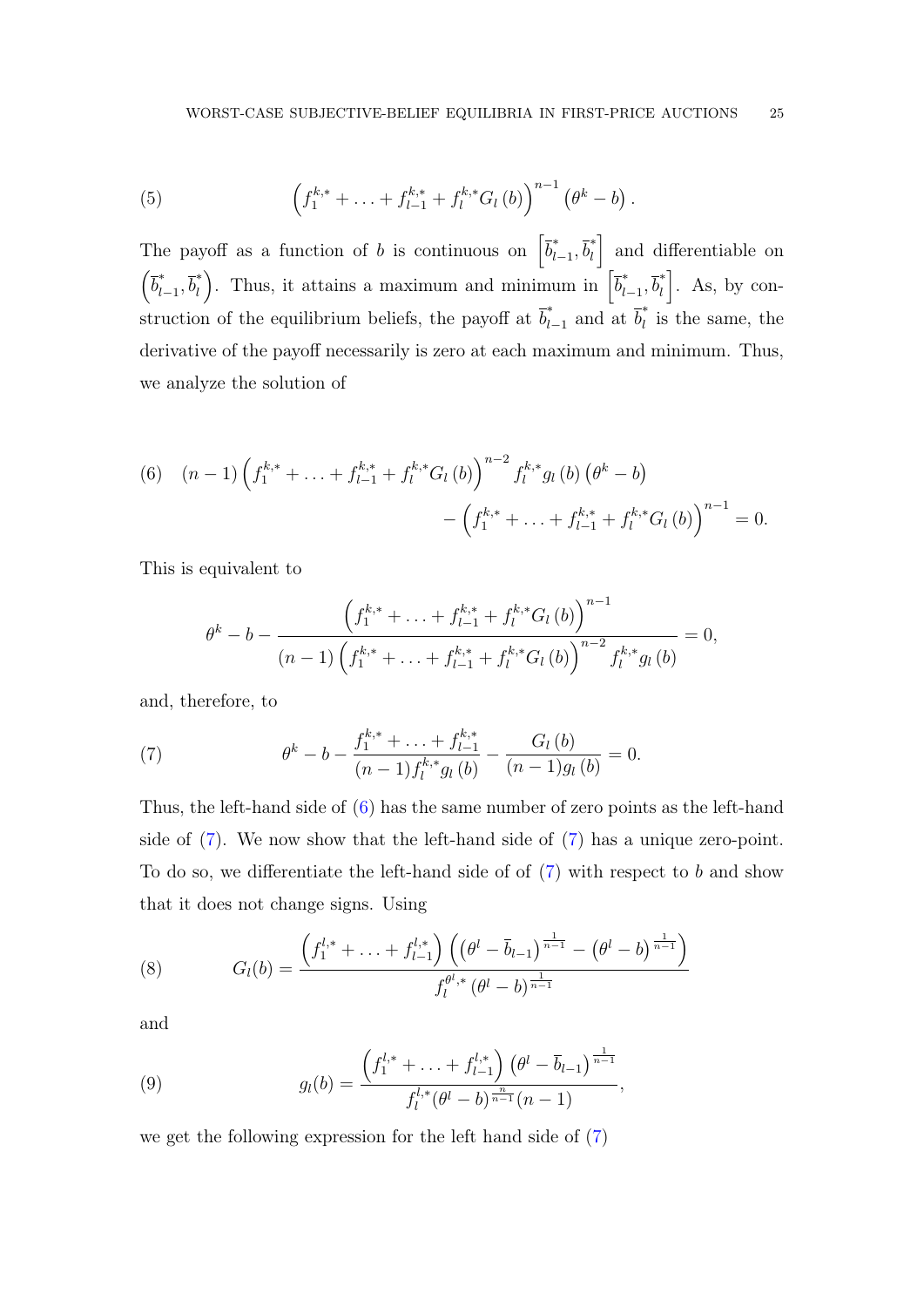$$
\theta^{k} - b - \frac{f_{1}^{k,*} + \ldots + f_{l-1}^{k,*}}{(n-1)f_{l}^{k,*}} \frac{f_{l}^{l,*}(\theta^{l} - b)^{\frac{n}{n-1}}(n-1)}{(f_{1}^{l,*} + \ldots + f_{l-1}^{l,*})(\theta^{l} - \overline{b}_{l-1})^{\frac{1}{n-1}}} - \frac{\left(f_{1}^{l,*} + \ldots + f_{l-1}^{l,*}\right)\left((\theta^{l} - \overline{b}_{l-1})^{\frac{1}{n-1}} - (\theta^{l} - b)^{\frac{1}{n-1}}\right)}{f_{l}^{l,*}(\theta^{l} - b)^{\frac{1}{n-1}}(n-1)} \frac{f_{l}^{l,*}(\theta^{l} - b)^{\frac{n}{n-1}}(n-1)}{\left(f_{1}^{l,*} + \ldots + f_{l-1}^{l,*}\right)(\theta^{l} - \overline{b}_{l-1})^{\frac{1}{n-1}}} - \frac{\theta^{k} - b - \frac{\left(\theta^{l} - b\right)^{\frac{n}{n-1}}\left(f_{1}^{l,*} + \ldots + f_{l-1}^{k,*}\right)f_{l}^{l,*}}{\left(\theta^{l} - \overline{b}_{l-1}\right)^{\frac{1}{n-1}}} \cdot \frac{\left(\theta^{l} - b\right)^{\frac{n}{n-1}}\left(f_{1}^{l,*} + \ldots + f_{l-1}^{l,*}\right)f_{l}^{l,*}}{\left(\theta^{l} - \overline{b}_{l-1}\right)^{\frac{1}{n-1}} \cdot \frac{\left(\theta^{l} - \overline{b}_{l-1}\right)^{\frac{1}{n-1}}\left(f_{1}^{l,*} + \ldots + f_{l-1}^{l,*}\right)f_{l}^{k,*}}{\left(\theta^{l} - \overline{b}_{l-1}\right)^{\frac{1}{n-1}}}.
$$

This gives a derivative of

$$
\frac{n}{n-1} \frac{\left(\theta^{l} - b\right)^{\frac{1}{n-1}} \left(f_1^{k,*} + \ldots + f_{l-1}^{k,*}\right) f_l^{l,*}}{\left(\theta^{l} - \overline{b}_{l-1}\right)^{\frac{1}{n-1}} \left(f_1^{l,*} + \ldots + f_{l-1}^{l,*}\right) f_l^{k,*}} - \frac{n}{n-1} \frac{\left(\theta^{l} - b\right)^{\frac{1}{n-1}}}{\left(\theta^{l} - \overline{b}_{l-1}\right)^{\frac{1}{n-1}}}
$$
\n
$$
= \frac{n}{n-1} \frac{\left(\theta^{l} - b\right)^{\frac{1}{n-1}} \left(\left(f_1^{k,*} + \ldots + f_{l-1}^{k,*}\right) f_l^{l,*} - \left(f_1^{l,*} + \ldots + f_{l-1}^{l,*}\right) f_l^{k,*}\right)}{\left(\theta^{l} - \overline{b}_{l-1}\right)^{\frac{1}{n-1}} \left(f_1^{l,*} + \ldots + f_{l-1}^{l,*}\right) f_l^{k,*}}
$$

Since  $\theta^l - b > 0$  for all  $b \in (\overline{b}_l^*)$  $\bar{b}_l^*, \bar{b}_l^*$  $\binom{1}{l}$ , the derivative does not change signs. Thus, the payoff from bidding  $b \in \left(\overline{b}_l^*\right)$  $\bar{b}_l^*, \bar{b}_l^*$  $\binom{1}{l}$  has a unique critical point. It remains to show that this critical point is a minimum.

<span id="page-25-2"></span>Choose  $b \in \left(\overline{b}_l^*\right)$  $\bar{b}_l^*, \bar{b}_l^*$  $\binom{1}{l}$  such that

(10) 
$$
\sqrt[n-1]{\theta^k - \overline{b}_{l-1}^*} - \sqrt[n-1]{\theta^k - b} = \sqrt[n-1]{\theta^k - b} - \sqrt[n-1]{\theta^k - \overline{b}_l^*}.
$$

Suppose, for a contradiction, that the peak is a maximum. In this case it holds

<span id="page-25-0"></span>
$$
(11) \quad \left(f_1^{k,*} + \ldots + f_{l-1}^{k,*} + f_l^{k,*} G_l (b)\right)^{n-1} \left(\theta^k - b\right) \ge \left(f_1^{k,*} + \ldots + f_{l-1}^{k,*} + f_l^{k,*}\right)^{n-1} \left(\theta^k - \overline{b}_l^*\right)
$$

and

<span id="page-25-1"></span>
$$
(12) \quad \left(f_1^{k,*} + \ldots + f_{l-1}^{k,*} + f_l^{k,b} G_l (b)\right)^{n-1} \left(\theta^k - b\right) \\
\geq \left(f_1^{k,*} + \ldots + f_{l-1}^{k,*}\right)^{n-1} \left(\theta^k - \overline{b}_{l-1}^*\right).
$$

Both inequalities [\(11\)](#page-25-0) and [\(12\)](#page-25-1) hold with equality if  $l = k$ .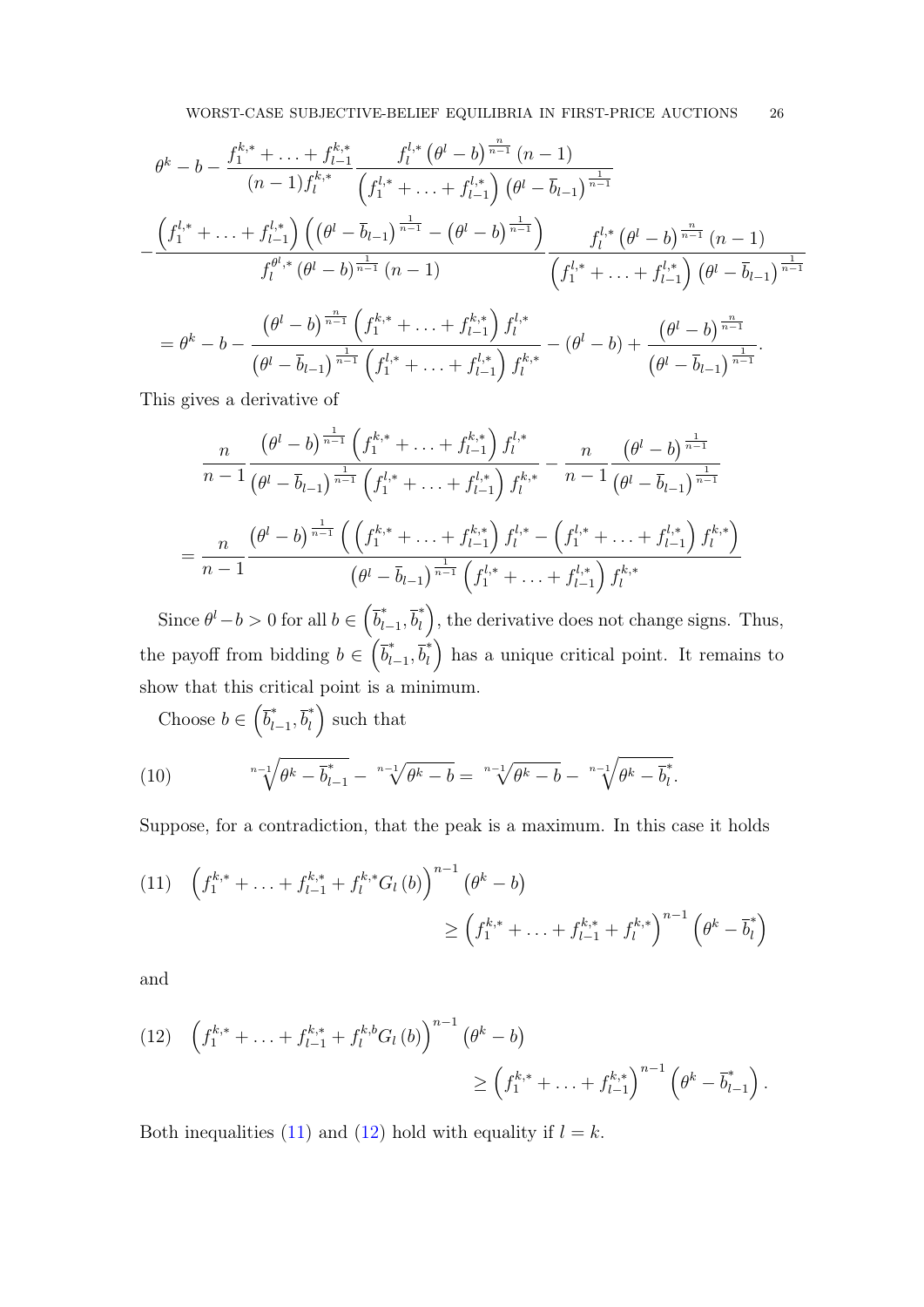Rearranging of [\(11\)](#page-25-0) gives

$$
\left(f_1^{k,*} + \ldots + f_{l-1}^{k,*} + f_l^{k,*} G_l (b)\right) \sqrt[n-1]{\theta^k - b}
$$
\n
$$
\geq \left(f_1^{k,*} + \ldots + f_{l-1}^{k,*} + f_l^{k,*}\right) \sqrt[n-1]{\theta^k - b_l}
$$

$$
\Leftrightarrow \left(f_1^{k,*} + \ldots + f_{l-1}^{k,*}\right) \left(\sqrt[n-1]{\theta^k - b} - \sqrt[n-1]{\theta^k - \overline{b}_l^*}\right)
$$
  

$$
\geq f_l^{k,*} \sqrt[n-1]{\theta^k - \overline{b}_l^*} - f_l^{k,*} G_l(b) \sqrt[n-1]{\theta^k - b}
$$

<span id="page-26-0"></span>(13) 
$$
\Leftrightarrow f_1^{k,*} + \ldots + f_{l-1}^{k,*} \ge \frac{f_l^{k,*} \sqrt[n-1]{\theta^k - \overline{b}_l^*} - f_l^{k,*} G_l(b) \sqrt[n-1]{\theta^k - b}}{\sqrt[n-1]{\theta^k - \overline{b}} - \sqrt[n-1]{\theta^k - \overline{b}_l^*}}.
$$

Rearranging of [\(12\)](#page-25-1) in the same way gives

<span id="page-26-1"></span>(14) 
$$
\Leftrightarrow f_1^{k,*} + \ldots + f_{l-1}^{k,*} \leq \frac{f_l^{k,*} G_l(b)^{-n-\sqrt{l}} \theta^k - b}{\sqrt[l]{\theta^k - \overline{b}_{l-1}^* - \sqrt[n-\sqrt{l}} \theta^k - b}.
$$

Again both inequalities [\(13\)](#page-26-0) and [\(14\)](#page-26-1) holding with equality if  $l = k$ .

If we show that

<span id="page-26-3"></span>(15) 
$$
\frac{f_l^{k,*} G_l(b)^{-n-1} \sqrt{\theta^k - b}}{\sqrt[n-1]{\theta^k - b} \sqrt[n-1]{\theta^k - b}} \frac{f_l^{k,*}}{\sqrt[n-1]{\theta^k - b}} \frac{f_l^{k,*}}{\sqrt[n-1]{\theta^k - b}}}{\sqrt[n-1]{\theta^k - b}} - \frac{f_l^{k,*} G_l(b)^{-n-1} \sqrt{\theta^k - b}}{\sqrt[n-1]{\theta^k - b}}}
$$

for  $k > l$ , we get a contradiction to inequalities [\(11\)](#page-25-0) and [\(12\)](#page-25-1).

Using [\(10\)](#page-25-2) and rearranging we get

(16) 
$$
2G_l(b) \sqrt[n-1]{\theta^k - b} < \sqrt[n-1]{\theta^k - \overline{b}_l^*}.
$$

Using [\(16\)](#page-26-2) with equality for  $k = l$ , rearranging for  $G_l (b)$ , substituting in [\(15\)](#page-26-3) for  $k > l$ , and rearranging yields

<span id="page-26-2"></span>
$$
\frac{(\theta^k - b)}{(\theta^l - b)} < \frac{\left(\theta^k - \overline{b}_l^*\right)}{\left(\theta^l - \overline{b}_l^*\right)},
$$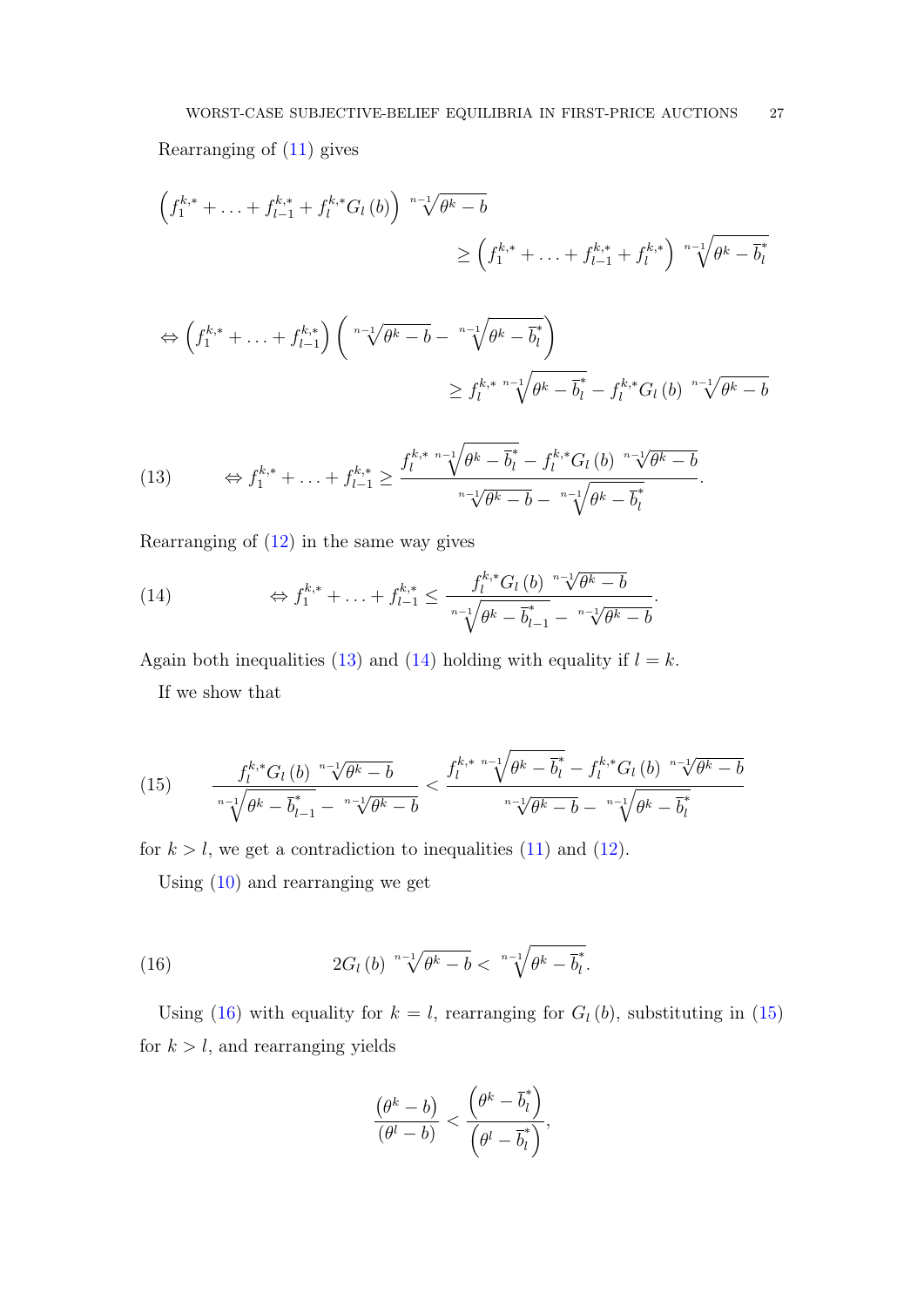which is equivalent to

$$
\theta^k\left(\overline{b}_l^*-b\right)>\theta^l\left(\overline{b}_l^*-b\right).
$$

The last inequality is obviously true as  $\theta^k > \theta^l$ . Thus, the assumption that the peak of the payoff function is a maximum leads to a contradiction. Summing up, for type  $\theta^k$  is not a profitable deviation to choose  $b \in \left(\overline{b}_l^*\right)$ \* $\bar{b}_l^*$ ,  $\bar{b}_l^*$  $\binom{1}{l}$ . — Первый проста проста проста проста проста проста проста проста проста проста проста проста проста проста п<br>В 1990 году стала проста проста проста проста проста проста проста проста проста проста проста проста проста п

To establish that the proposed equilibrium is worst-case, we need an additional tool. We call this tool  $\delta$ -sequences. The main idea of the proof is to construct a contradiction in the following way. Suppose there is a subjective-belief equilibrium that yields a lower bidder payoff than the proposed equilibrium, then it follows that the beliefs in this hypothetical equilibrium violate the mean condition. That is, the beliefs are infeasible. In order to construct this contradiction we compare the beliefs in the hypothetical subjective-belief equilibrium with the constructed beliefs from Proposition [1.](#page-13-0) The difference in beliefs yields a vector of deltas in beliefs. If the product of this vector with the vector of valuations is larger than zero, the belief in the hypothetical equilibrium is infeasible. Thus, to estimate the product, we decompose the vector of deltas in negative parts and positive parts. We can then estimate the product of the negative parts by using the largest valuation and estimate the positive parts by using the lowest valuation. More formally, we define a  $\delta$ -sequence as a vector

$$
(\delta_{l^{min}},\ldots,\delta_{l^{max}},\delta_{k^{min}},\ldots,\delta_{k^{max}})
$$

such that for all i with  $l^{min} \leq i \leq l^{max}$  it holds  $\delta_i < 0$  and for all  $k^{min} \leq i \leq k^{max}$ it holds  $\delta_i \geq 0$ . If at least one  $\delta_i$  is not equal to zero, it holds that

<span id="page-27-0"></span>(17) 
$$
\sum_{i=l^{min}}^{l^{max}} \delta_i \theta^j + \sum_{i=l^{min}}^{k^{max}} \delta_i \theta^i > \sum_{i=l^{min}}^{l^{max}} \delta_i \theta^{l^{max}} + \sum_{i=l^{min}}^{k^{max}} \delta_i \theta^{l^{max}} = \sum_{i=l^{min}}^{k^{max}} \delta_i \theta^{l^{max}}.
$$

Every given vector  $(\delta_1, \ldots, \delta_m)$  can be decomposed into  $\delta$ -sequences. After substituting every  $\delta$ -sequence by one single  $\delta'$  which is the sum of the  $\delta$ 's in the sequence, we get a vector of  $\delta$ 's which again can be decomposed into  $\delta$ -sequences. We will show that if the initial vector of  $\delta$ 's fulfills the condition that  $\sum_{i=1}^{h} \delta_i \leq 0$  for all  $1 \leq h \leq m$ , then the repeated decomposition into  $\delta$ -sequences yields  $\sum_{i=1}^{m} \delta_i \theta^i > 0$ .

We illustrate the concept of  $\delta$ -sequences with the following example.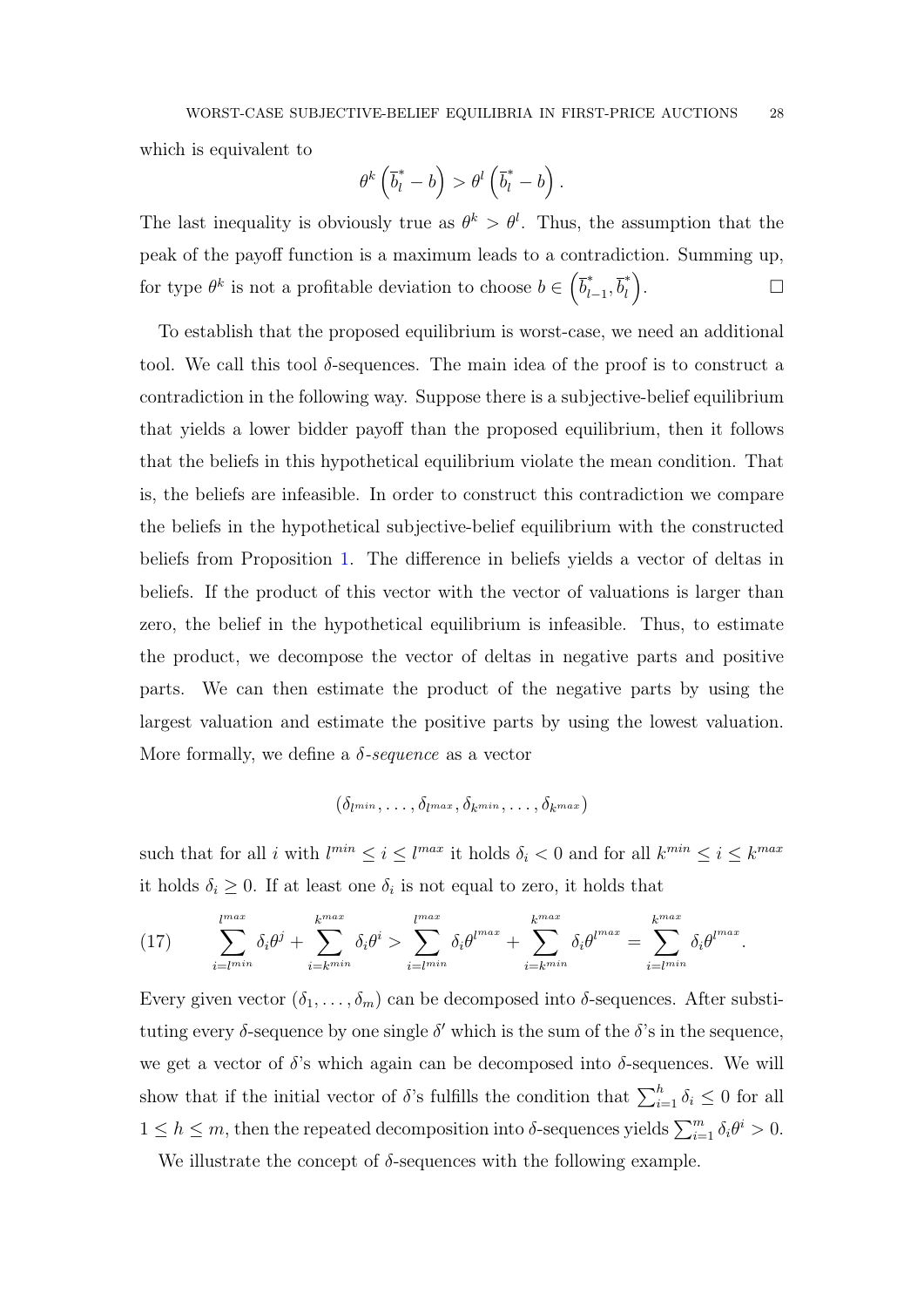### Example 1. Let

$$
(\delta_1,\ldots,\delta_m)=\left(-\frac{1}{12},-\frac{1}{4},\frac{1}{12},-\frac{1}{8},\frac{1}{4},\frac{1}{8}\right).
$$

The vector has two relevant properties. It holds that  $\sum_{i=1}^{m} \delta_i = 0$  and there does not exist a h with  $1 \leq h \leq m$  such that  $\sum_{i=1}^{h} \delta_i > 0$ . This vector can be decomposed into two  $\delta$ -sequences given by  $\left(-\frac{1}{12}, -\frac{1}{4}\right)$  $(\frac{1}{4}, \frac{1}{12})$  and  $(-\frac{1}{8})$  $\frac{1}{8}, \frac{1}{4}$  $\frac{1}{4}, \frac{1}{8}$  $(\frac{1}{8})$ . It holds that

$$
-\frac{1}{12}\theta^1 - \frac{1}{4}\theta^2 + \frac{1}{12}\theta^3 > -\frac{1}{12}\theta^2 - \frac{1}{4}\theta^2 + \frac{1}{12}\theta^2 = \sum_{i=1}^3 \delta_i \theta^2
$$

and

$$
-\frac{1}{8}\theta^4 + \frac{1}{4}\theta^5 + \frac{1}{8}\theta^6 > -\frac{1}{8}\theta^4 + \frac{1}{4}\theta^4 + \frac{1}{8}\theta^4 = \sum_{i=4}^6 \delta_i \theta^4.
$$

We define  $\delta_1' = \sum_{i=1}^3 \delta_i = -\frac{1}{4}$  $\frac{1}{4}$  and  $\delta'_2 = \sum_{i=4}^6 \delta_i = \frac{1}{4}$  $rac{1}{4}$ . It holds

$$
\sum_{i=1}^{m} \delta_i \theta^i > \sum_{i=1}^{3} \delta_i \theta^2 + \sum_{i=4}^{6} \delta_i \theta^4 = \delta_1' \theta^2 + \delta_2' \theta^4.
$$

The new vector  $(\delta_1', \delta_2') = \begin{pmatrix} -\frac{1}{4} \end{pmatrix}$  $\frac{1}{4}, \frac{1}{4}$  $\frac{1}{4}$ ) is a  $\delta$ -sequence and it holds

$$
\delta_1' \theta^3 + \delta_2' \theta^4 = -\frac{1}{4} \theta^2 + \frac{1}{4} \theta^4 > -\frac{1}{4} \theta^4 + \frac{1}{4} \theta^4 = 0.
$$

Hence, it holds that

$$
\sum_{i=1}^{m} \delta_i \theta^i > \delta'_1 \theta^2 + \delta'_2 \theta^4 > 0.
$$

<span id="page-28-0"></span>We are now in the position to introduce and prove the following lemma.

**Lemma 2.** Let  $f \in \mathscr{F}_{\mu}$  and let  $f'$  be a function  $f' : \Theta \to [0,1]$  be such that  $\sum_{i=1}^{m} f'(\theta^i) = 1$ . Let  $(\delta_1, \ldots, \delta_m)$  be a vector of real numbers such that  $f'(\theta^i) =$  $f(\theta^i) + \delta_i$  for all  $1 \leq i \leq m$  and it holds for at least one  $1 \leq i \leq m$  that  $\delta_i \neq 0$ . Assume that for all  $1 \leq h \leq m$  it holds that  $\sum_{i=1}^{h} \delta_i \leq 0$ . Then  $\sum_{i=1}^{m} \theta^i f'(\theta^i) > \mu$ , *i.e.*,  $f' \notin \mathscr{F}_{\mu}$ 

We will now provide the formal proof for Lemma [2.](#page-28-0)

*Proof.* Let  $(\delta_1, \ldots, \delta_m)$  be some vector of real numbers such that  $\sum_{i=1}^m \delta_i = 0$ ,  $\sum_{i=1}^{h} \delta_i \leq 0$  for all  $1 \leq h \leq m$ , and it holds for at least one  $1 \leq i \leq m$  that  $\delta_i \neq 0$ . Let  $(\theta^1, \dots, \theta^m)$  be some vector of positive real numbers (including zero) such that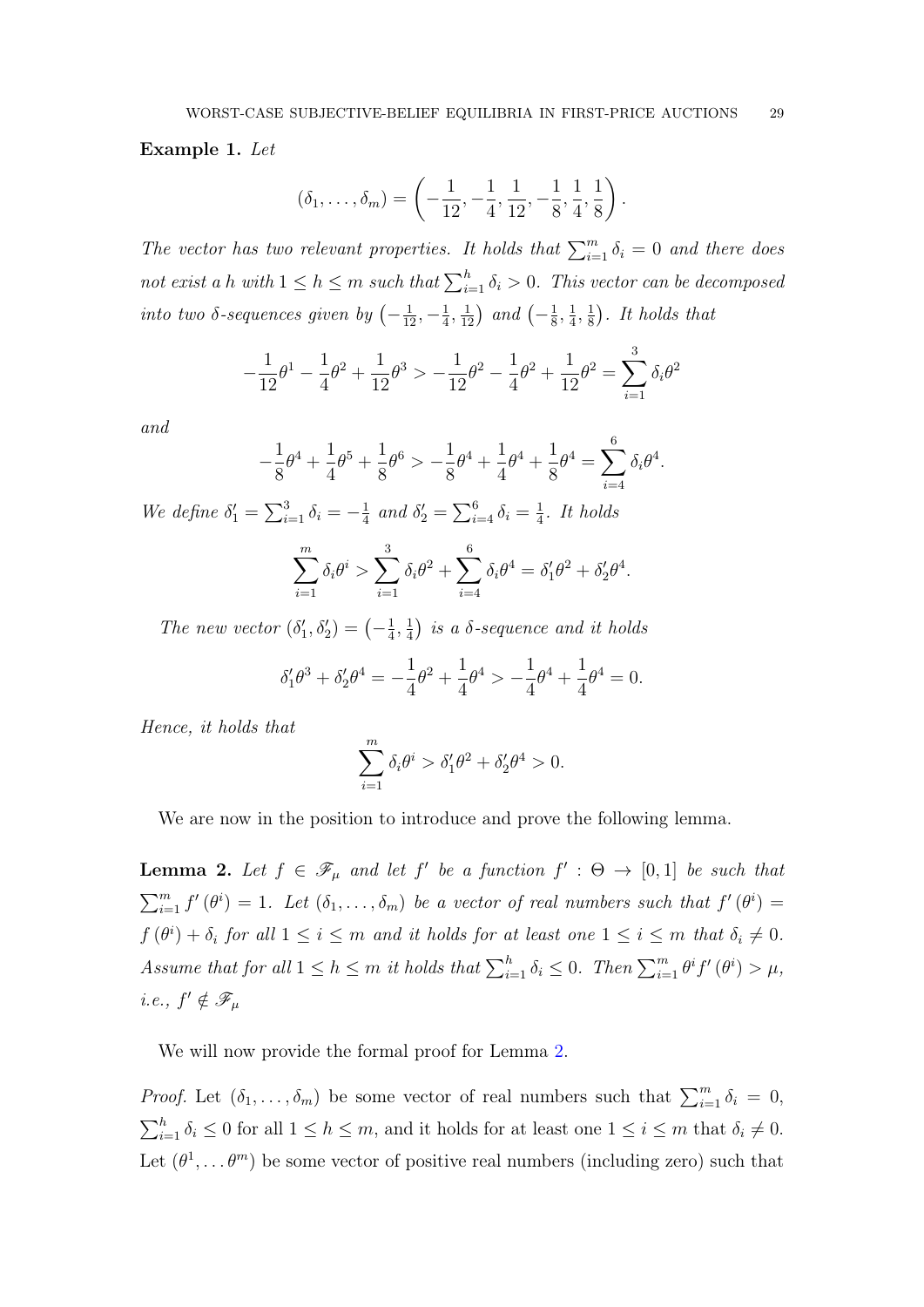$\theta^j > \theta^i$  if  $j > i$ . We define the vectors after one step of decomposition to be the vectors  $(\delta'_1,\ldots,\delta'_m)$  and  $(\theta^{1'},\ldots,\theta^{m'})$ . Here m' is the number of  $\delta$ -sequences in  $(\delta_1,\ldots,\delta_m)$ . Let  $(\delta_{\theta^{j, lmin}},\ldots,\delta_{j, l^{max}},\delta_{j, k^{min}},\ldots,\delta_{\theta^{j,k^{max}}})$  be the  $j-th$   $\delta$ -sequence. Then we define  $\delta'_j := \sum_{i=j,l}^{j,k^{max}} \delta_i$  and  $\theta^{j'} := \theta^{j,l^{max}}$ . As shown in [\(17\)](#page-27-0), it holds for the *j*-th  $\delta$ -sequence that

$$
\sum_{i=j, l^{min}}^{j, k^{max}} \delta_i \theta^i \ge \sum_{i=j, l^{min}}^{j, k^{max}} \delta_i \theta^{l, max} = \delta'_j \theta^{j'}.
$$

Since at least one  $\delta_i > 0$  for  $1 \leq i \leq m$ , the inequality is strict for some  $1 \leq j \leq m$ . It follows that

$$
\sum_{i=1}^m \delta_i \theta^i > \sum_{j=1}^{m'} \delta'_j \theta^{j'}.
$$

Note that the sum of the  $\delta$ 's remains zero since  $\sum_{j=1}^m \delta_j = \sum_{i=1}^m \delta_i = 0$ . Since m' is strictly smaller than  $m$ , it follows that after finitely many steps we obtain some vectors  $\left(\delta_1^{final}\right)$  $\binom{final}{1}, \delta_2^{final}$  and  $(\theta^{1,final}, \theta^{2,final})$ . If  $\delta_1^{final} \leq 0$ , we conclude that

$$
\sum_{j=1}^{m} \delta_{\theta^{j}} \theta^{j} > \delta_{1}^{final} \theta^{1,final} + \delta_{2}^{final} \theta^{2,final} \geq \delta_{1}^{final} \theta^{2,final} + \delta_{2}^{final} \theta^{2,final} = 0.
$$

After every step of decomposition, it holds for all  $1 \leq h \leq m'$  that the sum  $\sum_{j=1}^h \delta'_j$  is equal to  $\sum_{j=1}^t \delta_j$  for some appropriate  $\delta_j$  and  $t \geq 1$ . By assumption it holds that  $\sum_{j=1}^t \delta_j \leq 0$  and thus  $\sum_{j=1}^h \delta'_j \leq 0$ . Since this holds for every step of decomposition, it also holds for the last step from which follows that  $\delta_1^{final} \leq 0$ . We conclude that  $\sum_{i=1}^{m} \delta_i \theta^i > 0$ .

Let f, f', and  $(\delta_1, \ldots, \delta_m)$  be as in Lemma [2.](#page-28-0) Since  $\sum_{i=1}^m f(\theta^i) = \sum_{i=1}^m f'(\theta^i) =$  $\sum_{i=1}^{m} f(\theta^i) + \delta_i$  it holds that  $\sum_{i=1}^{m} \delta_i = 0$  Thus, we conclude that  $\sum_{i=1}^{m} \delta_i \theta^i > 0$ . It follows that

$$
\sum_{i=1}^{m} f'(\theta^i) \theta^i = \sum_{i=1}^{m} (f(\theta^i) + \delta_i) \theta^i = \sum_{i=1}^{m} f(\theta^i) + \sum_{i=1}^{m} \delta_i \theta^i = \mu + \sum_{i=1}^{m} \delta_i \theta^i > \mu.
$$

<span id="page-29-0"></span>**Lemma 3.** For every subjective-belief equilibrium  $(\beta, (f^1, \ldots, f^m))$  of the firstprice auction with  $f^{\theta_i} \in \mathcal{F}_{\mu}$  it holds that for all  $1 \leq k \leq m$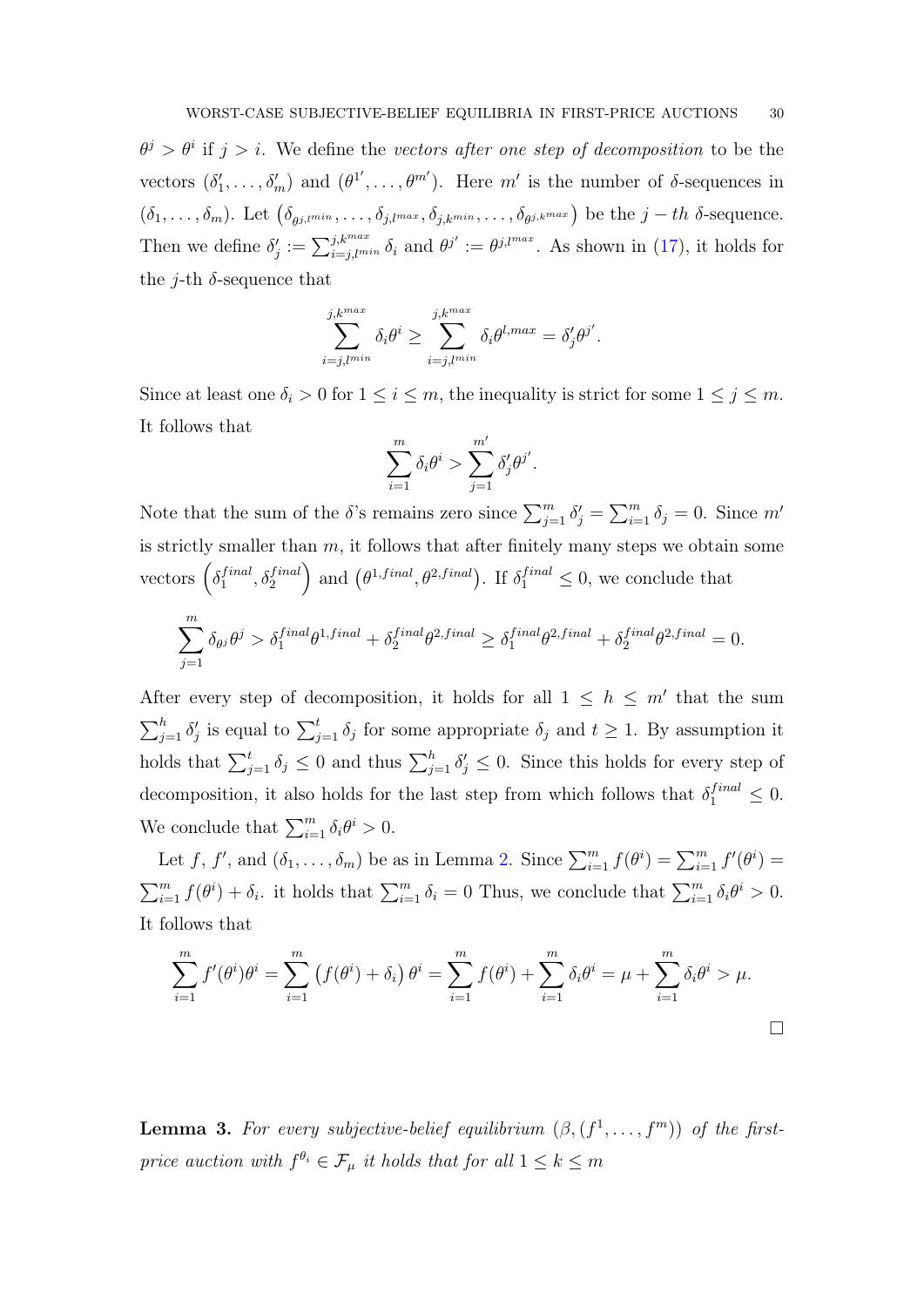<span id="page-30-1"></span>(18) 
$$
U(\theta^k, f^{k,*}, \beta^*(\theta^k)) \leq U(\theta^k, f^k, \beta(\theta^k)).
$$

Proof. As a preparation for the proof of this lemma we will prove the following claim. We will then use the claim in an inductive argument.

<span id="page-30-2"></span>**Claim 1.** Let  $(\beta, (f^1, \ldots, f^m))$  be a subjective-belief equilibrium such that

<span id="page-30-0"></span>(a) 
$$
U(\theta^k, f^k, \beta(\theta^k)) \leq U(\theta^k, f^{k,*}, \beta^*(\theta^k))
$$

for some  $\theta^k \geq \mu$  and

$$
\bar{b}_j \leq \bar{b}_j^*
$$

for all  $1 \leq j \leq k-1$ . For  $1 \leq i \leq m$ , define  $\delta_i$  by  $f_i^k = f_i^{k,*} + \delta_i$ . Then it holds that  $\delta_i = 0$  for all  $1 \leq i \leq m$ . That is,  $f_i^k = f_i^{k,*}$  $i^{k,*}$  for all for all  $1 \leq i \leq m$ .

*Proof.* Let  $(\beta, (f^1, \ldots, f^m))$  be a subjective-belief equilibrium which fulfills conditions (a) and (b). Recall that the infimum of the support of  $\beta(\theta^k)$  is denoted by  $\underline{b}_k$ . The expected payoff of type  $\theta^k$  in the subjective-belief equilibrium  $(\beta, (f^1, \ldots, f^m))$ is the expected payoff of bidding  $\underline{b}_k$  which is given by

(19) 
$$
\left(\sum_{i=1}^{m} f_i^k G_i \left(\underline{b}_k\right)\right) \left(\theta^k - \underline{b}_k\right)
$$

(some of the expressions of the form  $G_i(\underline{b}_k)$  may be zero). Recall that in the equilibrium  $(\beta^*, (f^{1,*}, \ldots, f^{m,*}))$  the lower endpoint of the bidding interval of type  $\theta^k$  coincides with the upper endpoint of the bidding interval of type  $\theta^{k-1}$ , denoted by  $\overline{b}_{\theta}^*$ <sup>\*</sup><sub> $\theta^{k-1}$ </sub>. Thus, the expected payoff of type  $\theta^k$  in the subjective-belief equilibrium  $(\beta^*, (f^{1,*}, \ldots, f^{m,*}))$  is given by

$$
\left(\sum_{i=1}^{k-1} f_i^{\theta^k,*}\right)^{n-1} \left(\theta^k - \overline{b}_{k-1}^*\right).
$$

Let  $(\delta_1, \ldots, \delta_m)$  be such that  $f_i^k = f_i^{\theta^k,*} + \delta_i$  for  $1 \leq i \leq m$ .

Since  $(\beta, (f^1, \ldots, f^m))$  is a subjective-belief equilibrium, it must hold that the expected payoff in [\(19\)](#page-30-0) is as at least as high as the expected payoff of deviating to a bid outside the support of her bidding strategy. In particular, it must hold that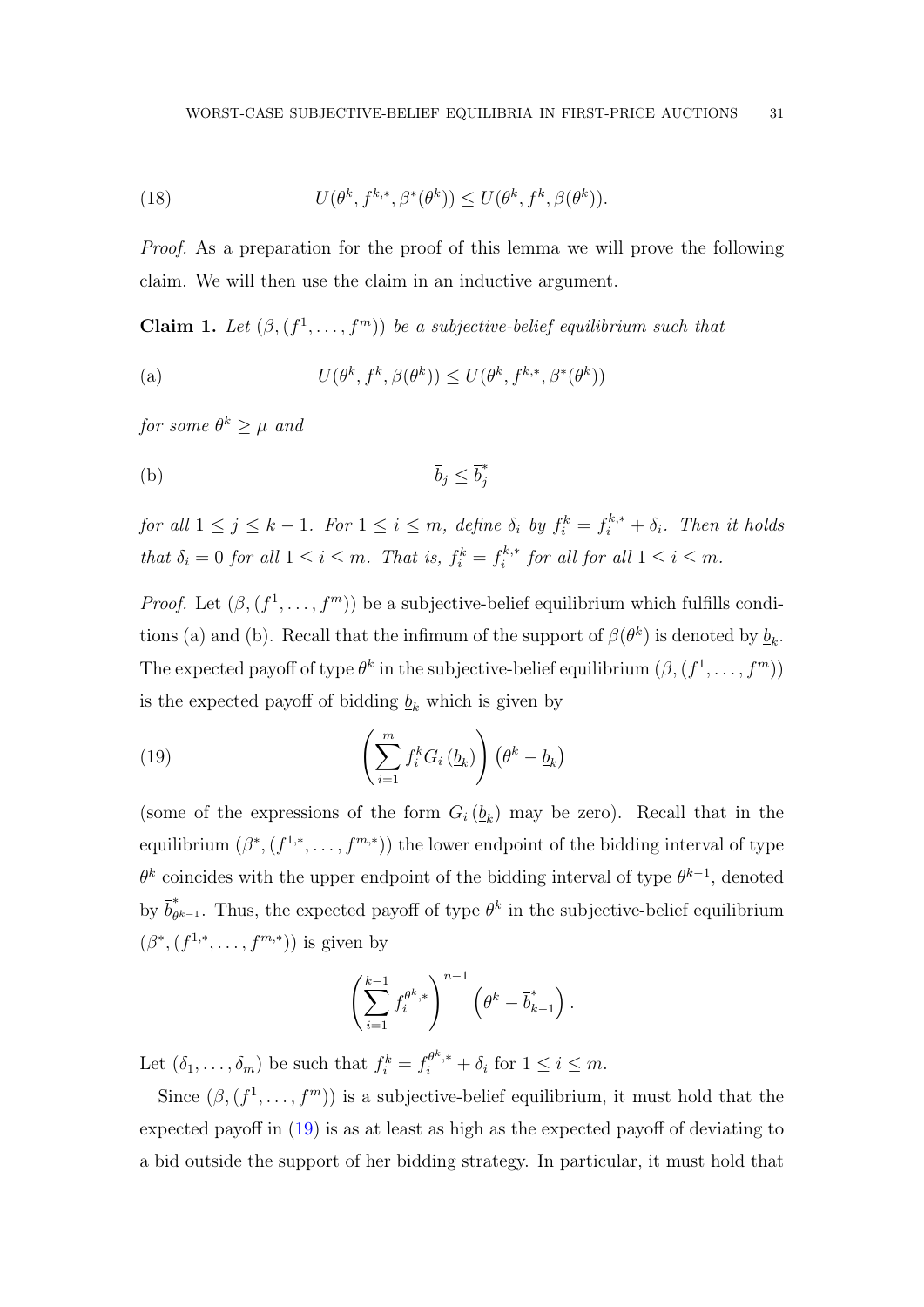deviating to bidding zero does not induce a higher payoff. Thus, it holds that

$$
\left(\sum_{i=1}^m f_i^k G_i\left(\underline{b}_k\right)\right)^{n-1} \left(\theta^k - \underline{b}_k\right) \ge \left(f_1^k\right)^{n-1} \theta^k.
$$

It follows that

$$
\left(f_1^{k,*} + \delta_1\right)^{n-1} \theta^k = \left(f_1^k\right)^{n-1} \theta^k \le \left(\sum_{i=1}^m f_i^k G_i\left(\underline{b}_k\right)\right)^{n-1} \left(\theta^k - \underline{b}_k\right)
$$

$$
\le \left(\sum_{i=1}^{k-1} f_i^{\theta^k,*}\right)^{n-1} \left(\theta^k - \overline{b}_{k-1}^*\right) = \left(f_1^{k,*}\right)^{n-1} \theta^k
$$

where the second inequality follows from the fact that  $U(\theta^k, f^k, \beta(\theta^k)) \leq U(\theta^k, f^{k,*}, \beta^*(\theta^k))$ . Conclusively, it holds that  $\delta_1 \leq 0$ . We now extend the argument and show for all  $1 \leq j \leq k-1$  that  $\sum_{i=1}^{j} \delta_i \leq 0$ . Let  $1\leq j\leq k-1$  and let

$$
\overline{b}_h = \max_{i \le j} \overline{b}_i.
$$

Then it holds that  $G_i(\bar{b}_h) = 1$  for all  $1 \leq i \leq j$ . It follows that

$$
\left(\sum_{i=1}^m f_i^k G_i\left(\overline{b}_h\right)\right)^{n-1} \left(\theta^k - \overline{b}_h\right) = \left(\sum_{i=1}^j f_i^k + \sum_{i=j+1}^m f_i^k G_i\left(\overline{b}_h\right)\right)^{n-1} \left(\theta^k - \overline{b}_h\right).
$$

Since deviating to bid  $\bar{b}_h$  cannot yield a higher payoff for type  $\theta^k$ , it holds that

$$
\left(\sum_{i=1}^{m} f_i^k G_i \left(\underline{b}_k\right)\right)^{n-1} \left(\theta^k - \underline{b}_k\right) \ge \left(\sum_{i=1}^{j} f_i^k + \sum_{i=j+1}^{m} f_i^k G_i \left(\overline{b}_h\right)\right)^{n-1} \left(\theta^k - \overline{b}_h\right)
$$

from which follows that

$$
\left(\sum_{i=1}^{j} f_{i}^{\theta^{k},*} + \delta_{i} + \sum_{i=j+1}^{m} f_{i}^{k} G_{i} (\bar{b}_{h})\right)^{n-1} (\theta^{k} - \bar{b}_{h})
$$
\n
$$
= \left(\sum_{i=1}^{j} f_{i}^{k} + \sum_{i=j+1}^{m} f_{i}^{k} G_{i} (\bar{b}_{h})\right)^{n-1} (\theta^{k} - \bar{b}_{h})
$$
\n
$$
\leq \left(\sum_{i=1}^{m} f_{i}^{k} G_{i} (\underline{b}_{k})\right) (\theta^{k} - \underline{b}_{k})^{n-1} \leq \left(\sum_{i=1}^{k-1} f_{i}^{\theta^{k},*}\right)^{n-1} (\theta^{k} - \bar{b}_{k-1}^{*})
$$
\n
$$
= \left(\sum_{i=1}^{h} f_{i}^{\theta^{k},*}\right)^{n-1} (\theta^{k} - \bar{b}_{h}^{*}).
$$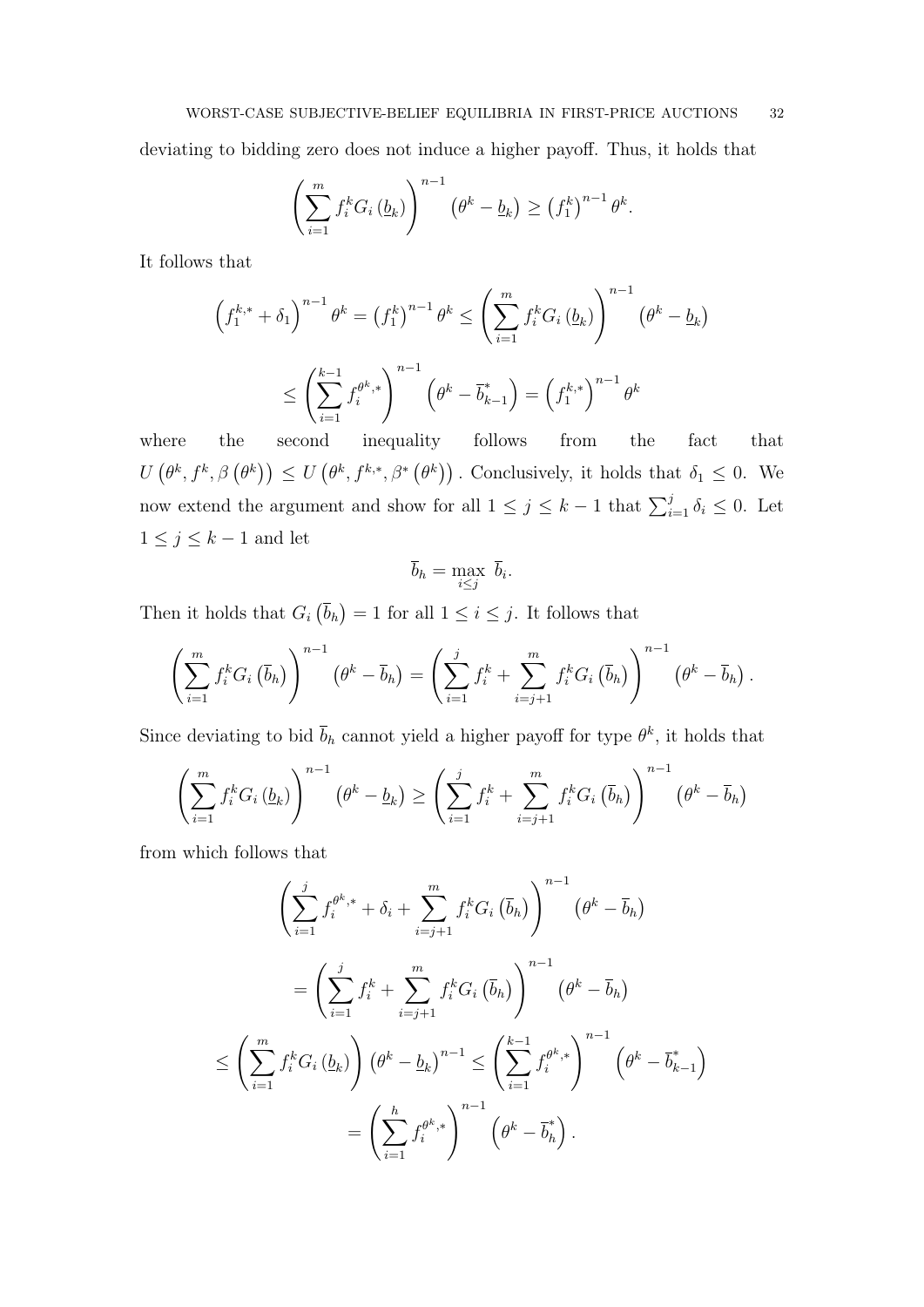Since  $j \leq k-1$  and  $1 \leq h \leq j \leq k-1$ , it follows by assumption that  $\bar{b}_h \leq \bar{b}_h^*$  $\int_h$ . Hence, it must hold that

$$
\sum_{i=1}^{j} f_i^{\theta^k,*} + \delta_i + \sum_{i=j+1}^{m} f_i^k G_i (\bar{b}_k) \le \sum_{i=1}^{h} f_i^{\theta^k,*}
$$
  

$$
\Leftrightarrow \sum_{i=1}^{j} \delta_i + \sum_{i=h+1}^{j} f_i^{\theta^k,*} + \sum_{i=j+1}^{m} f_i^k G_i (\bar{b}_k) \le 0.
$$

Since

$$
\sum_{i=h+1}^{j} f_i^{\theta^k,*} + \sum_{i=j+1}^{m} f_i^k G_i \left( \overline{b}_k \right) \ge 0,
$$

it follows that

$$
\sum_{i=1}^{j} \delta_i \le 0.
$$

By the construction of  $\left(f_1^{k,*}\right)$  $\left( \begin{array}{c} k^{k,*}, \ldots, f_m^{k,*} \end{array} \right)$ , it holds that  $f_i^{\theta^k,*} = 0$  for all  $i > k$ . Hence, it holds that  $\delta_i \geq 0$  for all  $k+1 \leq i \leq m$  and therefore  $\sum_{i=k+1}^{m} \delta_i \geq 0$ . Since  $\sum_{i=1}^{m} \delta_i = 0$ , it follows that  $\sum_{i=1}^{k} \delta_i \leq 0$ . Thus, there does not exist a  $1 \leq j \leq m$ such that  $\sum_{i}^{j} \delta_i > 0$  and it follows from Lemma [2](#page-28-0) that  $\delta_i = 0$  for all  $1 \leq i \leq m$  as otherwise the belief  $(f_1^k, \ldots, f_m^k)$  would violate the mean constraint.

 $\Box$ 

After proving the claim we proceed with the proof of the statement in [\(18\)](#page-30-1). Let  $(\beta, (f^1, \ldots, f^m))$  be a subjective-belief equilibrium. We will show the statement by proving the following two statements simultaneously by induction:

(i) For every  $1 \leq k \leq m$  it holds that

$$
U(\theta^k, f^{k,*}, \beta^*(\theta^k)) \le U(\theta^k, f^k, \beta(\theta^k)).
$$

(ii) For every  $1 \leq k \leq m$ , it holds that  $\overline{b}_k \leq \overline{b}_\theta^*$  $\overset{\scriptscriptstyle\pi}{\theta^k}\cdot$ 

Recall that we only consider equilibria, in which bidders never bid above their own valuation and hence type zero bids zero.<sup>[12](#page-32-0)</sup> Thus, the statement for  $k = 1$  is trivially true for both statements since it holds that  $\theta^1 = 0$  and therefore

$$
0 = U(\theta^1, f^{1,*}, \beta^*(\theta^1)) \le U(\theta^1, f^1, \beta(\theta^1)) = 0
$$

<span id="page-32-0"></span> $12$ See Section [2.](#page-6-0)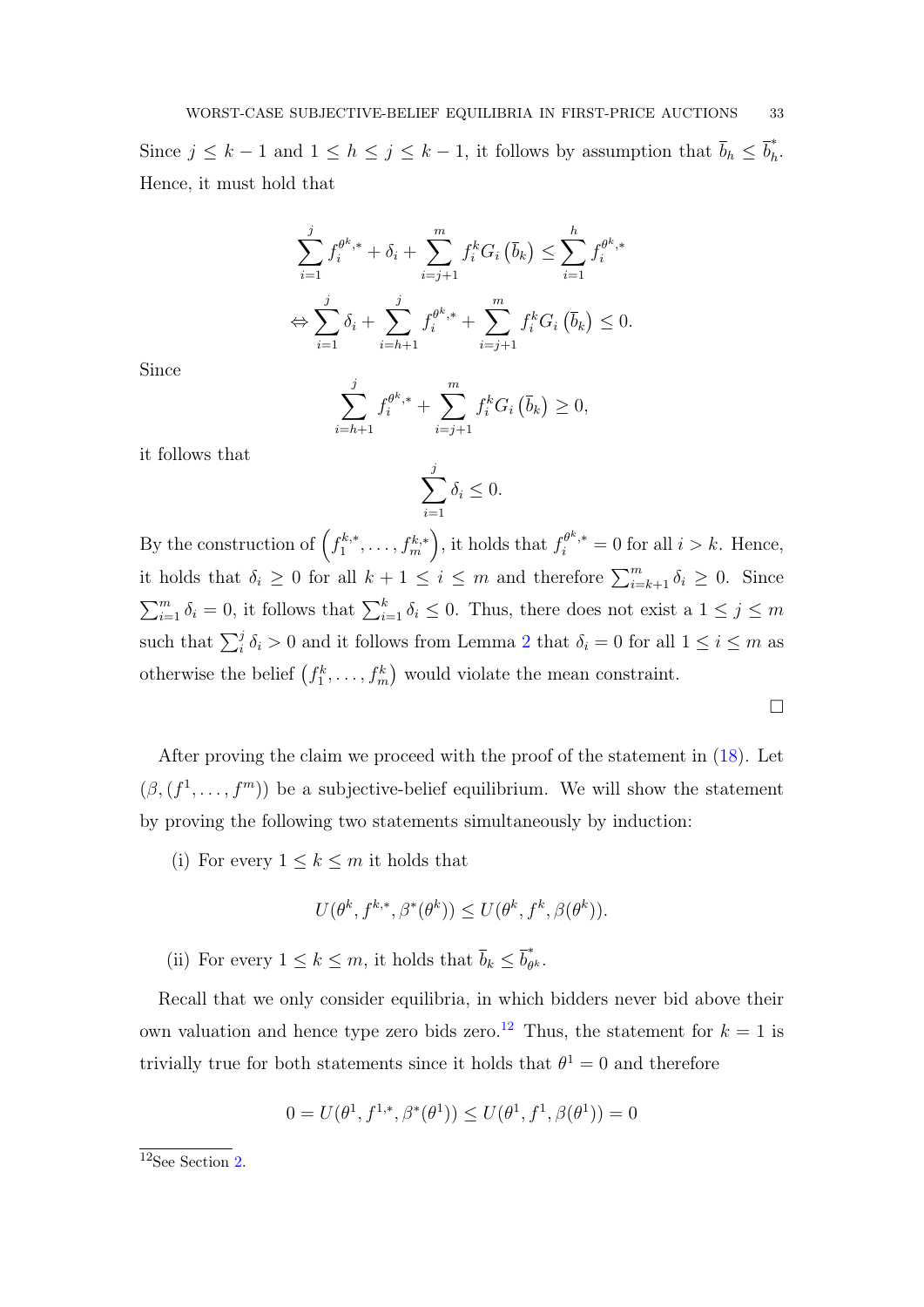and  $0 = \overline{b}_k \leq \overline{b}_{\theta}^*$  $\hat{\theta}_{\theta^k} = 0$ . Assume that both statements have been shown for  $k - 1$ . We have to prove both statements for k and begin with statement (i). If  $\theta^k < \mu$ , the statement is trivially true since then type  $\theta^k$  obtains the lowest possible payoff of zero in the worst-case equilibrium. Assume that  $\theta^k \geq \mu$  and statement (i) is true for all  $j < k$  but not for k.

Let  $(\delta_1,\ldots,\delta_m)$  be such that  $f_i^k = f_i^{\theta^k,*} + \delta_i$  for  $1 \leq i \leq m$ . In this case, conditions (a) and (b) of Claim [1](#page-30-2) are fulfilled and it holds that  $\delta_i = 0$  for all  $1 \leq i \leq m$ . Thus, given the belief  $f^k$ , type  $\theta^k$  believes to be the highest type. By the induction hypothesis, it holds that  $\bar{b}_j \leq \bar{b}_k^*$  $\int_{k-1}^*$  for  $j < k$ . Thus, if type  $\theta^k$  bids  $\overline{b}_k^*$  $\int_{k-1}^{\infty}$  instead of  $\underline{b}_k$ , she wins against all lower types. Therefore, she obtains at least a payoff of

<span id="page-33-0"></span>(20) 
$$
\left(f_1^{\theta^k,*}, \ldots, f_{k-1}^{\theta^k,*}\right) (\theta^k - \overline{b}_{k-1}^*).
$$

Her payoff from bidding her equilibrium bid  $\underline{b}_k$  must be at least as high. By the construction of the worst-case equilibrium, it holds that  $\overline{b}_{k-1}^* = b_k^*$  $\stackrel{*}{k}$ . Thus, expression [\(20\)](#page-33-0) is equal to the payoff of type  $\theta^k$  in the worst-case equilibrium. Thus, statement (i) is true for  $k$ . Hence, we have shown the induction step for statement (i).

It is left to show the induction step for statement (ii). It holds that

$$
\left(\sum_{i=1}^m f_i^k G_i \left(\underline{b}_k\right)\right)^{n-1} \left(\theta^k - \underline{b}_k\right) = \left(\sum_{i=1}^m f_i^k G_i \left(\overline{b}_k\right)\right)^{n-1} \left(\theta^k - \overline{b}_k\right)
$$

and

$$
\left(\sum_{i=1}^{k-1} f_i^{\theta^k,*}\right)^{n-1} \left(\theta^k - \overline{b}_{k-1}^*\right) = \left(\sum_{i=1}^k f_i^{\theta^k,*}\right)^{n-1} \left(\theta^k - \overline{b}_k^*\right) = \theta^k - \overline{b}_k^*.
$$

Since we have shown that

$$
\left(\sum_{i=1}^m f_i^k G_i \left(\underline{b}_k\right)\right) \left(\theta^k - \underline{b}_k\right) \ge \left(\sum_{i=1}^{k-1} f_i^{\theta^k,*}\right) \left(\theta^k - \overline{b}_{k-1}^*\right),
$$

it follows that

$$
\theta^k - \overline{b}_k^* \le \left(\sum_{i=1}^m f_i^k G_i\left(\overline{b}_k\right)\right)^{n-1} \left(\theta^k - \overline{b}_k\right).
$$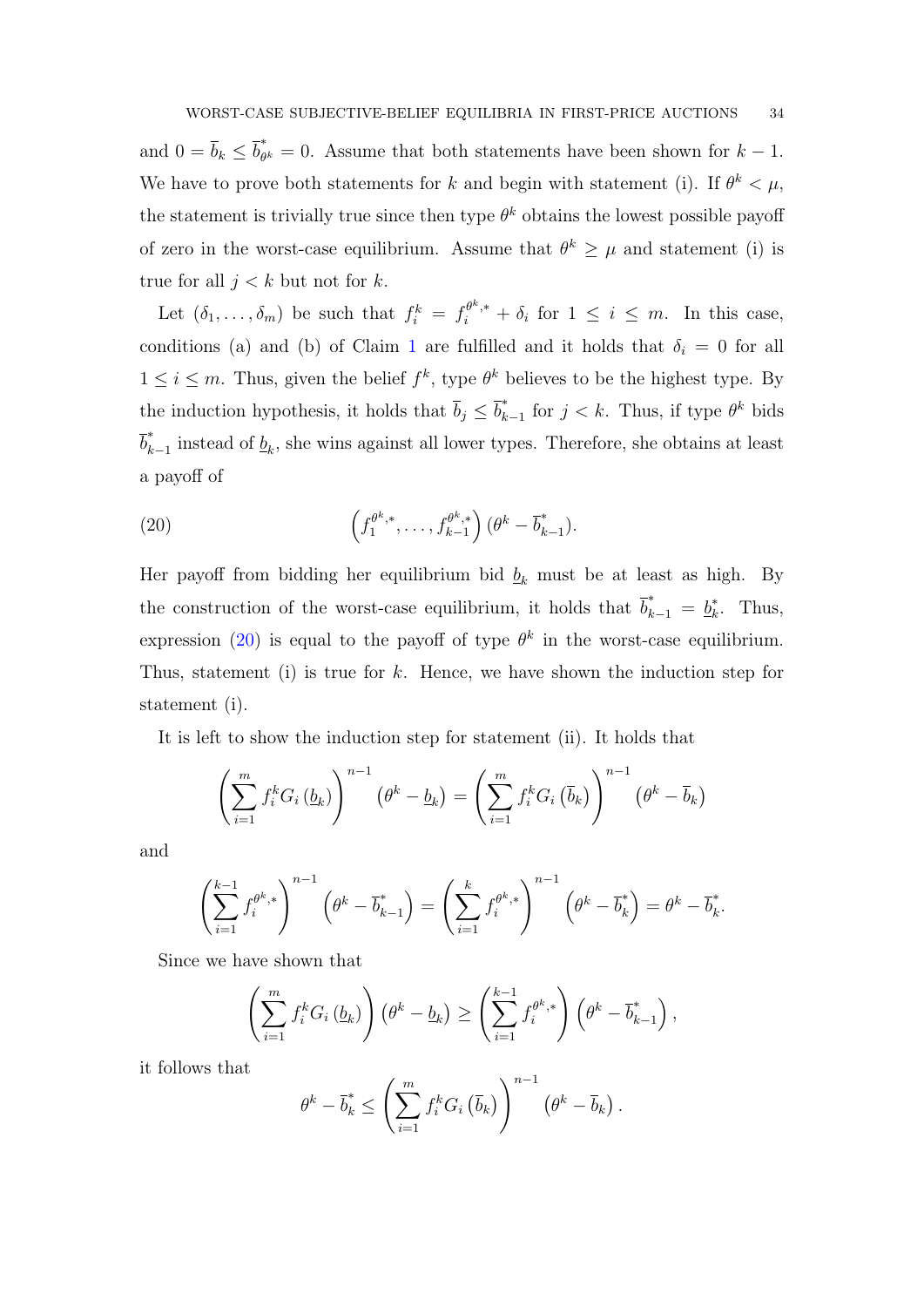Since

$$
\sum_{i=1}^{m} f_i^k G_i \left( \overline{b}_k \right) \leq 1,
$$

we conclude that  $\bar{b}_k \leq \bar{b}^*_{\theta}$  $_{\theta^k}^{\scriptscriptstyle +}$  .

#### APPENDIX C. PROOF OF PROPOSITION [2](#page-16-1)

We prove that whenever

(21) 
$$
U(\theta^k, f^{k,*}, \beta^*(\theta^k)) = U(\theta^k, f^k, \beta(\theta^k)),
$$

for all  $1 \leq k \leq m$ , it follows that  $\beta(\theta^k) = \beta^*(\theta^k)$  and  $f^k = f^{k,*}$  for all  $\theta^k \geq \mu$ .

Let  $(\beta, (f^1, \ldots, f^m))$  be a subjective-belief equilibrium such that

$$
U(\theta^k, f^{k,*}, \beta^*(\theta^k)) = U(\theta^k, f^k, \beta(\theta^k))
$$

for all  $1 \leq k \leq m$ . We will first show that  $f^k = f^{k,*}$  for all  $\theta^k \geq \mu$  and afterwards we will show that  $\beta(\theta^k) = \beta^*(\theta^k)$  for all  $\theta^k \geq \mu$ . Let  $1 \leq k \leq m$ . In the induction we have shown that  $\bar{b}_j \leq \bar{b}_j^*$  $\int_j$  for all  $1 \leq j \leq m$ . Thus, conditions (a) and (b) of Claim [1](#page-30-2) are fulfilled and it holds that  $f^k = f^{k,*}$ .

It is left to show that  $\bar{b}_k \geq \bar{b}_k^*$ <sup>\*</sup><sub>k</sub> for all  $1 \leq k \leq m$ . Assume it holds that  $\overline{b}_k < \overline{b}_k^*$ k for  $1 \leq k \leq m$ . Since in equilibrium  $(\beta^*, (f^{1,*}, \ldots, f^{m,*}))$  type  $\theta^k$  wins with probability one if bidding  $\overline{b}_k^*$  $\frac{k}{k}$  and type  $\theta^k$  obtains the same utility as in equilibrium  $(\beta, (f^1, \ldots, f^m))$ , it must hold that type  $\theta^k$  does not win with probability one if bidding  $\bar{b}_k$  in equilibrium  $(\beta, (f^1, \ldots, f^m))$ . Since there is no probability weight on types above  $\theta^k$ , there must exist a type  $\theta^h < \theta^k$  with  $\bar{b}_k < \bar{b}_h$ .

Let  $U(\theta^k, f^k, \beta, b)$  denote the expected utility of type  $\theta^k$  in equilibrium  $(\beta, (f^1, \ldots, f^m))$ if type  $\theta^k$  bids b (where b may be a deviating bid). We use the notation  $U(\theta^k, f^{k,*}, \beta^*, b)$ analogously for equilibrium  $(\beta^*, (f^{1,*}, \ldots, f^{m,*}))$ .

By assumption, it holds that

$$
U\left(\theta^k, f^k, \beta, \overline{b}_k\right) = U\left(\theta^k, f^{k,*}, \beta^*, \overline{b}_k^*\right).
$$

By the construction of the worst-case equilibrium it holds that

$$
U\left(\theta^k, f^{k,*}, \beta^*, \overline{b}_k^*\right) = U\left(\theta^k, f^{k,*}, \beta^*, \overline{b}_h^*\right).
$$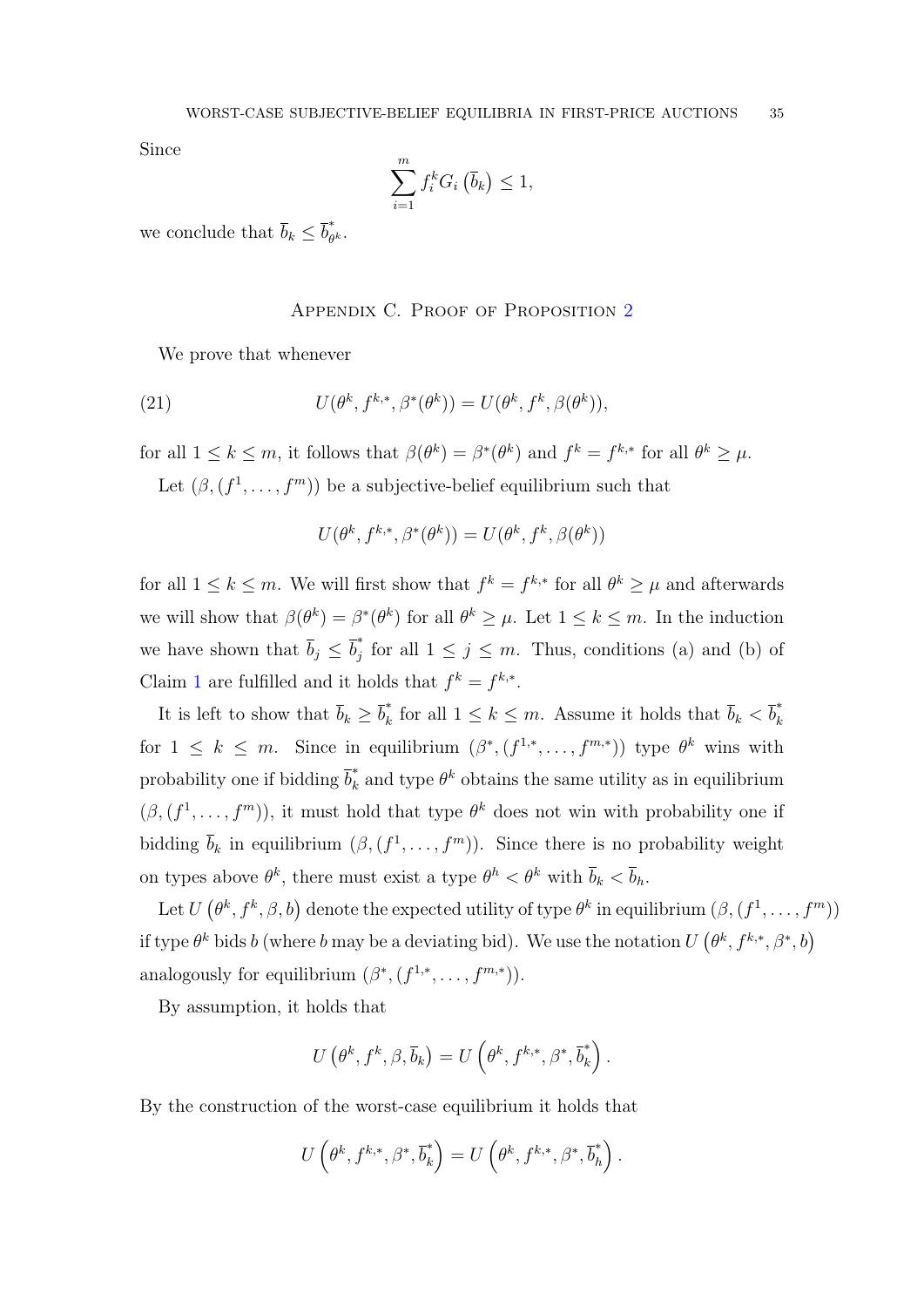Combined, this gives

$$
U\left(\theta^k, f^k, \beta, \overline{b}_k\right) = U\left(\theta^k, f^{k,*}, \beta^*, \overline{b}_h^*\right).
$$

Since  $\overline{b}_j \leq \overline{b}_j^*$ for all  $1 \leq j \leq m$ , type  $\theta^k$  would win against all lower types when deviating to  $\bar{b}_h^*$  but also against type  $\theta^k$  since  $\bar{b}_k < \bar{b}_h \leq \bar{b}_k^*$  $\hat{k}$ . It follows that

$$
U\left(\theta^k, f^k, \beta, \overline{b}_k\right) = U\left(\theta^k, f^k, \beta, \overline{b}_h^*\right) > U\left(\theta^k, f^{k,*}, \beta^*, \overline{b}_h^*\right)
$$

which leads to a contradiction. We conclude that  $\overline{b}_k^* = \overline{b}_k$ .

 $\Box$ 

 $\Box$ 

# APPENDIX D. PROOF OF PROPOSITION [3](#page-17-0)

*Proof.* Let  $(\beta, (f^1, \ldots, f^m))$  be a subjective-belief equilibrium. Fix a type  $\theta^k$  for  $1 \leq k \leq m$ . Let  $b \in \text{supp}(\beta^*(\theta^k))$  and let  $b' \in \text{supp}(\beta(\theta^l))$  for  $1 \leq l \leq k$ . By definition, it holds that  $b \geq \overline{b}_k^*$  $\bar{b}_{k-1}^*$  and  $b' \leq \bar{b}_{k-1}$ . As shown in the proof of Lemma [3,](#page-29-0) it holds that  $\bar{b}_{k-1} \leq \bar{b}_k^*$  $\int_{k-1}^{\infty}$  from which follows that

$$
b' \le \overline{b}_{k-1} \le \overline{b}_{k-1}^* \le b.
$$

### APPENDIX E. PROOF OF PROPOSITION [4](#page-18-0)

Let  $(\beta, (f^1, \ldots, f^m))$  be subjective-belief equilibrium of the first-price auction and  $f = (f_1, \ldots, f_m) \in \mathcal{F}_{\mu}$ . We have to show that

(22) 
$$
\mathcal{B}_f^{\beta^*}(s) = f_1 G_1^*(s) + \ldots + f_m G_m^*(s)
$$

first-order stoachstically dominates

(23) 
$$
\mathcal{B}_f^{\beta}(s) = f_1 G_1(s) + \ldots + f_m G_m(s).
$$

Let s be an arbitrary bid. If  $s > \overline{b}_{\theta^m}^*$ , it holds that  $\mathcal{B}_f^{\beta}$  $\beta_f^{\beta}(s) = \mathcal{B}_f^{\beta^*}$  $f_f^{\beta^*}(s) = 1$ . Thus, we can assume that  $s \in \left[\underline{b}_k^*\right]$  $\bar{b}_k^*, \bar{b}_k^*$  $\mathbb{R}^*$  for some  $1 \leq k \leq m$ . Since  $(\beta^*, (f^{1,*}, \ldots, f^{m,*}))$  is an efficient subjective-belief equilibrium, it follows that

$$
\mathcal{B}_f^{\beta^*}(s) = f_1 + \cdots + f_{k-1} + f_k G_k^*(s).
$$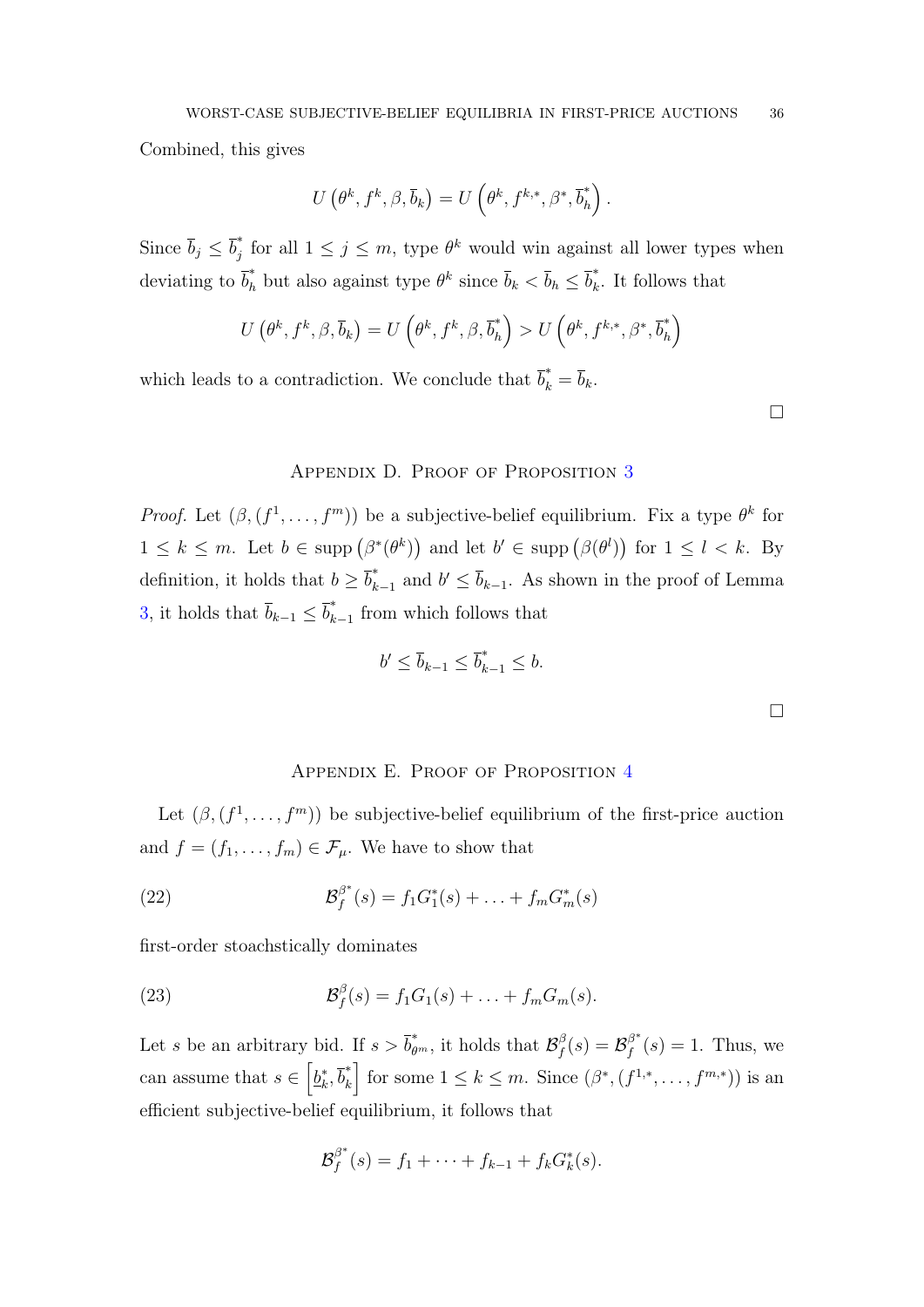Since  $\overline{b}_m^*$  is the highest possible bid in any subjective-belief equilibrium, it follows that s is an element in  $[\underline{b}_h, \overline{b}_h]$  for some  $1 \leq h \leq m$ . Since  $(\beta, (f^1, \ldots, f^m))$  is an efficient subjective-belief equilibrium, it holds that  $\underline{b}_h = \overline{b}_{h-1}$  and

$$
\mathcal{B}_f^{\beta}(s) = f_1 + \ldots + f_{h-1} + f_h G_h(s).
$$

As shown in the proof of Lemma [3,](#page-29-0) it holds that  $\bar{b}_i \leq \bar{b}_i^*$  $\int_{i}^{\infty}$  for all  $1 \leq i \leq m$ . It follows that  $h \geq k$ . If  $h > k$ , we can immediately conclude that  $\mathcal{B}_f^{\beta}$  $\mathcal{B}_f^\beta(s) \geq \mathcal{B}_f^{\beta^*}$  $\int\limits_{f}^{\beta}\left( s\right) .$ If  $h = k$ , we have to show that  $G_k(s) \geq G_k^*(s)$ . In order to do so, we will show that the bid distribution  $G_k^{\beta^*}$  $\frac{\beta^*}{k}$  dominates the bid distribution  $G_k^{\beta}$  $\frac{\beta}{k}$  in terms of the reverse hazard rate.

It holds that

$$
\left(f_1^{k,*} + \ldots + f_{k-1}^{k,*}\right)^{n-1} \left(\theta^k - \overline{b}_{k-1}^*\right) = \left(f_1^{k,*} + \ldots + f_{k-1}^{k,*} + f_k^{k,*} G_k^*(s)\right)^{n-1} \left(\theta^k - s\right)
$$
\n
$$
\Leftrightarrow G_k^*(s) = \frac{\left(f_1^{k,*} + \ldots + f_{k-1}^{k,*}\right) \left(\left(\theta^k - \overline{b}_{\theta^{k-1}}^*\right)^{\frac{1}{n-1}} - \left(\theta^k - s\right)^{\frac{1}{n-1}}\right)}{f_k^{k,*} \left(\theta^k - s\right)^{\frac{1}{n-1}}}
$$

from which follows that the reverse hazard rate of this bid distribution is given by

$$
\frac{f_k^{k,*}(\theta^k-s)^{\frac{1}{n-1}}}{\left(f_1^{k,*}+\ldots+f_{k-1}^{k,*}\right)\left((\theta^k-\bar{b}_{k-1})^{\frac{1}{n-1}}-(\theta^k-s)^{\frac{1}{n-1}}\right)}\cdot \frac{\left(f_1^{k,*}+\ldots+f_{k-1}^{k,*}\right)(\theta^k-\bar{b}_{k-1})^{\frac{1}{n-1}}}{f_k^{k,*}(\theta^k-s)^{\frac{n}{n-1}}(n-1)}\n=\frac{\left(\theta^k-\bar{b}_{k-1}^*\right)^{\frac{1}{n-1}}}{\left(\left(\theta^k-\bar{b}_{k-1}^*\right)^{\frac{1}{n-1}}-(\theta^k-s)^{\frac{1}{n-1}}\right)(\theta^k-s)(n-1)}.
$$

Analogously, we obtain that the reverse hazard rate of bid distribution  $G_k$  is given by

$$
\frac{\left(\theta^k - \overline{b}_{k-1}\right)^{\frac{1}{n-1}}}{\left(\left(\theta^k - \overline{b}_{k-1}\right)^{\frac{1}{n-1}} - \left(\theta^k - s\right)^{\frac{1}{n-1}}\right)\left(\theta^k - s\right)(n-1)}.
$$